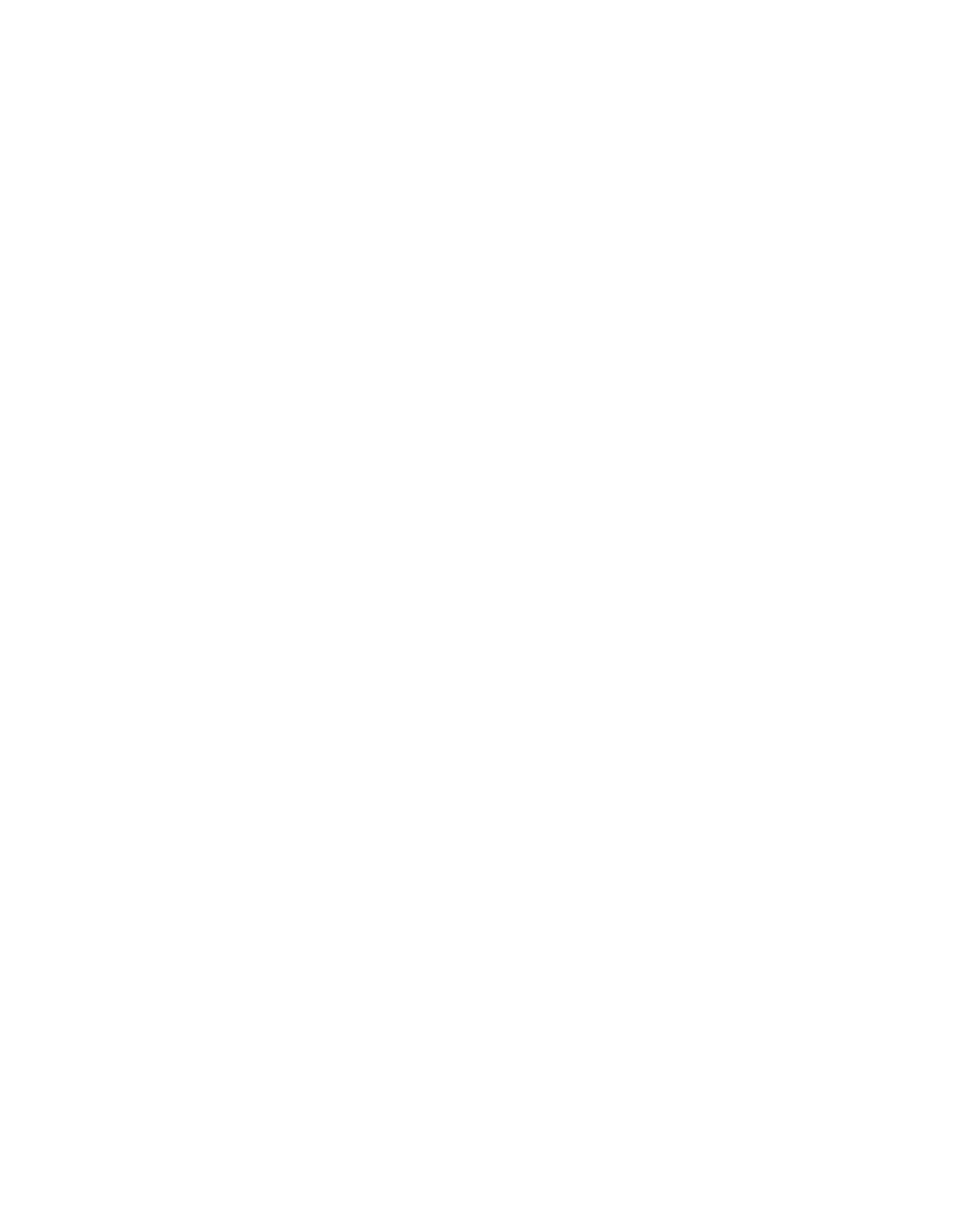## 21st Century Theories of Education Administration

**By:**

Joseph Makolandra Kevin G. Bezy Cindy Delp Brad E. Bizzell Caroline Wray Forest Jones Janet Womack Dawn Hutton Asia Jones Guylene Wood-Setzer Seydric Williams Nancy Leonard Ken Nicely Linda Wright Robert Pennington Tracy Richardson

**Online:**  $\langle$  http://cnx.org/content/col10727/1.1/ $>$ 

### **C O N N E X I O N S**

**Rice University, Houston, Texas**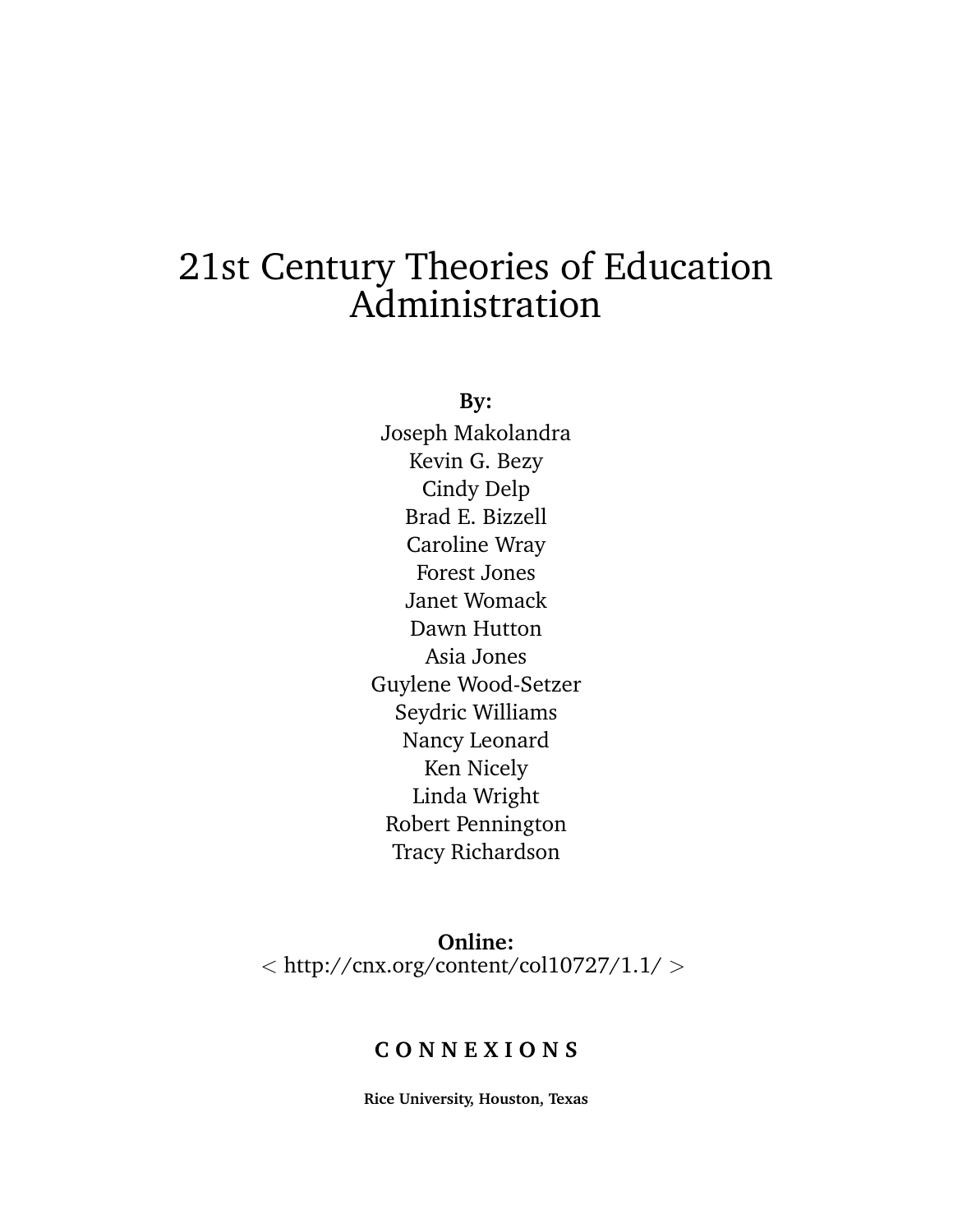This selection and arrangement of content as a collection is copyrighted by Joseph Makolandra, Kevin G. Bezy, Cindy Delp, Brad E. Bizzell, Caroline Wray, Forest Jones, Janet Womack, Dawn Hutton, Asia Jones, Guylene Wood-Setzer, Seydric Williams, Nancy Leonard, Ken Nicely, Linda Wright, Robert Pennington, Tracy Richardson. It is licensed under the Creative Commons Attribution 3.0 license (http://creativecommons.org/licenses/by/3.0/). Collection structure revised: July 8, 2009

PDF generated: October 27, 2012

For copyright and attribution information for the modules contained in this collection, see p. 45.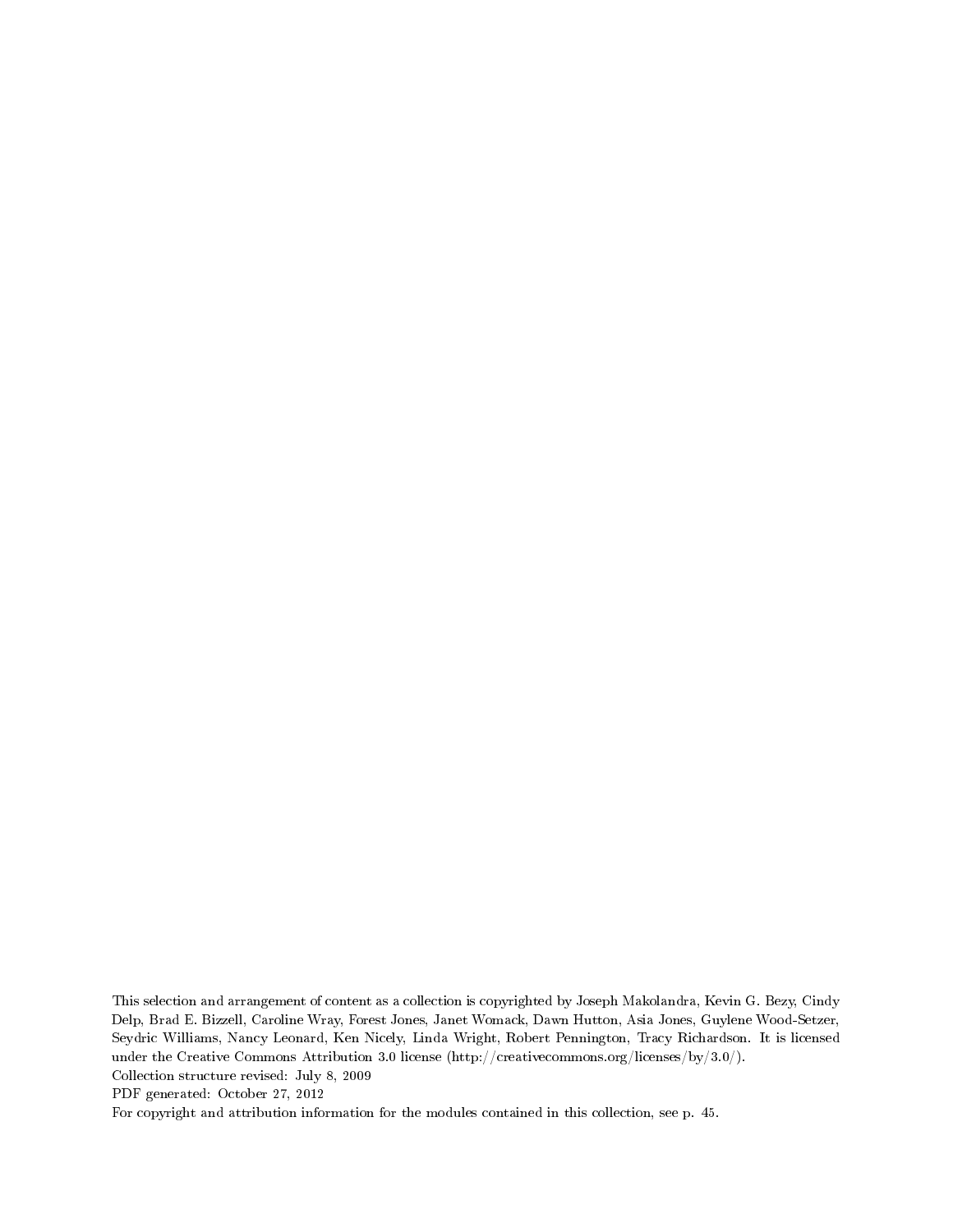### Table of Contents

| 1 Pennington, R. (July 2009). Leadership: A Practitioner's Bridge from                |
|---------------------------------------------------------------------------------------|
|                                                                                       |
| 2 Nicely, K., Womack, J., & Wright, L. (July 2009). Emotional Intelligence            |
|                                                                                       |
| 3 Bizzell, B. (July 2009). Leading in Rural Appalachia material contains the set of 9 |
| 4 Bezy, K., & Makolandra, J. (July 2009). Spiritual and Ethical Leadership  17        |
| 5 Leonard, N., & Jones, A. (July 2009). Synergistic Leadership Theory manufacture     |
| 6 Williams, S., & Jones, F. (July 2009). Transformational Leadership and              |
|                                                                                       |
| 7 Richardson, T., Delp, C., & Wood-Setzer, G. (July 2009). Leading from               |
|                                                                                       |
| 8 Overfelt, C., & Hutton, D. (July 2009). Technology in Leadership  41                |
|                                                                                       |
|                                                                                       |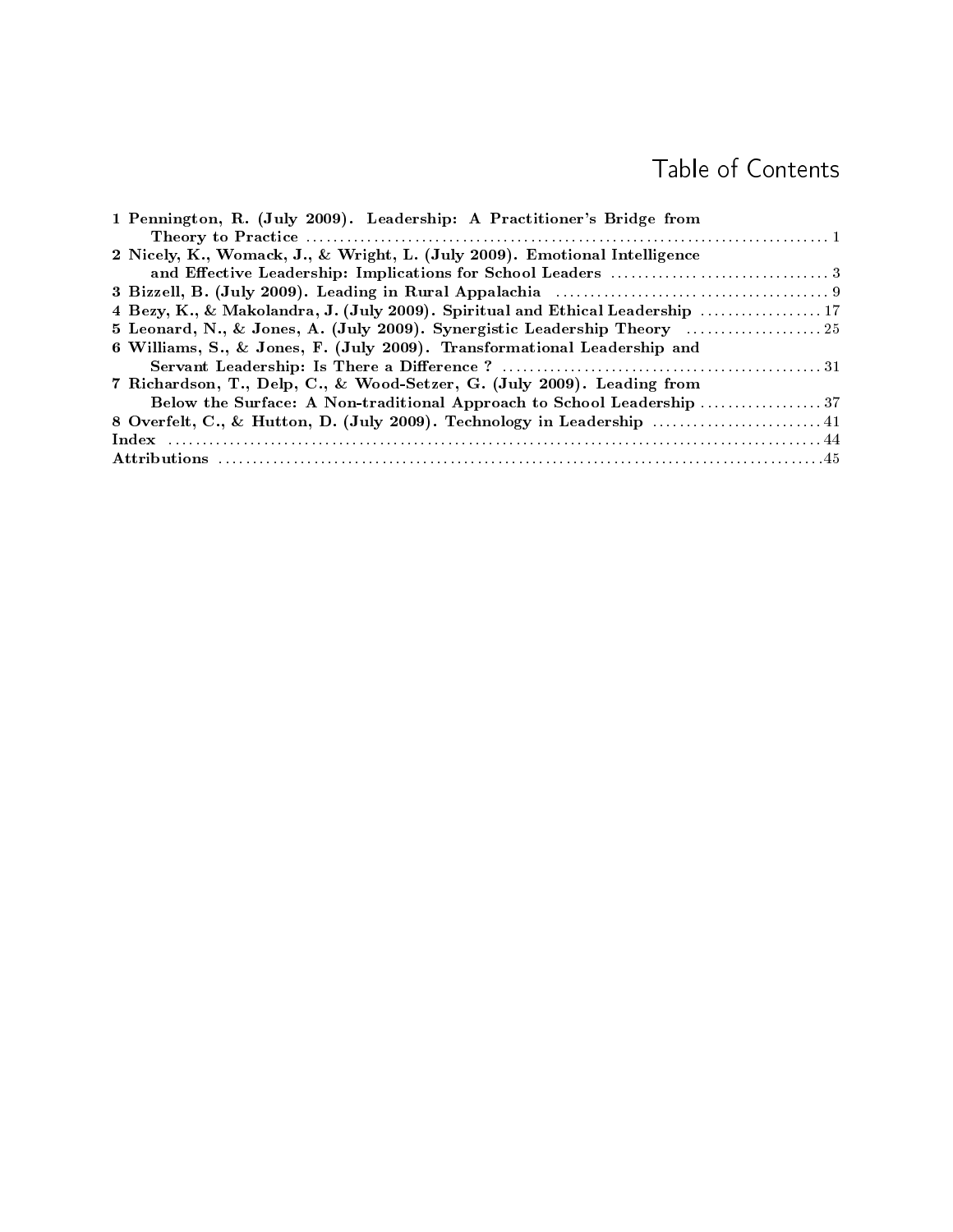iv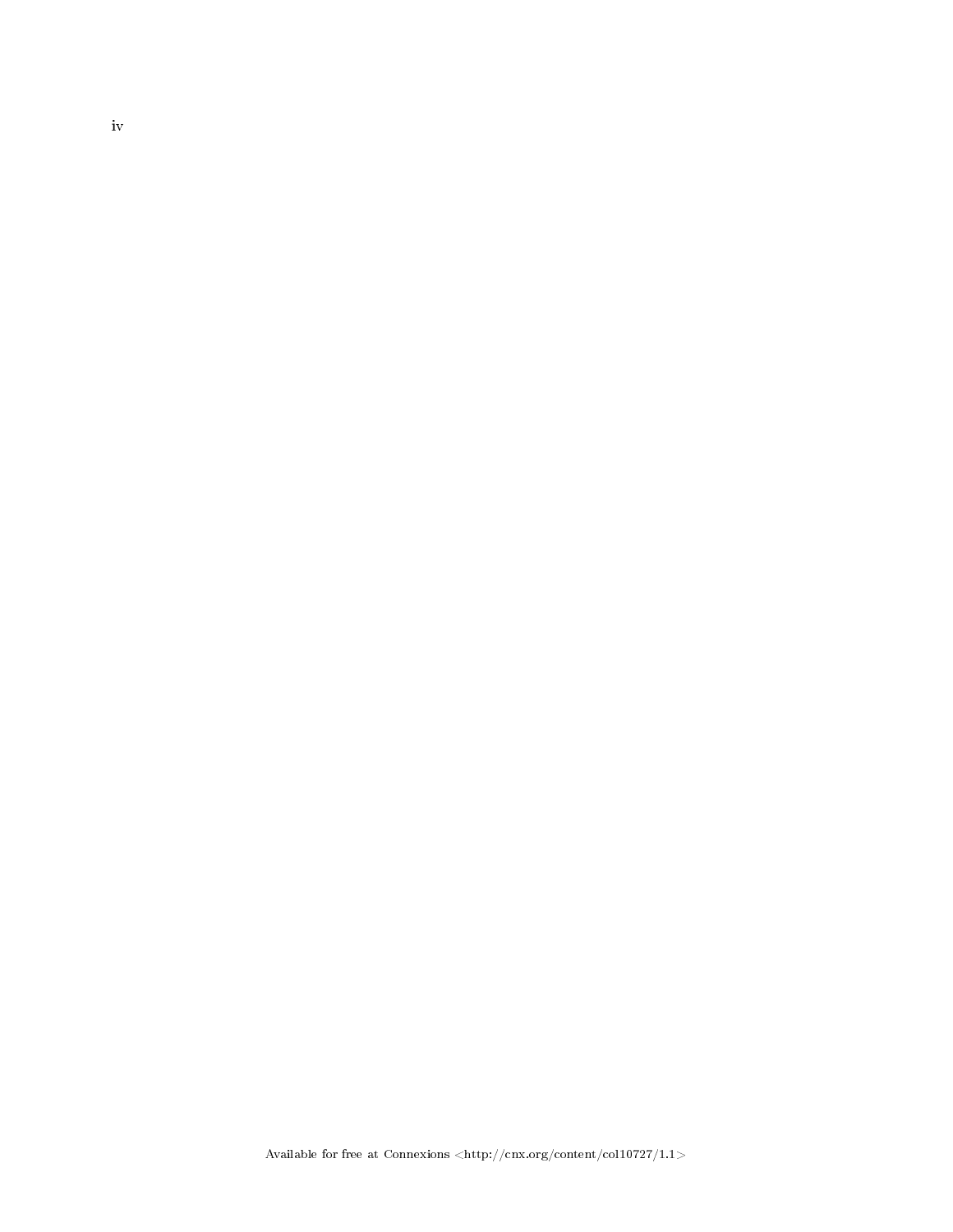## Chapter 1

## Pennington, R. (July 2009). Leadership: A Practitioner's Bridge from Theory to Practice<sup>1</sup>



NOTE: This Forward was written and published by Robert Pennington, a doctoral student from Virginia Tech, and is part of a larger collection entitled, 21st Century Theories of Education Administration. This Collection is a series of modules written by Virginia Tech Doctoral students in Summer 2009. Professors, Practitioners, and Graduate Students of Educational Administration are granted full rights to use for educational purposes.



note: The National Council of Professors of Educational Administration has reviewed and accepted this Instructional Module for inclusion in the International Journal of Educational Leadership Preparation, <sup>2</sup> (IJELP), the official publication of the NCPEA Connexions Project and is catalogued under Instructional Modules and Education Material. In addition, the instructional module has been submitted to the U.S. Department of Education's Educational Resource Information Center (ERIC).

Available for free at Connexions <http://cnx.org/content/col10727/1.1>

<sup>&</sup>lt;sup>1</sup>This content is available online at  $\langle \text{http://cnx.org/content/m27142/1.1/}>.$ 

<sup>2</sup>http://ijelp.expressacademic.org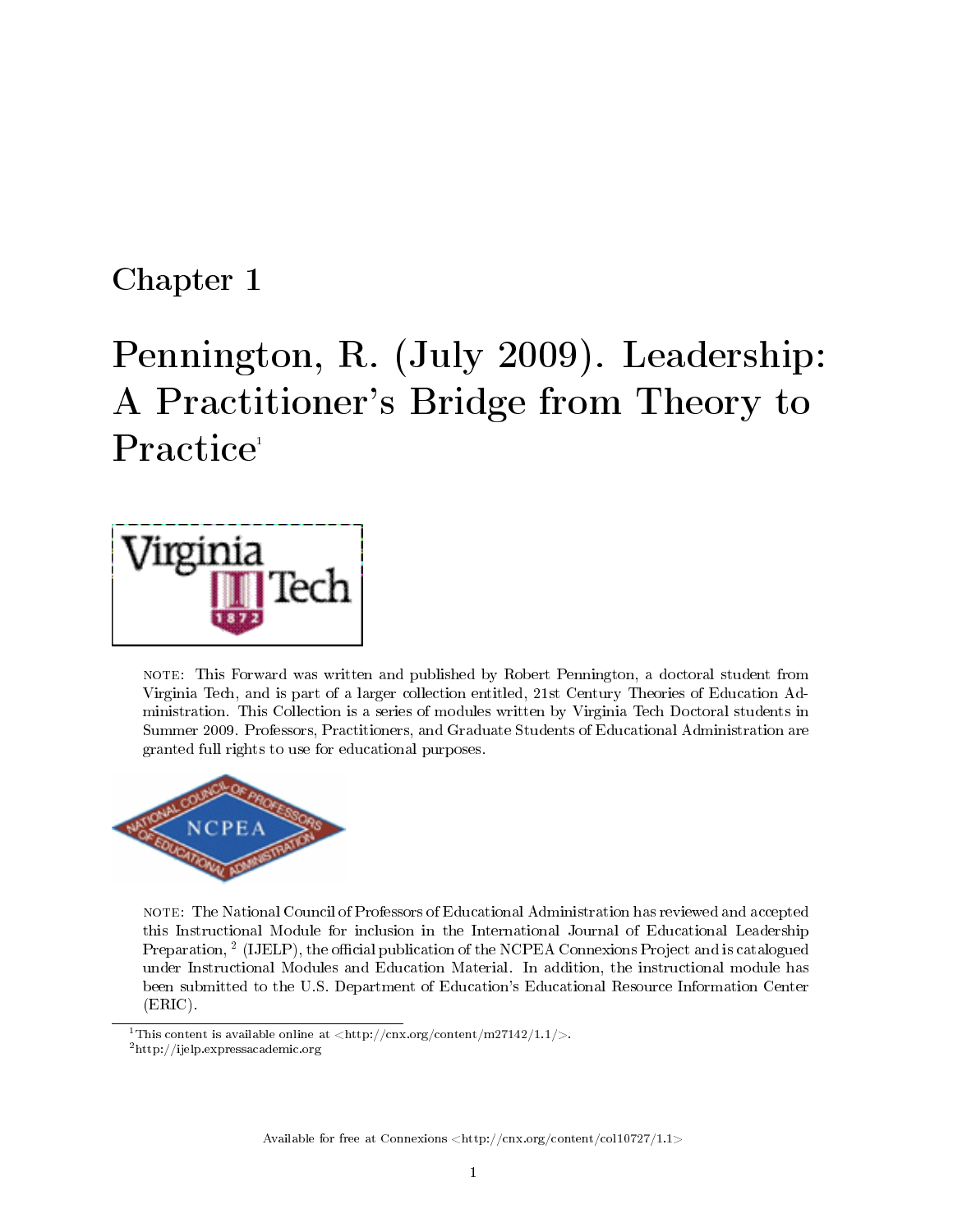#### CHAPTER 1. PENNINGTON, R. (JULY 2009). LEADERSHIP: A PRACTITIONER'S BRIDGE FROM THEORY TO PRACTICE

#### 1.1 Forward

Educational administrative practitioners evaluate theories, implement practices and refine leadership strategies daily. The exploration of the leadership gap between theory and praxis is a quantum undertaking. Quantum physicists explain the predictable behavior of particles and the energy they contain using quantum mechanics (Izquierdo-Aymerich and Aduriz-Bravo 2009). The manipulation and prediction of behavior allows leaders to bring about desired outcomes. Leadership, a human phenomenon embedded in culture, represents many things to different people (Ciulla 2008). Researchers have examined leadership skills from a variety of perspectives (Ciulla 2008). No single trait or combination of traits has been identified that fully explains a leaders' ability to bring about positive change, but most agree there are energy investments necessary in all areas (Robinson, Lloyd et al. 2008). There exists a plethora of leadership theories, styles, paradigms and ideas. Leadership from the educational perspective takes many forms and presents many challenges. In an attempt to examine leadership from several diverse perspectives, topics such as Leadership for Technology, Transformational vs. Servant Leadership: A Comparative Analysis, Synergistic Leadership: A Gender Inclusive Theory, Spiritual and Ethical Leadership, Leading from Below the Surface, Leading in Rural Appalachia, How Leaders Use Their Opposable Minds will be investigated.

According to the quantum theory, leadership at the atomic level involves transferring discrete packets of energy into particles to propel them into an excited state (Izquierdo-Aymerich and Aduriz-Bravo 2009). In order for particles to remain in this new environment, energy must be constantly supplied to the particle. In order for leaders to initiate change, large investments of energy must be made initially to effect change. Once a quantum leap has been made, the energy required to maintain the change is exponentially less than that required to effect the original change. Leadership at the atomic level is independent of state. Effecting change from a transformational, spiritual, synergistic, or emotional vantage point requires the input of quantum packets of energy. Whether Leading from Below the Surface, in rural Appalachia or with an Opposable Mind, leaders cannot opt for energy input below the threshold required to effect change. From the quantum frame of reference, it is an all or nothing process. Without the required discrete packet of energy input, particles quickly come to rest in the non-excited state. The law of conservation of energy governs energy investments made by educators. The finite amount of energy in all systems can be converted in form, but no new energy can be created. Effective leaders find a way to sustain necessary energy input in spite of stresses placed on other critical system components(Wells 2009).

The goal of this project is to produce a working body of leadership theory and information addressing issues of teaching and learning. Finding ways to effect change and balance the energy needs of delicate systems becomes more challenging every day. As administrative practitioners, the opportunity to quantum leap from theory to practice occurs often. Individuals will examine parallel theories, derive new ideas and present concepts drawn from both theory and practice. The Virginia Tech Doctoral Cohort hopes to succeed in advancing the understanding of different approaches to leadership and the methods by which leadership can be practiced more effectively.

#### 1.2 References

Ciulla, J. B. (2008). "Leadership studies and "the fusion of horizons"." The Leadership Quarterly 19(4): 393-395.

Izquierdo-Aymerich, M. and A. Aduriz-Bravo (2009). "Physical Construction of the Chemical Atom: Is It Convenient to Go All the Way Back?" Science & Education 18: 1-13.

Robinson, V. M. J., C. A. Lloyd, et al. (2008). "The Impact of Leadership on Student Outcomes: An Analysis of the Differential Effects of Leadership Types." Educational Administration Quarterly 44(5): 635-674.

Wells, C. M. (2009). "Leadership, Quantum Mechanics and the Relationship with Professional Learning Communities." NCPEA Educational Leadership Review 10.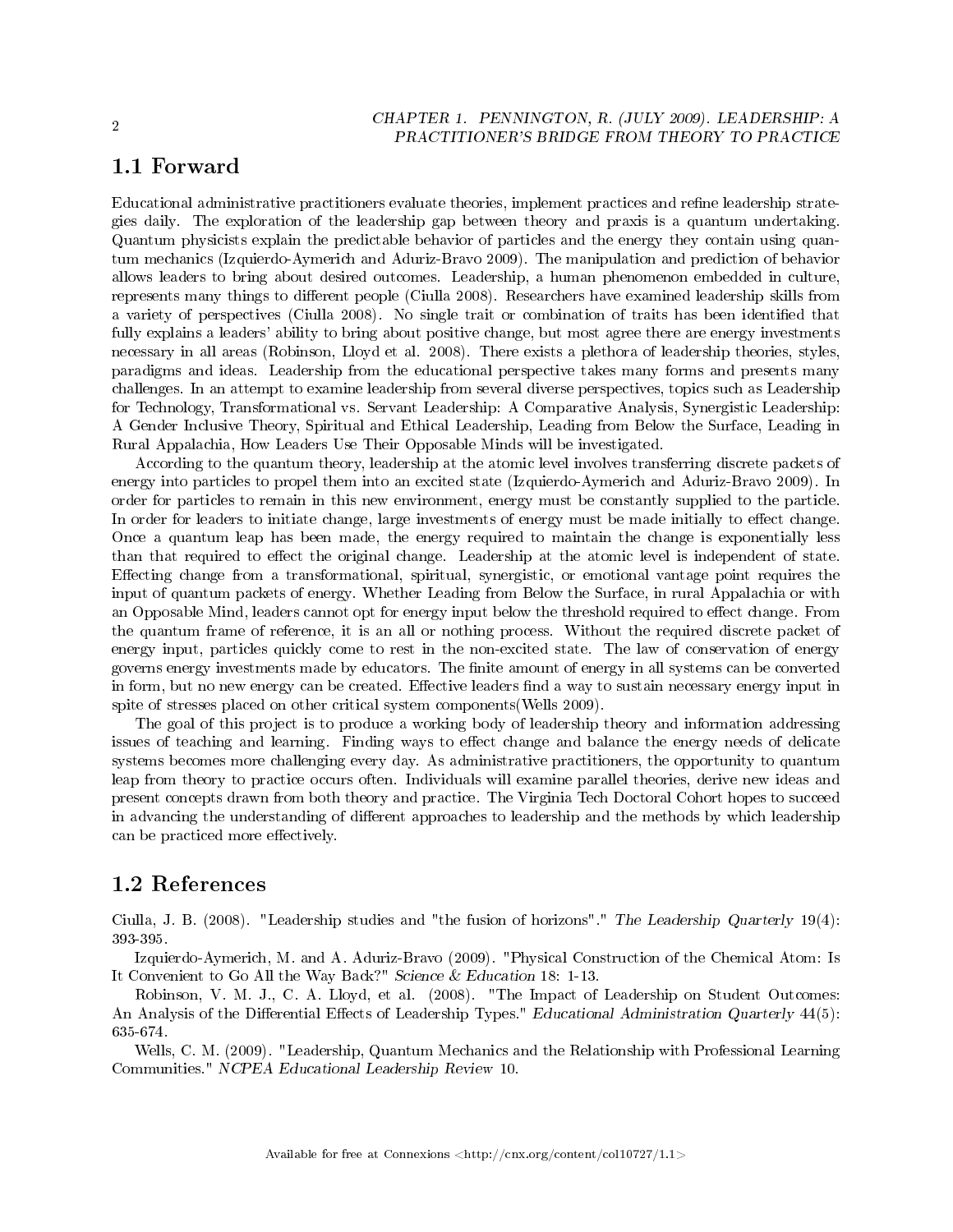### Chapter 2

# Nicely, K., Womack, J., & Wright, L. (July 2009). Emotional Intelligence and Effective Leadership: Implications for School Leaders<sup>1</sup>



note: This Instructional Module was written and published by Ken Nicely, Janet Womack, and Linda Wright, doctoral students from Virginia Tech, and is a chapter in a larger collection entitled, 21st Century Theories of Educational Administration. This Collection is a series of modules written by Virginia Tech Doctoral students in Summer 2009. Professors, Practitioners, and Graduate Students of Educational Administration are granted full rights to use for educational purposes.



note: The National Council of Professors of Educational Administration has reviewed and accepted this Instructional Module for inclusion in the International Journal of Educational Leadership Preparation (IJELP)<sup>2</sup>, the official publication of the NCPEA Connexions Project and is catalogued under Instructional Modules and Education Material. In addition, the instructional module has been submitted to the U.S. Department of Education's Educational Resource Information Center (ERIC).

Available for free at Connexions <http://cnx.org/content/col10727/1.1>

<sup>&</sup>lt;sup>1</sup>This content is available online at  $\langle$ http://cnx.org/content/m26885/1.2/ $>$ .

<sup>2</sup>http://ijelp.expressacademic.org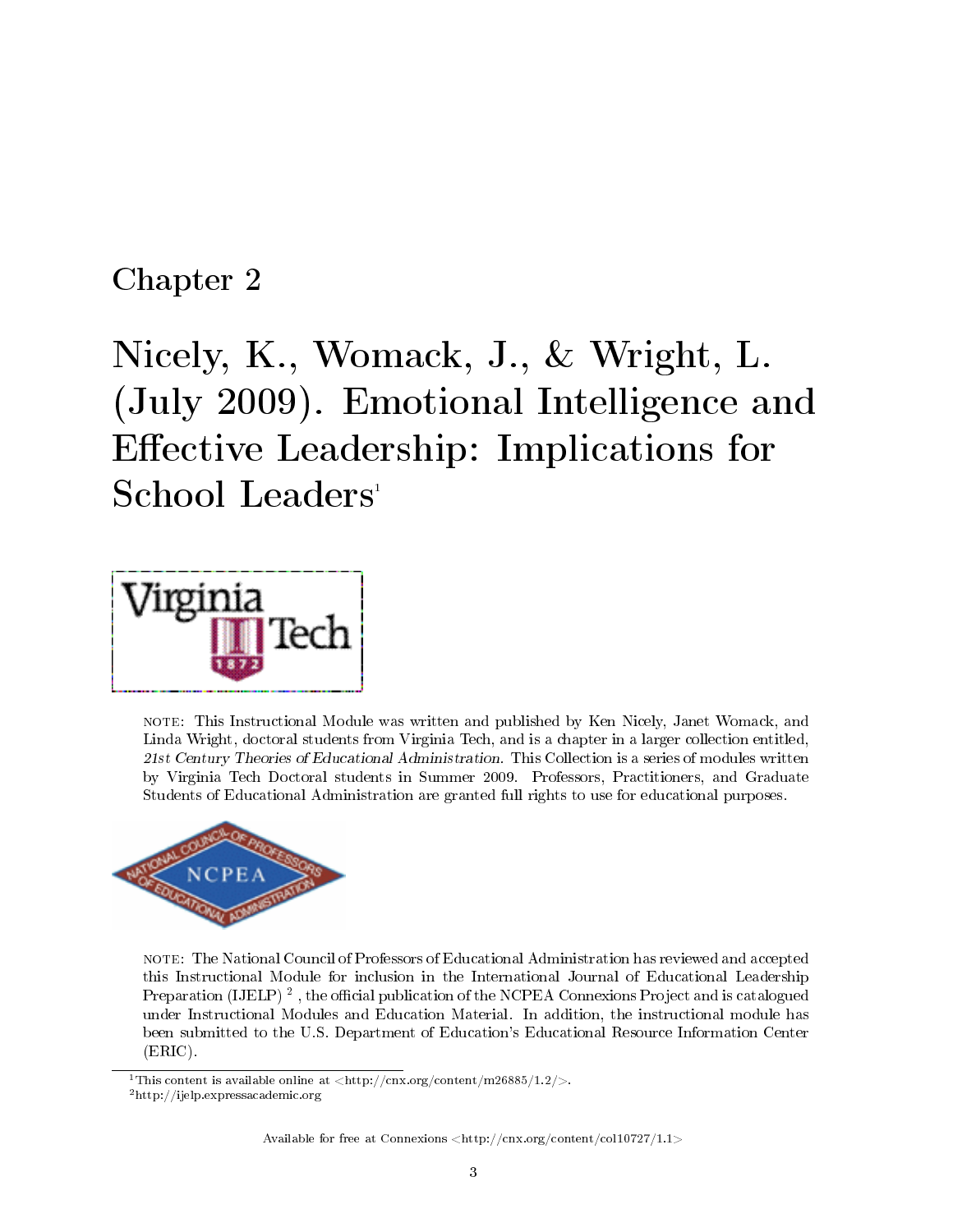#### CHAPTER 2. NICELY, K., WOMACK, J., & WRIGHT, L. (JULY 2009). EMOTIONAL INTELLIGENCE AND EFFECTIVE LEADERSHIP: **2.1 Introduction** MPLICATIONS FOR SCHOOL LEADERS

Working in teams, rather than as individuals, is foundational to learning within modern organizations (Senge, 1990). Within the context of schools, teams may take many forms. For example: (a) leadership teams share decision making, (b) interdisciplinary teams create integrated learning experiences, and (c) collaborative teaching teams differentiate instruction for individual learners.

Collaborative professional learning and decision making offer a promising model for transformational change within schools, but it is a complex endeavor presenting multiple challenges. Collaborative inquiry and decision making require individual teachers to take risks as their successes and failures are shared publicly within the group. Differing interpretations of data and varying perspectives on appropriate courses of action naturally lead to conflict which, if not managed, can result in a diminished sense of efficacy or, worse, complete group paralysis (Emihovich & Battaglia, 2000).

Principals and other school administrators who lead from below the surface (Creighton, 2005) understand that authentic collaboration yields opposing ideas which, in turn, may produce heightened anxiety. Change theorists such as Fullan (2001) advocate that school leaders must be equipped to manage the inevitable intense emotions that arise from authentic collaboration and changes in practice. Specifically, emotional intelligence has been identified by researchers (Mills, 2009; Moore, 2009; Sala, 2003) to be one such tool that is positively associated with effective leadership.

#### 2.2 Definitions of Key Terms

#### 2.2.1 Emotional Intelligence

Emotional intelligence has been defined in the literature as the awareness of and ability to manage one's own emotions as well as the emotions of others (Salovey & Mayer, 2000). Salovey and Mayer described emotional intelligence as a motivational force and a means of effectively managing human interactions. Goleman (1995) added that emotional intelligence includes the ability to analyze and understand relationships, take someone else's perspective, resolve conflicts, and manage one's own anger.

#### 2.2.2 Effective Leadership

Many books and articles have been written on the topic of effective leadership. A definition of effective leadership varies among experts. Questionnaires, such as the Leadership Practices Inventory created by Kouzes and Posner (1995), have been used to measure leadership effectiveness. Kouzes and Pousner believe that effective leaders engage in five practices; model the way, inspire a shared vision, challenge the process, enable others to act, and encourage the heart (1995). These practices and other leadership concepts provide a means of shaping a model leader. Understanding that effective leaders will also hold individual leadership traits, defining the term in a general sense is a challenge. For the purpose of our chapter, we will define effective leadership as "the art of mobilizing others to want to struggle for shared aspirations" (Kouzes  $\&$ Posner, 1995, p. 30).

#### 2.2.3 Collaboration

In practice, collaboration is sometimes mistaken for cooperation. Though the word "cooperation" is a common synonym found as a thesaurus entry, the idea of collaboration goes beyond mere cordial association to include the concept of teamwork and partnership; collaboration involves individuals whose work is interconnected in meaningful ways and collectively focused on common goals. Collaboration results in a change of behavior and a product that is superior to what individuals could have achieved on their own (Corrigan, 2000). Two pre-conditions for authentic collaboration among team members are: (1) members are intellectually and emotionally engaged in the process, and (2) members are willing to struggle with opposing ideas and work through conflict rather than avoid it.

4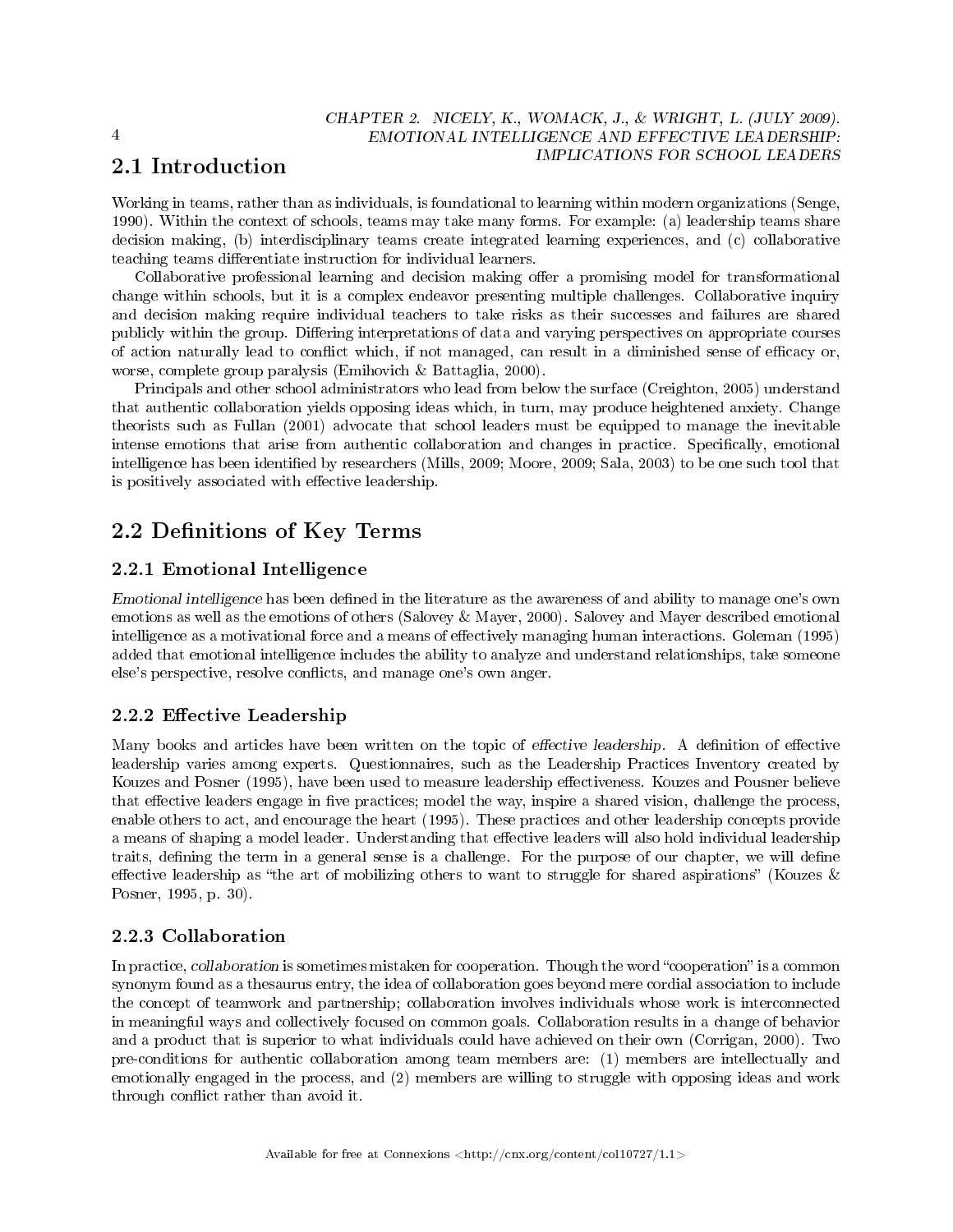#### 5

#### 2.2.4 Professional Leadership Communities

Collaboration is described in the literature as a key feature of professional learning communities, (Hipp, Huffman, Pankake, & Olivier, 2008; Levine & Marcus, 2007). Hord (1997) defines a professional learning community in a school as "the professional staff learning together to direct their effort toward improved student learning," (p. 3). Five common features of this type of structure are shared values, focus on student learning, collaboration, deprivatized practice, and reflective dialogue (Louis & Marks, 1998). In an era of accountability for increased student achievement, the tasks of a professional learning community within schools are clear: identify what students should know, determine how learning will be measured, and respond to students who do not demonstrate learning (Moore, 2009b).

#### 2.3 Literature Review

Salovey and Mayer (1990) are among the key researchers of the past twenty years who have advanced emotional intelligence as a valid component of what intelligence is understood to be. In their construct, emotions are either positive or negative responses to events and motivate people to act in certain ways, including prioritizing their actions. A person exercises emotional intelligence when he assesses and expresses his own emotions, recognizes emotions in other people, and is motivated to adapt his behaviors accordingly.

Goleman (1995) drew from the work of Salovey & Mayer (1990) and other theorists to further describe what it means to be emotionally intelligent and he explained why emotional intelligence is an important dimension of human interactions. Goleman built part of his case on human physiology, describing the role of two parts of the brain: the thalamus and the amygdala. The amygdala serves as an emergency response mechanism through which signals are sent from the brain to other parts of the body before stimuli have been fully processed by the neocortex. These signals trigger emotional responses which can be determining factors in whether a person remains safe when confronted with physical danger (i.e. the fight or flight response) or whether he laughs or cries when told he has just been fired from his job. Goleman provided many examples of scenarios in which a person's emotional response to a situation can become more important that the person's cognitive ability. Fortunately for school leaders who want to gain these skills, Goleman concluded that the ability to assess and manage one's emotions in a given situation can be learned and improved.

Palmer (2003) further developed the conceptualization of emotional intelligence by applying a goodness of fit analysis to instruments that measure emotional intelligence. He found that no one instrument clearly emerged as a statistically good fit for conceptualizations of emotional intelligence. Palmer proposed a new taxonomy that included a dimension associated with leadership: Interpersonal Management, refering to the ability of someone to manage his own emotions and manage the emotions of others. The addition of the management dimension to previous conceptualizations of emotional intelligence further established the role that emotional intelligence plays in effective leadership.

Mills and Rouse (2009) stated, "That there is a moderately strong relationship between emotional intelligence an effective leadership"  $(p, 2)$ . They conducted a meta-analysis to determine if a relationship exists between emotional intelligence and effective leadership. The results of the study suggested a moderately strong relationship between emotional intelligence effective leadership,  $r = .383$ , p<.05.

Mills and Rouse also suggested that emotional intelligence is a concept that school leaders should assess for themselves and that it should be incorporated in the evaluation process. School leaders who understand their own emotional intelligence are able to lead and interact with others more effectively. Also, the researchers suggested that emotional intelligence be used as an assessment tool for those entering educational leadership preparation programs.

Stone, Parker, and Wood (2005) reported on the Ontario Principal's Council leadership study that explored the relationship between emotional intelligence and school leadership. The study examined emotional and social competencies of school leaders and considered the information as a guide for planning professional development activities. Stone, et al., considered three ratings from principals and assistant principals, both elementary and secondary, and male and female. The ratings were self-reported using the Emotional Quotient Inventory. Stone, et al., concluded that there was a signicant relationship between emotional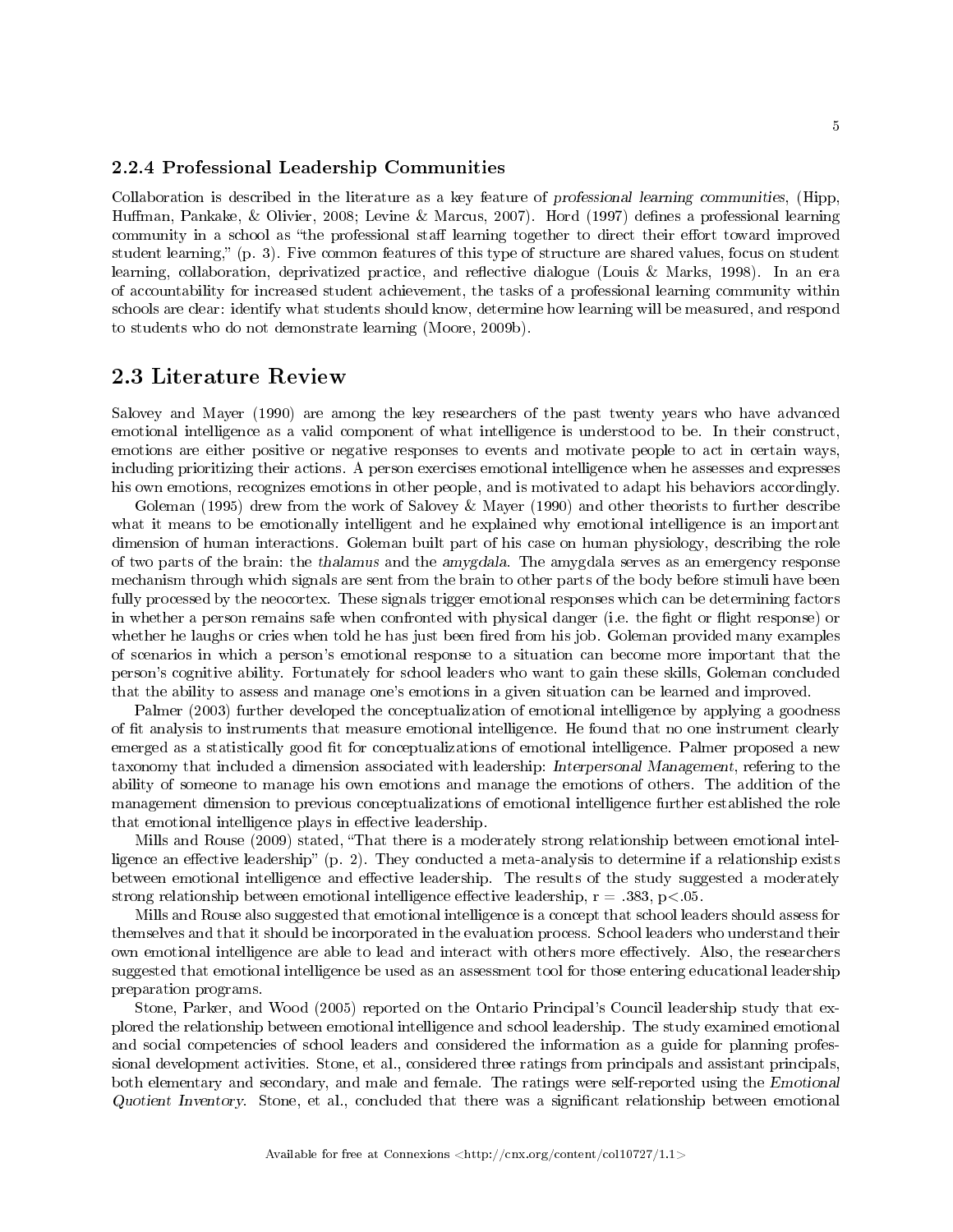#### CHAPTER 2. NICELY, K., WOMACK, J., & WRIGHT, L. (JULY 2009). EMOTIONAL INTELLIGENCE AND EFFECTIVE LEADERSHIP: IMPLICATIONS FOR SCHOOL LEADERS

intelligence and leadership,  $p<.001$ , as measured by these self assessments. When supervisors and staff assessed the skills of the principals and vice principals, however, Stone, et al., found that the relationship between emotional intelligence and leadership was not significant,  $p>0.05$ . In summary, the researchers found it important to evaluate leadership using multiple raters to consider different perspectives of an individual's leadership ability.

In Moore's book, Inspire Motivate Collaborate: Leading with Emotional Intelligence (2009a), the author researched the importance of emotional intelligence and the influence it exerts on leadership. Pointing out that while not all people recognize emotional intelligence as a viable leadership skill, Moore argued that emotional intelligence influences relationships with parents and all stakeholders.

Moore (2009a) also discussed the impact emotional intelligence has on decision-making for leaders. Reviewing the history of research previously conducted on emotional intelligence, Moore used the information to identify the areas of emotional intelligence that leaders should implement in their leadership. The importance of understanding not only one's own emotional intelligence but also the means by which a leader must manage and express those emotions were discussed at length in Moore's book.

By examining the emotional intelligence of staff members and determining effective ways to manage environments that are influenced by emotional intelligence, leaders can create cooperative learning situations that will benefit students (Moore, 2009a). According to Moore, emotional intelligence is not stagnant, but rather something that can be improved and learned. By posing case studies, suggesting thought-provoking questions, and offering suggestions on the ways leaders might improve their emotional intelligence, readers were guided towards these opportunities.

Designed to be a training book for building professional learning communities that are geared towards school improvement, Moore (2009a) presented the rationale for accepting emotional intelligence as a necessary skill for leaders, and he provides the techniques to recognize, to implement and to improve those emotional skills.

#### 2.4 Implications for School Leaders

The positive association between effective leadership and emotional intelligence reported in the research has implications for school leaders in different stages of development. Pre-service school leaders should be assessed for emotional intelligence skills and their university preparation programs should include training to further develop their skills through problem-based learning. Practicing school leaders should use emotional intelligence skills to assess and manage their own emotional responses as well as the emotions of staff members as they engage in collaboration through professional learning communities. Finally, school districts should provide in-service professional development for practicing school leaders on how to use emotional intelligence to effectively lead collaborative efforts in schools.

As school leaders seek to transform schools, they should consider emotional intelligence to be among the factors that influence the success of these transformations (Moore, 2009a). Change does indeed provoke emotions and frequently not ones that are considered pleasant. Effective leaders understand that emotional intelligence can be developed (Goleman, 1995; Moore, 2009a). School leaders can implement these skills to create successful professional learning communities in which stakeholders share ownership and collaborate to achieve.

#### 2.5 Case Study and Activities

#### 2.5.1 Case Study

While discussing a parental concern with a teacher over an assignment that had been made by a substitute during the teacher's absence, the principal questioned the teacher on her inconsistent attendance. After having admitted that she had failed to properly prepare for the assignments that she had left for her students while absent, the teacher's defense for the situation during her absence placed blame for the substitute. Implying that the substitute had not followed her directions, the principal interjected that the teacher's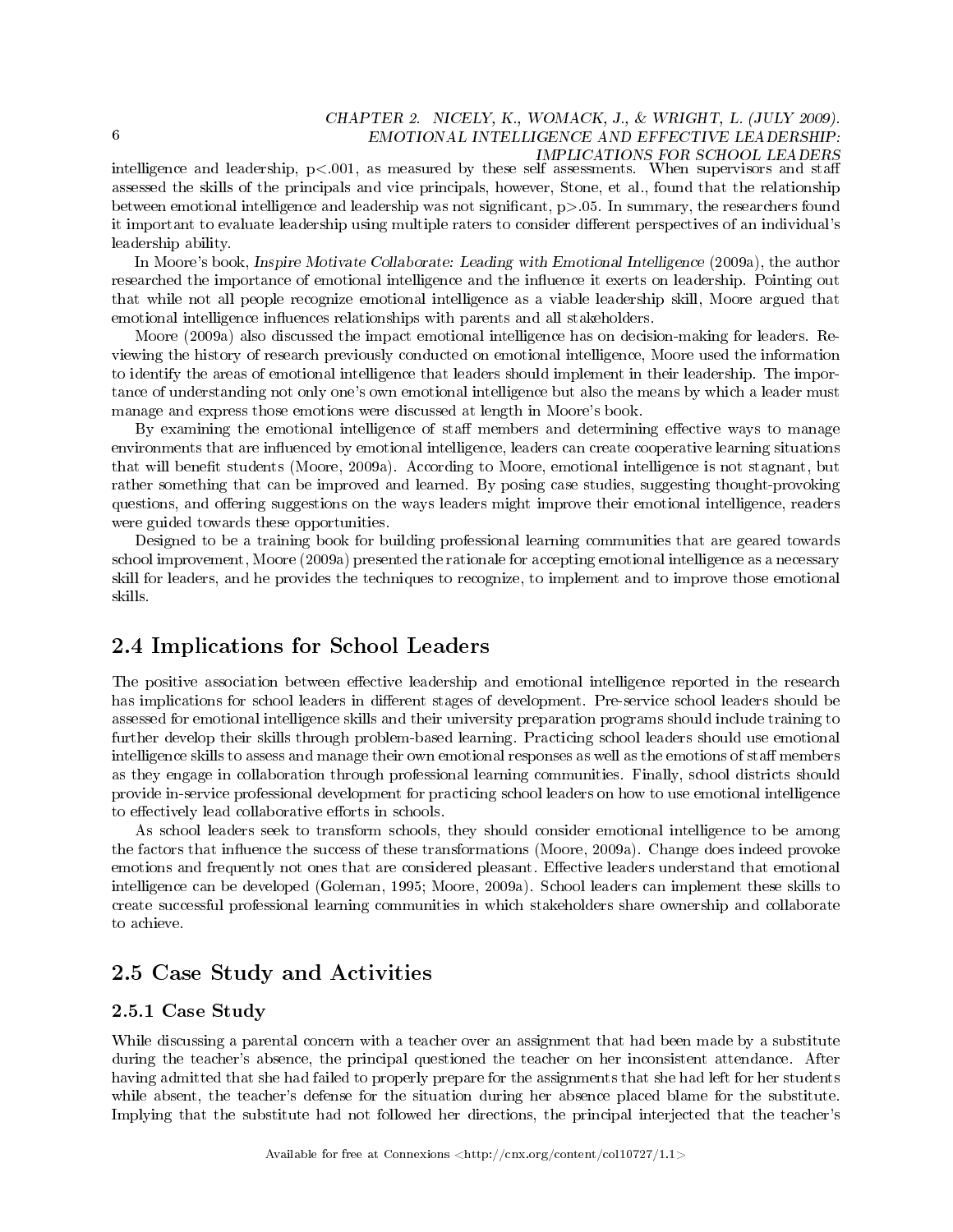poor attendance had also been a factor in the problem, including the inconsistent quality of instruction and the resultant opportunity for miscommunication. When the principal noted that she had been absent one fourth of the time over the last six weeks, the teacher immediately broke in to tears and offered to resign.

After resigning, the teacher citied one reason for the decision as that of betrayal on the principal's behalf. She stated that he principal had approved personal leave for her to travel and visit with her son and that this approved leave accounted for the majority of the time she had been absent.

Approaching the discussion from a perspective of positional leadership rather than one of emotional leadership, the principal failed to recognize the emotions from both sides of the desk as they existed at the time. The combination of the principal's anger over the teacher's failure to provide a quality program for her students, and the teacher's feelings of failure and vulnerability contributed to the breakdown in this situation. It is obvious that this confrontation represented only a minute piece of the relationship that existed between the principal and the teacher. While the teacher's attendance was a contributing factor to the parental concern, the administrator does have ownership in the attendance pattern of the teacher, given the fact that approval had been secured prior to the absence. The discussion should have centered on ways to assist the teacher in performing her job in a more professional manner and not on the administrator's anger with the teacher.

#### 2.5.2 Activity 1

As a school leader, commit to learning more about your own emotional intelligence and its role in defining you as an effective leader. Complete a self assessment instrument and ask selected staff members to provide you with feedback as well. An easily accessible instrument is Palmer's GENOS Emotional Intelligence Inventory (Concise) available in Moore  $(2009a)$ . After collecting the feedback, reflect on its implications for you as a school leader.

#### 2.5.3 Activity 2

Choose a collaborative team within your school and conduct an observation of one of its regular meetings. Use scripting to record specific exchanges among team members that involve emotional responses. Note elements of the decision-making process that were influenced by emotions. In a follow-up meeting with the team, share your observations in a constructive manner that helps the team members better understand their own facility with emotional intelligence.

#### 2.6 References

Corrigan, D. (2000). The changing roles of schools and higher education institutions with respect to community-based interagency collaboration and interprofessional partnerships. Peabody Journal of Education 75(3), 176-195.

Creighton, T. (2005). Leading from below the surface: A non-traditional approach to school leadership. Thousands Oaks, CA: Corwin Press.

Emihovish, C., & Battaglia, C. (2000). Creating cultures for collaborative inquiry: New challenges for school leaders. International Journal of Leadership in Education, 3(3), 225-238.

Fullan, M. (2001). Leading in a culture of change. San Francisco: Jossey-Bass.

Goleman, D. (1995). Emotional intelligence. New York: Bantam Books.

Hipp, K., Huffman, J., Pankake, A., & Olivier, D. (2008). Sustaining professional learning communities: Case studies. Journal of Educational Change 9,173-195.

Hord, S. M. (1997). Professional learning communities: Communities of continuous inquiry and improvement. In Hipp, K., Huffman, J., Pankake, A., and Olivier, D. (2008). Sustaining professional learning communities: Case studies. Journal of Educational Change 9,173-195.

Kouzes, J. & Posner, B. (1995). The leadership challenge. San Francisco: Jossey-Bass Publishers.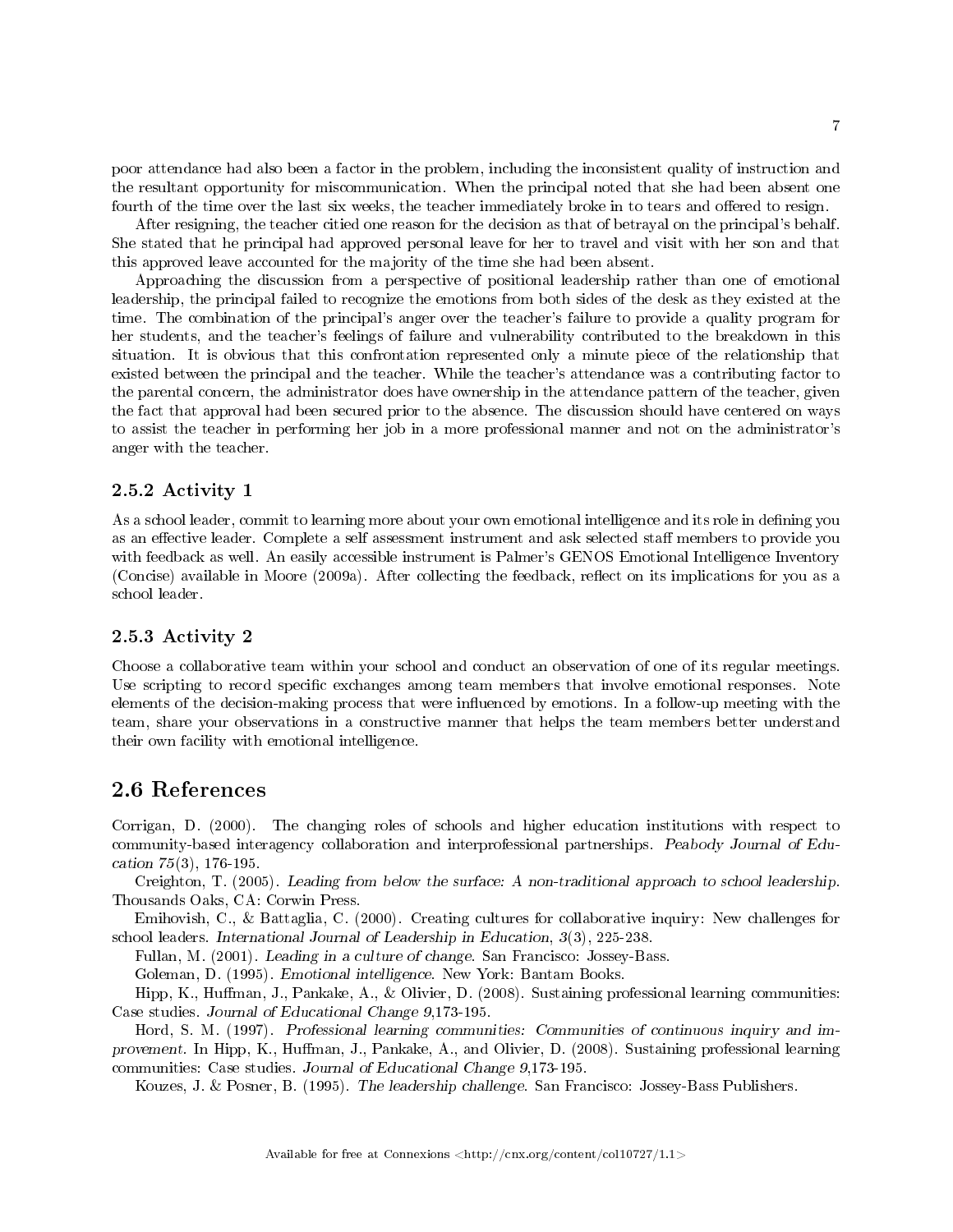Levine, T.. & Marcus, A. (2007). Closing the achievement gap through teacher collaboration: Facilitating multiple trajectories of teacher learning. Journal of Advanced Academics, 19(1), 116-138.

Louis, K. & Marks, H. (1998). Does professional community affect the classroom? Teachers ' work and student experiences in restructuring schools. American Journal of Education, 106, 532-574.

Mills, L., & Rouse, W. (2009, June 3). Does research support new approaches for the evaluation of school leaders: Using emotional intelligence in formative evaluation. Retrieved from the Connexions Web site: http://cnx.org/content/m24427/1.1/<sup>3</sup>

Moore, B. (2009a) Inspire, motivate, collaborate: Leading with emotional intelligence.Westerville, Ohio: National Middle School Association.

Moore, B. (2009b) Inspire, motivate, collaborate: Leading with emotional intelligence.Presentation given at the National Schools to Watch Conference, Arlington, VA. June 27, 2009.

Palmer, B. (2003). An analysis of the relationships between various models and measures of emotional intelligence. Unpublished doctoral dissertation. Swinburne University, Victoria, Australia.

Stone, H., Parker, J.D., & Wood, L.M. (2005). Report on the Ontario princpals' council leadership study. Retrieved June 24, 2009, from The Consortium for Research on Emotional Intelligence in Organizations Web site: http://www.eiconsortium.org/<sup>4</sup>.

Sala, F. (2003). Leadership in education: effective U.K. college principals. Nonprofit Leadership and Management 14(2), 171-189.

Salovey, P., & Mayer, J. D. (1990). Emotional intelligence. Imagination, Cognition, and Personality, 9, 185-211.

Senge, P, (1990). The fifth discipline: The art and practice of the learning organization. New York: Doubleday.

IMPLICATIONS FOR SCHOOL LEADERS

<sup>3</sup>"Does Research Support New Approaches for the Evaluation of School Leaders: Using Emotional Intelligence in Formative Evaluation"  $\langle \frac{htt}{dt} p$ ://cnx.org/content/m24427/1.1/ $>$ 

<sup>4</sup>https://mail.rcs.k12.va.us/owa/redir.aspx?C=3744517e84bb4e3597cdf655b411a0bd&URL=http%3A%2F%2Fwww.eiconsortium.org%2F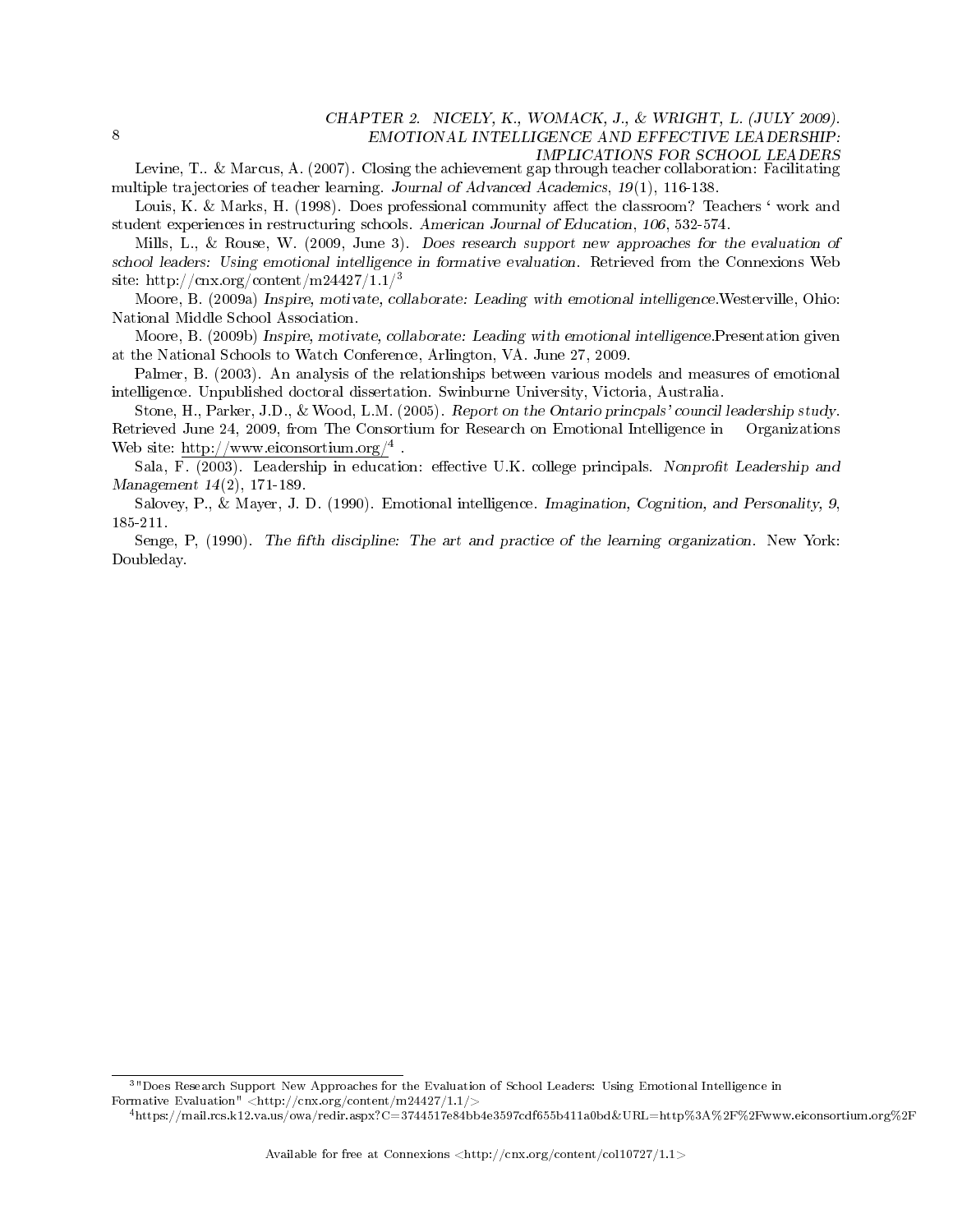### Chapter 3

## Bizzell, B. (July 2009). Leading in Rural Appalachia<sup>1</sup>



note: This Instructional Module was written and published by Brad Bizzell, a Ph.D. student from Virginia Tech, and is a chapter in a larger collection entitled, 21st Century Theories of Educational Administration. This Collection is a series of modules written by Virginia Tech Doctoral students in Summer 2009. Professors and Practitioners of Educational Administration are granted full rights to use for educational purposes.



NOTE: The National Council of Professors of Educational Administration has reviewed and accepted this Instructional Module for inclusion in the International Journal of Educational Leadership Preparation, <sup>2</sup> (IJELP), the official publication of the NCPEA Connexions Project and is catalogued under Instructional Modules and Education Material. In addition, the instructional module has been submitted to the U.S. Department of Education's Educational Resource Information Center (ERIC).

#### 3.1 Introduction

"Most of the difficulties facing education in Appalachia are prevalent throughout the nation, but some are peculiar to the region. Many of the latter have been engendered by the socioeconomic pattern imposed on

 $\overline{^{1}$ This content is available online at <http://cnx.org/content/m26652/1.3/>.

<sup>2</sup>http://ijelp.expressacademic.org

Available for free at Connexions <http://cnx.org/content/col10727/1.1>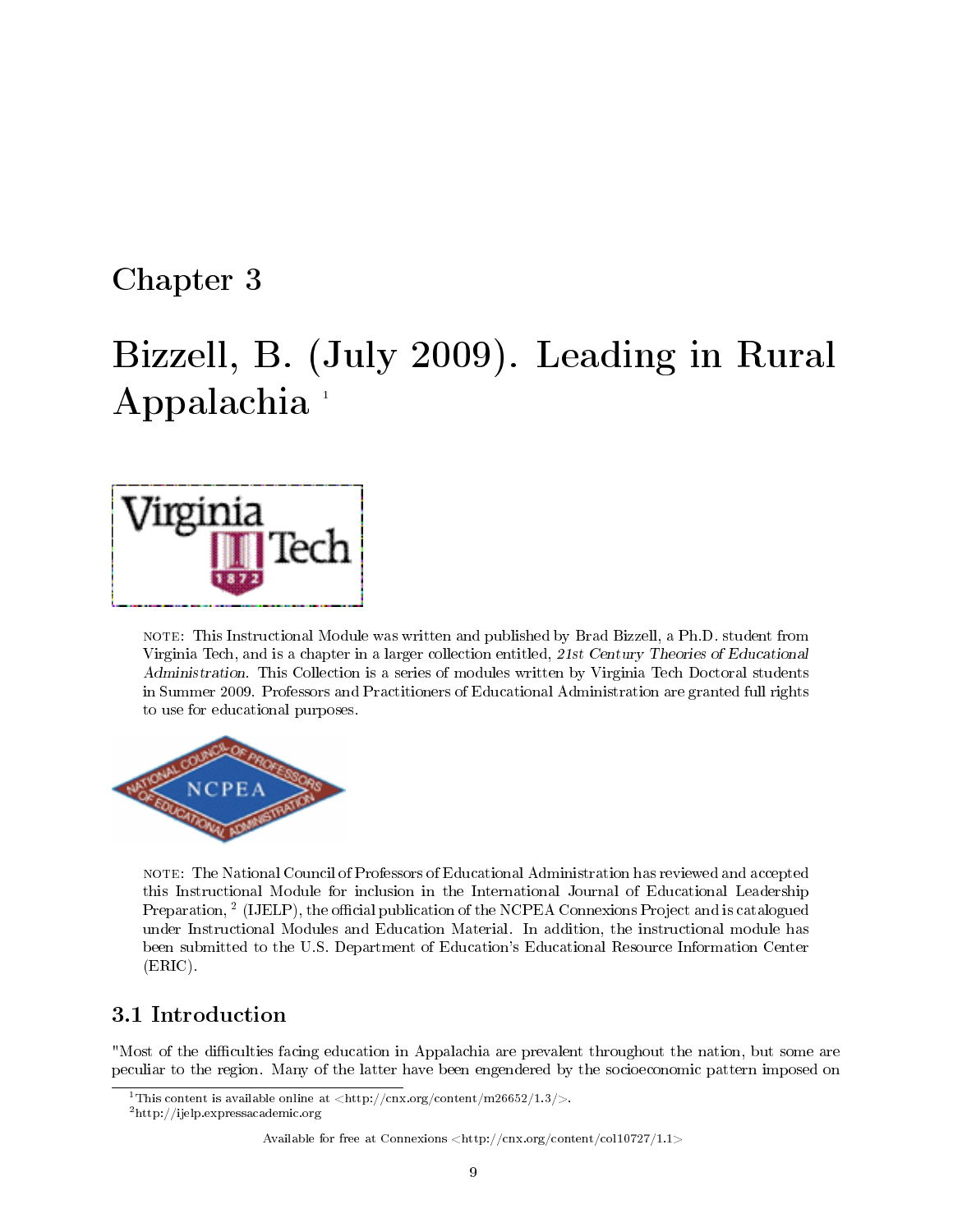the region by its historical development and geography. A vicious cycle of poverty and poor education has been generated and perpetuated" (Carmichael, 1968, p. 17).

The previous quote from Benjamin Carmichael was taken from an article he wrote in 1968. Is the Appalachia of 2009 different from Carmichael's Appalachia? Do the schools in Appalachia require a different sort of leadership from that exercised in other regions? This module will examine the theories of (a) culturally responsive leadership,  $(b)$  leadership for social justice,  $(c)$  a leadership model designed specifically for leading schools in rural Appalachia, and (d) leadership development program proposals related to the models.

Geographically (see Figure 1), Appalachia is defined as those areas from southern New York to northern Mississippi that follow the ridges of the Appalachian Mountains (Appalachian Regional Commission, 2009). Culturally, Appalachia was characterized from the nineteenth century to the 1960s and 1970s as isolated, homogeneous, family-centered, religiously fundamentalist, and poor (Lewis & Billings, n.d.). In contrast to this characterization, Lewis and Billings described "a much more diverse and dynamic Appalachia" that may, in fact, not be a subculture at all except to the extent that other rural regions would be considered subcultures (p. 16). In terms of educational attainment, Appalachia is improving, but continues to lag behind the nation. The gap between Appalachia and the nation, in terms of percentage of adults who are college graduates, increased slightly during the 1990s (Haaga, 2004).

Figure 1. The Appalachian Region as defined by the Appalachian Regional Commission (Sokol, 2005).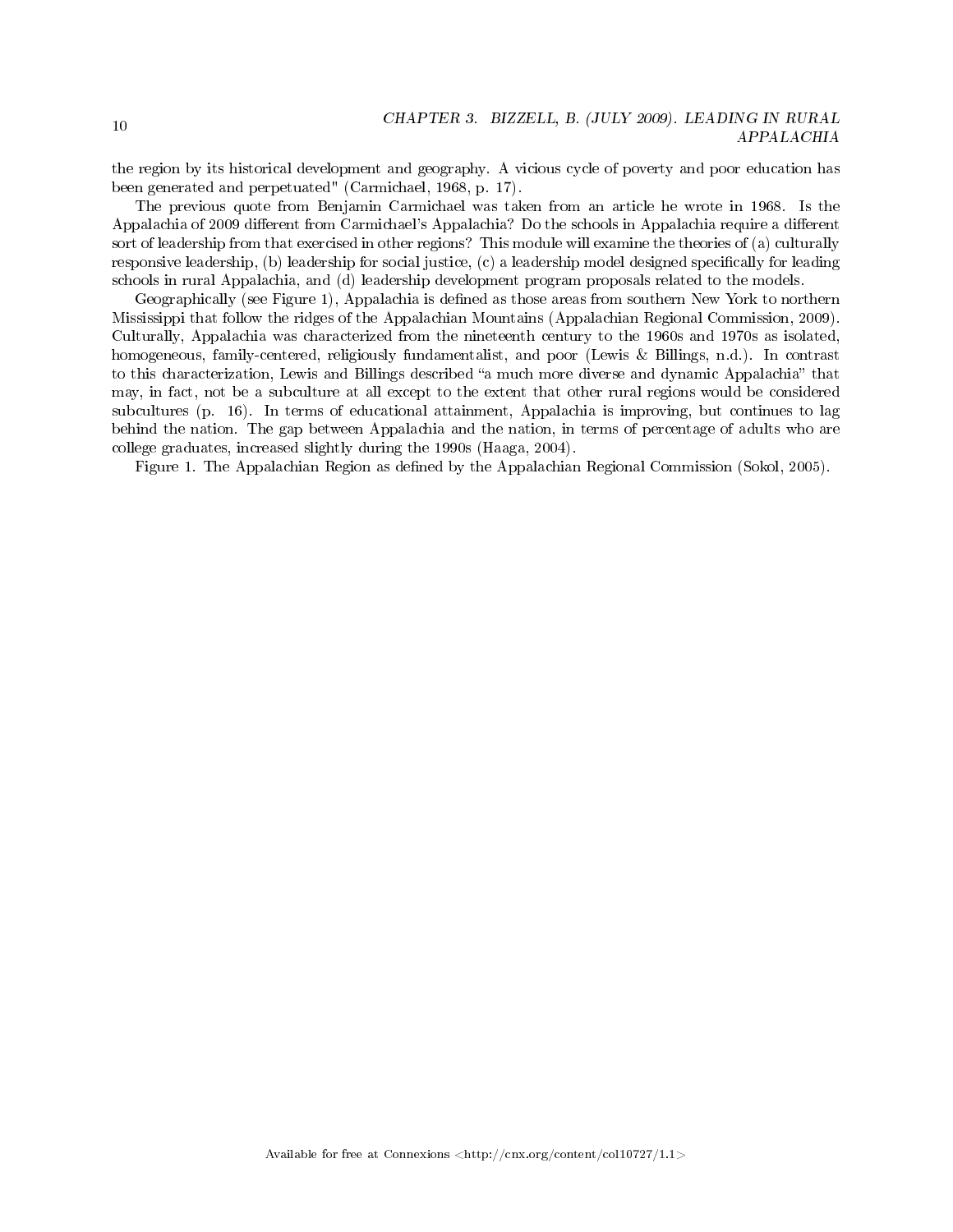

#### 3.2 Definition of Terms

The following terms are relevant to this discussion: (1) culturally responsive leadership, (2) leadership for social justice, and (3) place-based education. Culturally responsive leadership involves providing leadership for teaching that recognizes students' home cultures, maintains high academic expectations, and uses instruction that addresses the variety of educational needs of diverse learners (King, Artiles & Kozleski, 2009). Leadership for social justice has as its focus, equity. At its core, social justice has three goals; (a) raising academic achievement for all students, (b) preparing students to live as critical citizens, and (c) structuring schools with heterogeneous, inclusive environments (McKenzie et al., 2008). Place-based education<sup>3</sup> focuses

 $3$ Place-based education will not be examined independently within the literature review section as the review of culturally responsive leadership and the rural Appalachia model (Johnson et al., 2009) include this concept.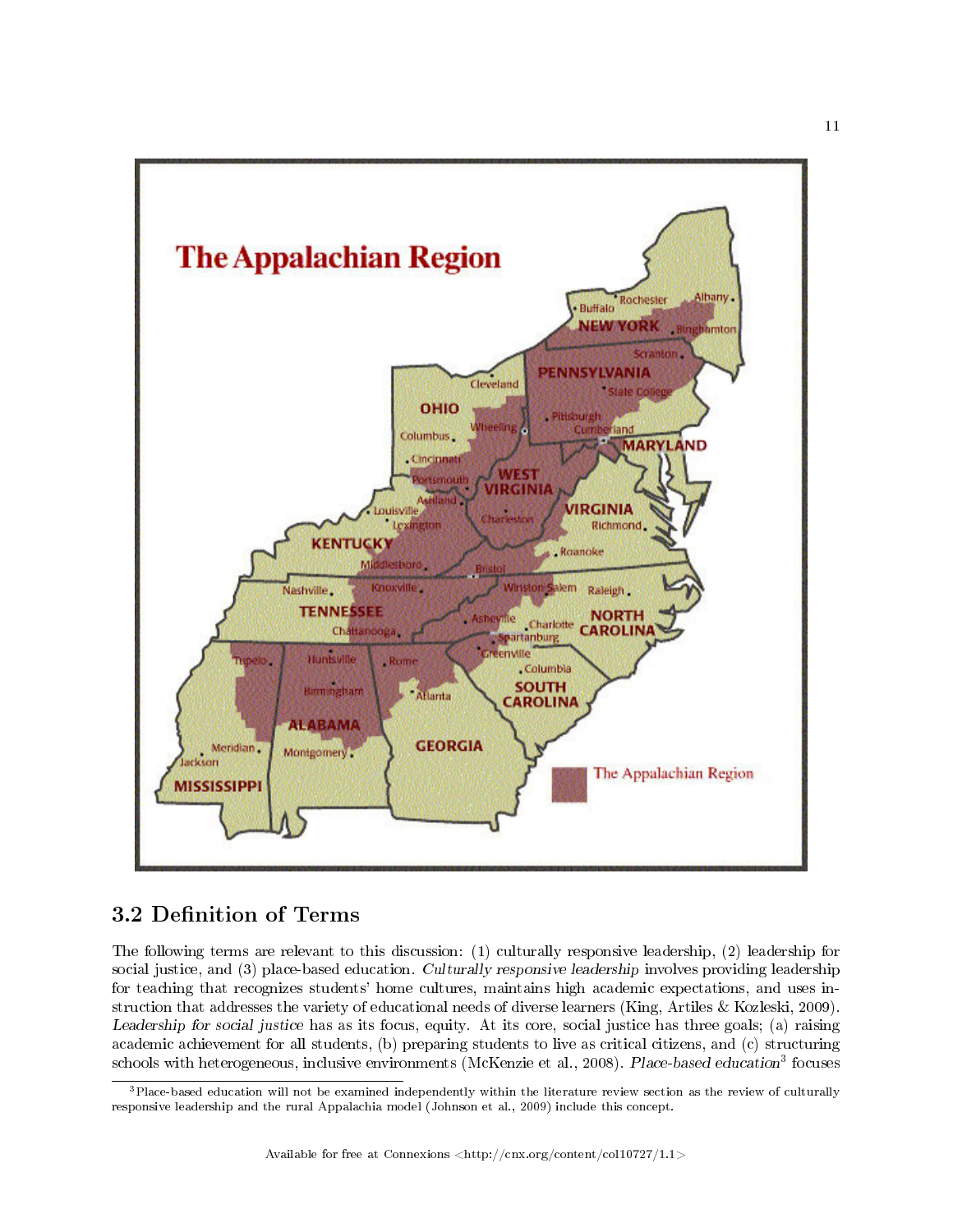upon the use of students' local political, social, cultural, natural, and economic environments to enhance learning (Smith, 2002). There are clear connections as well as overlap among these terms.

#### 3.3 Literature Review

#### 3.3.1 Culturally Responsive Leadership

Culturally responsive leadership may provide some guidance in leading schools in rural Appalachia. The term culturally relevant pedagogy was used by Ladson-Billings in her classic book, The Dreamkeepers (1994). She called for a redesign of learning environments that would respond to the educational needs of diverse learners, in part, by incorporating students' cultural backgrounds into their instruction. While cultural responsiveness is not exclusively applied to race, Ladson-Billings examined the teaching of African American students who were experiencing academic success (1995). Culturally responsive teaching today continues to focus upon race, but also, more broadly, upon ethnicity and language diverse students (King et al., 2009).

A culturally responsive approach could be employed in rural Appalachia. While the students of Appalachia are generally neither African American nor language diverse, it can be argued they live in a distinct culture. Appalachian students also share with African American and language diverse students a status within the larger culture that often devalues their home culture. Both the people and the natural resources of Appalachia have been exploited (Johnson, Shope, & Roush, 2009). A culturally responsive approach to teaching would seem appropriate as a means to meet the educational needs of Appalachian students and provide them with the means to enhance their social and economic futures.

Culturally responsive teaching requires culturally responsive leadership. Farmer and Higham (2007) proposed a design for university graduate programs that produce culturally responsive leaders. In support of the need for such programs they stated "personal conditioning and bias, coupled with firmly established institutional traditions, limit the development of culturally responsive leaders"  $(p, 3)$ . They suggested changes to admission requirements, program design and curricular content. They argued that program curricula be infused with elements that require participants to examine culture in order to breakdown ethnocentric cultural bias.

School principals lead instruction, model behavior, guide faculty conversations, and have great influence over school climate and culture (Darling-Hammond, LaPointe, Meyerson, Orr, and Cohen, 2007; Leithwood, Louis, Anderson and Wahlstrom, 2004). Using that influence to support a culturally responsive school that recognizes the unique contributions of students' home culture would benefit the students of Appalachia.

#### 3.3.2 Leadership for Social Justice

Closely related to cultural responsiveness is the idea of social justice. McKensie et al. (2008) defined social justice to include the goals of academic achievement and critical consciousness, both of which align with the definition of cultural responsiveness. They included inclusive practices as the third goal of social justice in their definition noting that students with disabilities and students who are language diverse are often taught in segregated settings.

McKensie et al. (2008) suggested a design for a leadership development program in which principals would be prepared for social justice work. As with Farmer and Higham's (2007) design for a leadership program focused upon cultural responsiveness, McKensie et al. made suggestions for both student selection and curricular components.

McKensie et al. (2008) argued for a stringent process of student selection. They specifically identified three criteria for selection: (a) an understanding of and commitment to social justice issues, (b) outstanding teaching skills, and (c) demonstrated leadership ability. They argued that without such requirements, it would be unrealistic to expect adequate preparation of leaders for social justice in the typical two-year program.

In terms of program design, McKensie et al. (2008) argued that elements of social justice be embedded throughout the leadership curriculum. Consistent with the goals used in their definition of social justice, the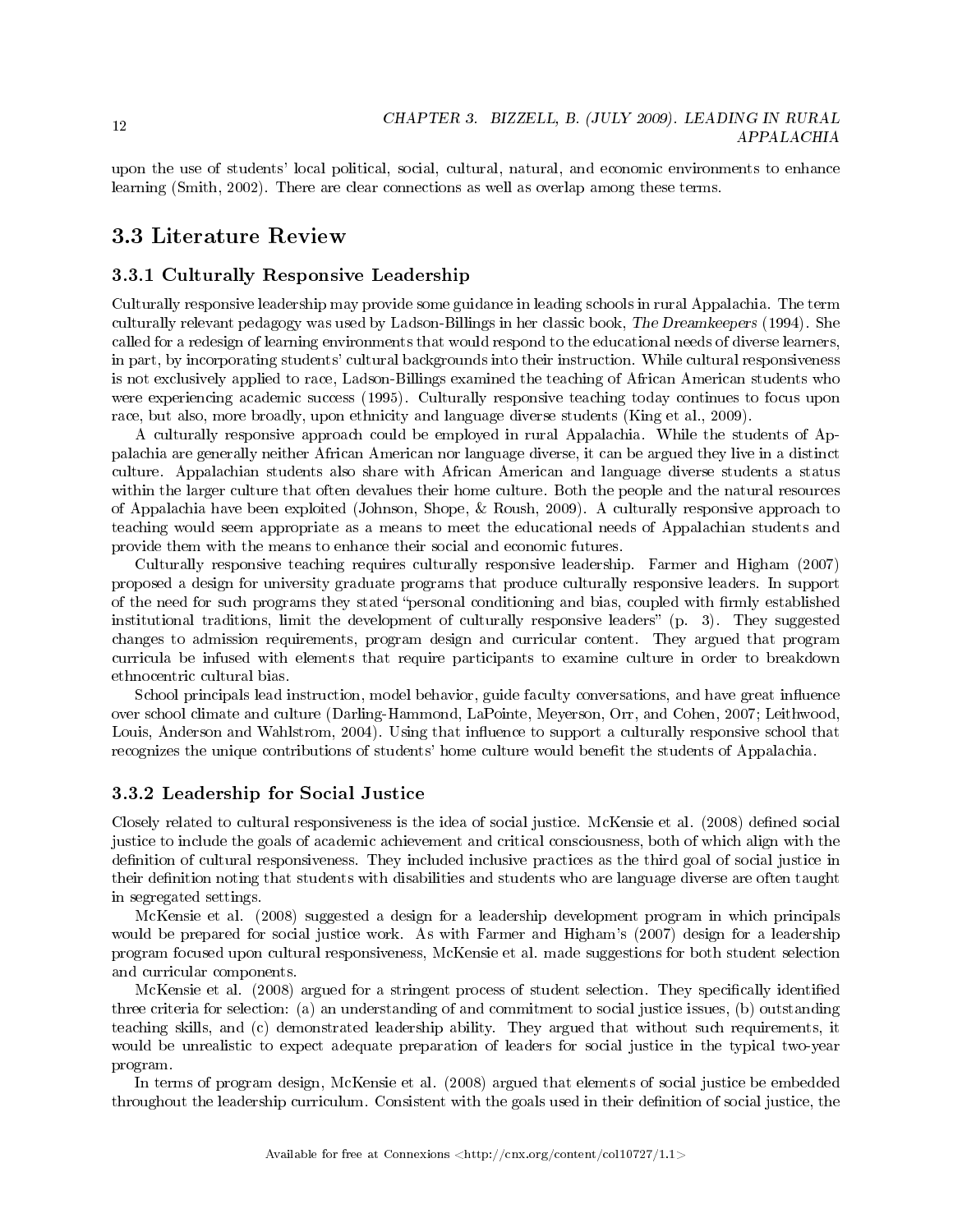curriculum they proposed included critical consciousness, a strong emphasis on instructional leadership, and planning for inclusive structures and student supports. Finally, the authors argued for an induction program that extends the development of leaders beyond graduation.

#### 3.3.3 A Model for Educational Leadership in Rural Appalachia

This section will briefly explore a model of educational leadership proposed for educators serving in rural Appalachia (Johnson et al. 2009). Johnson et al. proposed a model of leadership that is organized around three components: knowledge, people, and place. This model, while unique, includes components of cultural responsiveness and social justice. It has the dual goals of developing "leaders who can move forward educational goals while contributing to sustaining and revitalizing rural communities" (para.  $6$ ).

The first component of this model is knowledge (Johnson et al., 2009). Johnson et al. proposed a construct termed systemic knowledge. Systemic knowledge combines traditional academic or curricular knowledge with contextual knowledge. Contextual knowledge is that knowledge which is learned informally and connects with place and culture. Johnson et al. argued that systemic knowledge prepares students for the variety of contexts in which they will live their lives while honoring the culture of the student. Honoring their culture, the authors argued, teaches the students that they and their culture are important. Leaders must understand, according to the authors, that knowledge is power and that power can work to help marginalized students overcome inequities. With greater emphasis upon state academic standards and assessments, devoting time and resources to contextual knowledge will require strong leadership.

The second component of the model is place (Johnson et al., 2009). The authors argued that standard curricula and instruction have created a situation in which students from substantially different places receive substantially identical educational experiences. Johnson et al. acknowledged the need for basic skills, but pointed out that marginalized populations, such as those in rural Appalachia, may not connect with or have their needs fully met by the standard curricula. He argued that place-based learning strategies that include standard academic content, but also emphasize the local community and service learning could better address the needs of students.

Johnson et al. (2009) argued for an expanded role of the school as a community center. They described the concept of place-conscious capacity-building as including three things to support community: (a) professional development for educators that addresses the specific characteristics of a particular place, (b) broadened, meaningful roles for community members within the school, and (c) structures that lead to long-term improvements in student and community outcomes. Johnson et al. argued that this expanded role is especially important in rural Appalachia because of the lack of other "institutional places" (para. 13).

The third component of the model is people (Johnson et al., 2009). Johnson et al. described its people as "the primary asset to benefit schools and communities in rural Appalachia" (para. 14). They emphasized locating and building relationships with those outside the school who have legitimate, authentic leadership authority. Additionally, the authors argued that educational leaders should use their authority to empower and advocate for the people in their community.

#### 3.4 Conclusion

Should educators invest valuable time and resources in efforts to respond to students' culture? Is social justice worthy of our efforts to restructure schools? Teachers' home cultures are often different from many of their students. In 2000, only 24.4% of the adult population were college graduates (Haaga , 2004). Accordingly, the vast majority of children in our schools live in homes with parents who are not college educated. This fact alone is an argument for educators to be more cognizant of and attentive to their students' home cultures. Despite efforts, there remain gaps in the achievement between marginalized groups and white, middle-class students. Ensuring equity in educational opportunity should be a value we embrace.

The model proposed by Johnson et al. (2009) provides a framework where the definition of knowledge includes knowledge learned informally outside school. The model includes an emphasis on the community in which the school is located. It recognizes, values, and advocates for the people of the community. This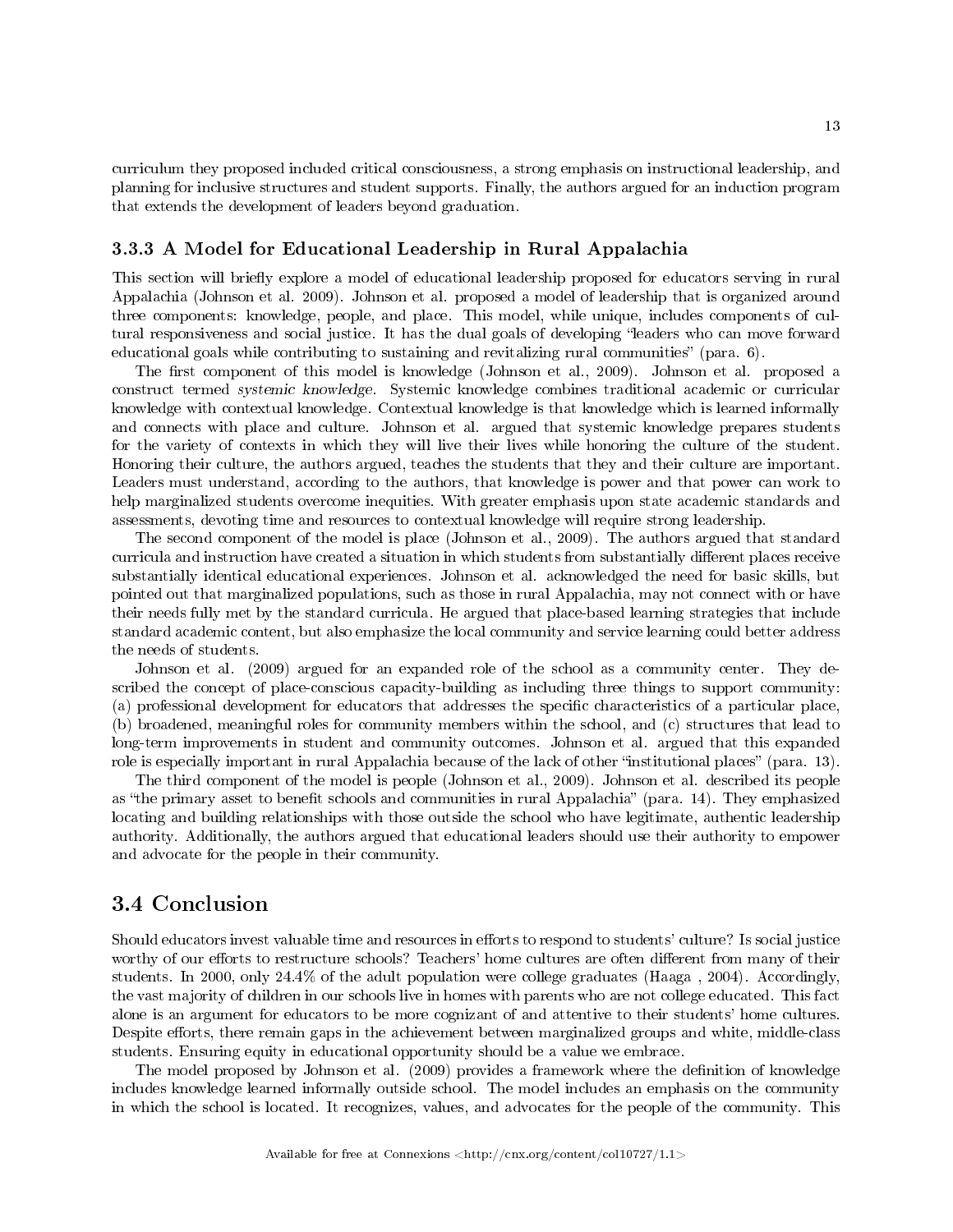model's use is certainly appropriate for, but should not be limited to, schools in rural Appalachia. Schools in Appalachia are more alike than different from other schools. Schools, even within the same district, are unique and draw students from unique communities. Johnson provided a model of leadership that could be used in most, if not all, schools. Students in all schools benefit from having educators who understand and appreciate students' home communities and cultures, and who embed this knowledge within the curriculum and instruction. As Johnson et al. noted, "the power to effect change can evolve from understanding knowledge in the place where one is standing and with whom one is standing" (para.  $24$ ).

#### 3.5 Implications for School Leaders

#### 3.5.1 Implications for Practice and Leadership Development

Educational leaders must regularly examine their practices and the practices of others in their school to ensure that students are served equitably and that students' home cultures are understood and valued (Johnson et al., 2009). Leaders must be deliberate in their efforts to get to know their schools' communities including the people, places, and practices that make each community unique. This will require spending time outside the school and in the community.

Educational leadership program leaders must be willing to redesign programs in order to include more stringent admission procedures and curricula that address cultural responsiveness and social justice (Farmer & Higham, 2007; McKensie et al., 2008; Johnson et al., 2009). This will be challenging as programs try to maintain enrollment numbers (Farmer & Higham) and keep programs to their current length (McKensie et al.).

#### 3.6 Case Study and Activity

Gaps in Practice

- Identify the various home cultures of the students in your school or district.
- Describe the institutional culture of your school or district.
- Identify areas in which the institutional culture of your school or district is not inclusive of students' home cultures.
- Describe what school leaders can do to support and facilitate a culturally responsive approach to teaching and learning in your school or district.

#### 3.7 References

Appalachian Regional Commission, 2009. The Appalachian Region. Retrieved June 22, 2009 from http://www.arc.gov/index.do?nodeId=2<sup>4</sup>

Carmichael, B. E. (1968). Impacts on education in regional areas.Educational Leadership, 26(1), 17-20.

Darling-Hammond, L., LaPointe, M., Meyerson, D., Orr, M. T., and Cohen, C. (2007). Preparing school leaders for a changing world: Lessons from exemplary leadership development programs. Stanford, CA: Stanford University, Stanford Educational Leadership Institute.

Haaga, J. (2004). Demographic and socioeconomic change in Appalachia: Educational attainment in Appalachia. Retrieved June 24, 2009 from http://www.arc.gov/index.do?nodeId=2271<sup>5</sup>. Population Reference Bureau, Appalachian Regional Commission.

Johnson, J., Shope, S., & Roush, J. (2009). Toward a responsive model for educational leadership in rural Appalachia: Merging theory and practice. NCPEA Education Leadership Review, 10(2). 1-20.

 $4$ http://www.arc.gov/index.do?nodeId=2

<sup>5</sup>http://www.arc.gov/index.do?nodeId=2271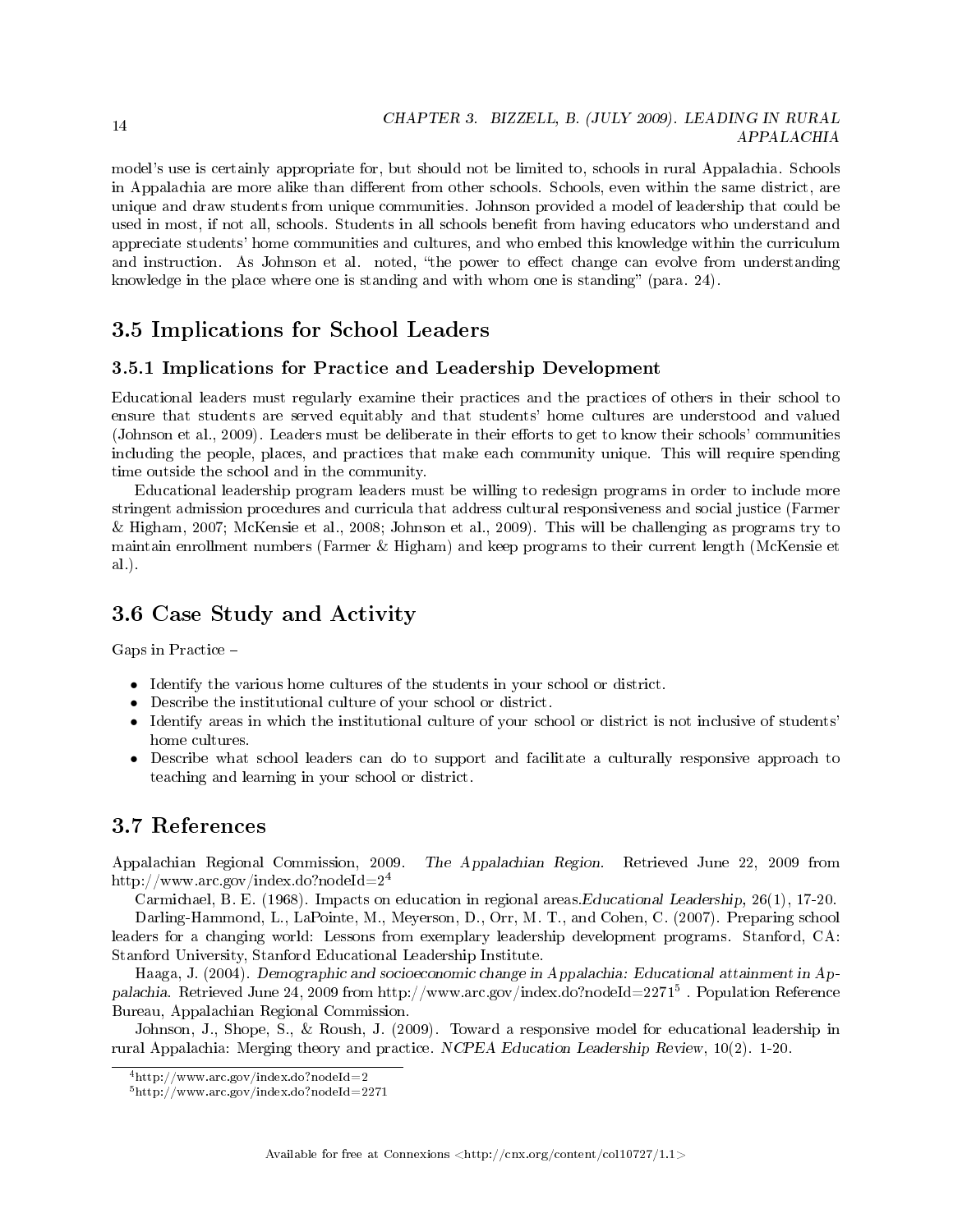King, K. A., Artiles, A. J., Kozleski, E. B. (2009). Professional learning for culturally responsive teaching. Retrieved June 24, 2009 from http://www.nccrest.org/publications/briefs.html<sup>6</sup> . National Center for Culturally Responsive Educational Systems at Arizona State University.

Ladson-Billings, G. (1994). The dreamkeepers: Successful teacher of African American children. San Francisco: Jossey Bass.

Ladson-Billings, G. (1995). Toward a theory of culturally relevant pedagogy. American Educational Research Journal, 32(3), 465-491.

Leithwood, K., Louis, K.S., Anderson, S., and Wahlstrom, K. (2004). Executive summary: How leadership influences student learning. New York: Wallace Foundation.

Lewis, R. L., & Billings, D. B. (n.d.). Appalachian Culture and Economic Development. Regional Research Institute, West Virginia University. Retrieved June 26, 2009 from http://www.rri.wvu.edu/pdffiles/lewisarc.pdf<sup>7</sup>

McKenzie, K. B., Christman, D. E., Hernandez, F., Fierro, E., Capper, C., Dantley, M., Gonzalez, M. L., Cambron-McCabe, N., & Scheurich, J. J., (2008). From the field: A proposal for educating leaders for social justice. Educational Administration Quarterly, 44(1), 111-138.

Smith, G. A., (2002). Going local. Educational Leadership, 60(1), 30-34.

 $6$ http://www.nccrest.org/publications/briefs.html

 $7$ http://www.rri.wvu.edu/pdffiles/lewisarc.pdf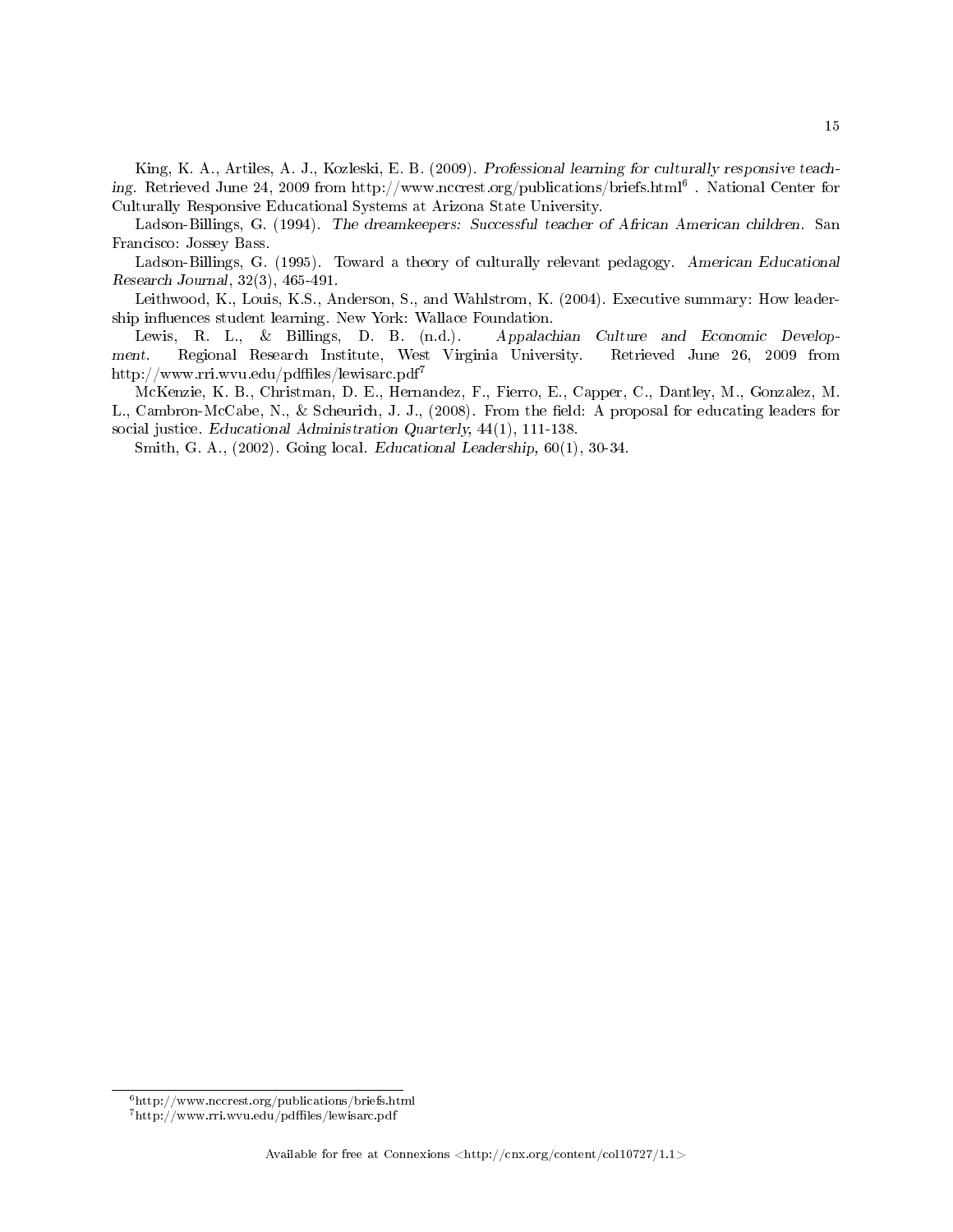<sup>16</sup> CHAPTER 3. BIZZELL, B. (JULY 2009). LEADING IN RURAL APPALACHIA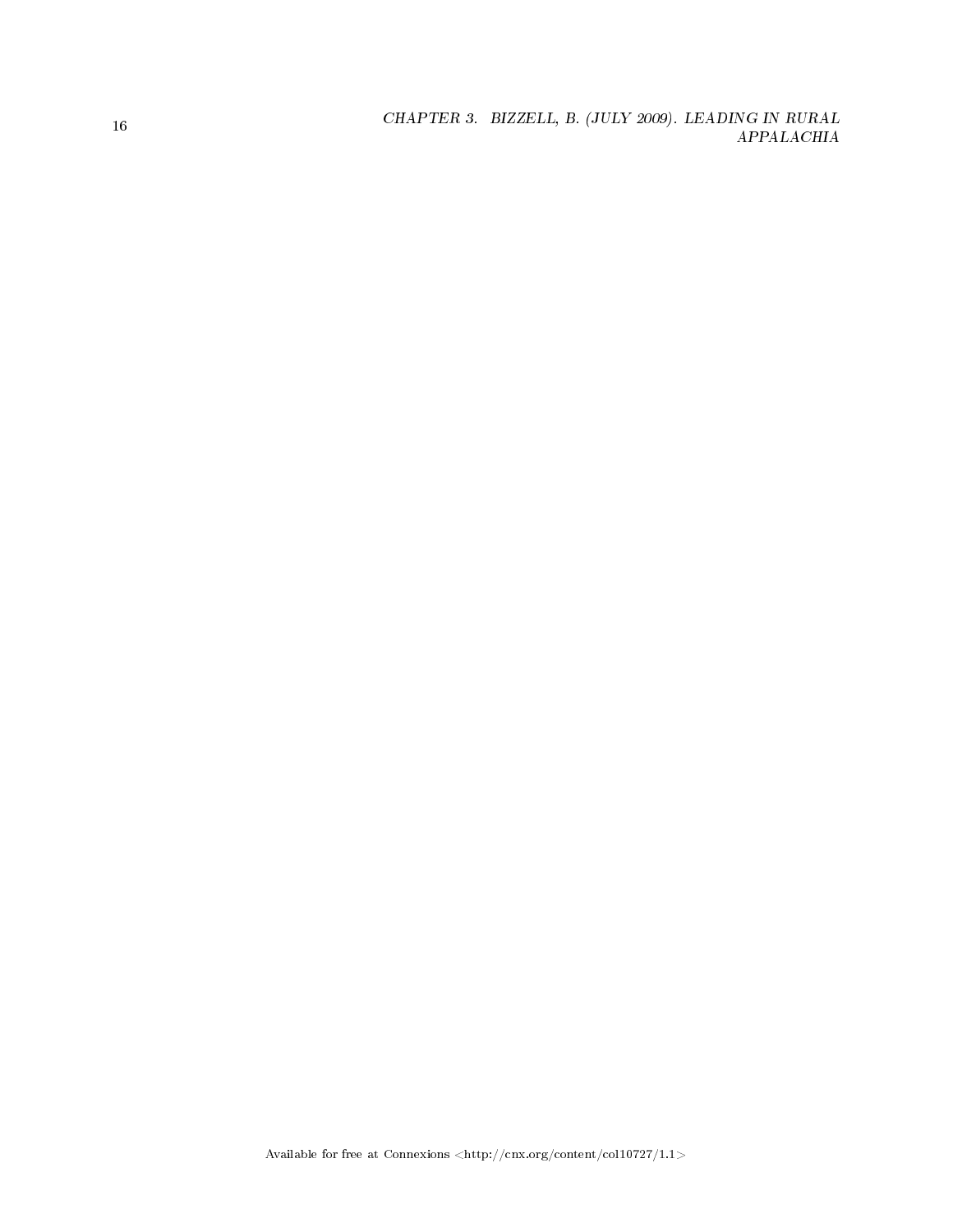### Chapter 4

## Bezy, K., & Makolandra, J. (July 2009). Spiritual and Ethical Leadership <sup>1</sup>



note: This Instructional Module was written and published by Kevin Bezy and Joseph Makolandra, doctoral students from Virginia Tech, and is a chapter in a larger collection entitled, 21st Century Theories of Educational Administration. This Collection is a series of modules written by Virginia Tech Doctoral students in Summer 2009. Professors, Practitioners, and Graduate Students of Educational Administration are granted full rights to use for educational purposes.



NOTE: The National Council of Professors of Educational Administration has reviewed and accepted this Instructional Module for inclusion in the International Journal of Educational Leadership Preparation (IJELP)<sup>2</sup>, the official publication of the NCPEA Connexions Project and is catalogued under Instructional Modules and Education Material. In addition, the instructional module has been submitted to the U.S. Department of Education's Educational Resource Information Center (ERIC).

<sup>&</sup>lt;sup>1</sup>This content is available online at  $\langle \text{http://cnx.org/content/m26889/1.1/}\rangle$ .

<sup>2</sup>http://ijelp.expressacademic.org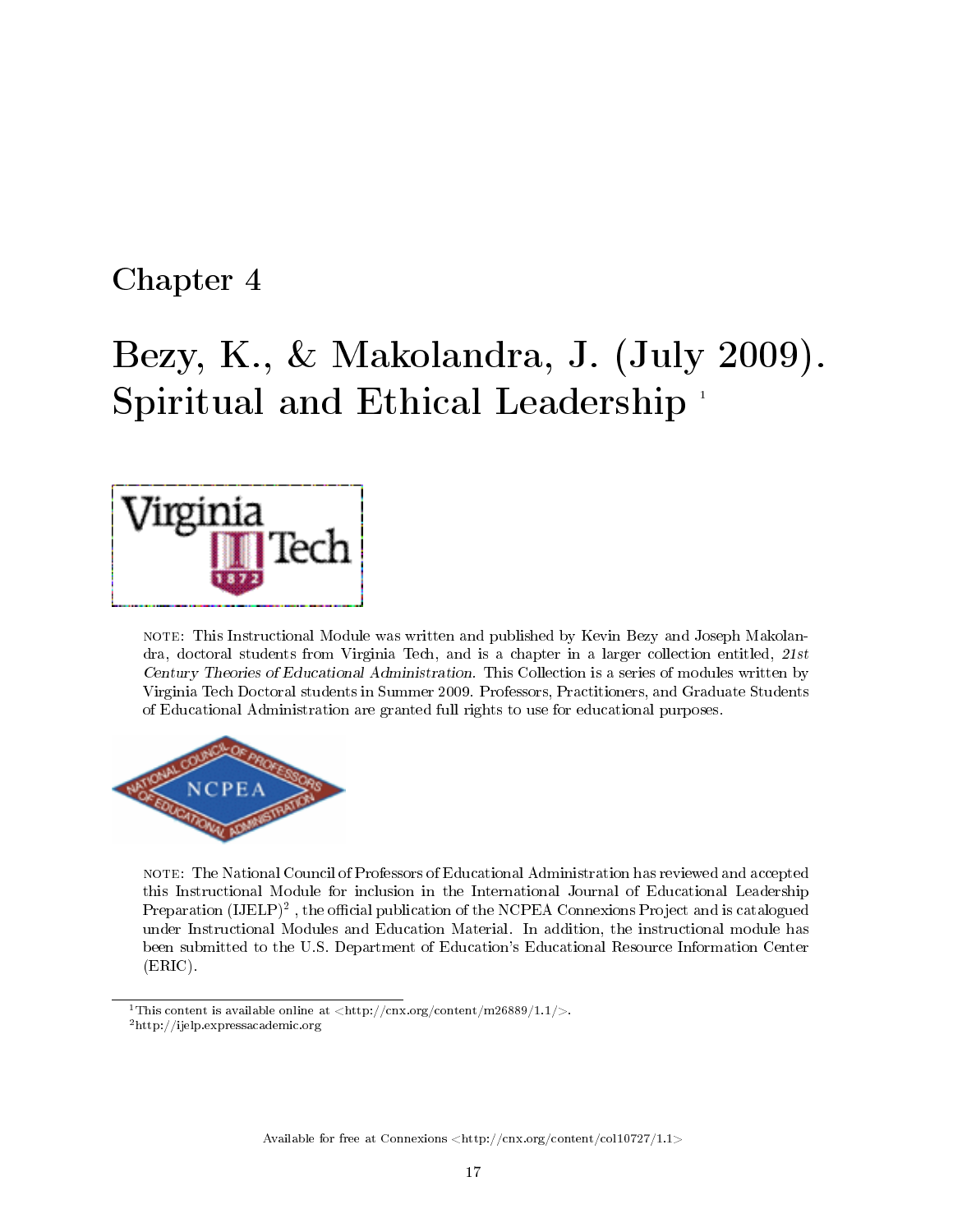18 CHAPTER 4. BEZY, K., & MAKOLANDRA, J. (JULY 2009). SPIRITUAL AND ETHICAL LEADERSHIP



#### 4.1 Introduction

The unexamined life is not worth living. In the translation of Plato's Apology, Socrates said this before his execution for corruption of the youth of Athens. He was offered freedom as an exile, but he chose to die because he claimed that one must look deeply into life to look for meaning (Hamilton & Cairns, 1961). Why did Plato write this? What did he mean? Are there implications for leadership? These are major questions that form the foundation of spirituality in leadership.

One can look to leaders of the past who performed leadership tasks with what seemed to be a deeper purpose. These leaders took on the leadership roles motivated by more than pay or personal glory. Often it would have been easier to have declined the leadership role in order to avoid personal loss or misfortune. This theme occurs early in literature in the epic stories of ancient people. Throughout history we also find people who embraced leadership at great personal loss. While these people may seem heroic and bigger than life because of their fame and the continuous retelling of their stories, they are ordinary people who were driven by forces that can drive any one of us.

Ethical leadership does not always have the legendary status of the ancient Greeks and Romans or even American icons like George Washington or Abraham Lincoln. All children learn about George Washington's story of telling the truth of chopping down the cherry tree. However, we do not have to look too far back in our nation's history to discover leadership figures that have questionable ethics; the Watergate scandal with President Richard Nixon, the Iran-Contra scandal with Colonel Oliver North, and the Monica Lewinski and President Clinton. These and other scandals have brought to light the need for those in power to lead in an ethical manner. Leaders are expected to reflect and uphold the morals, norms and principals of conduct that are universal to the population they are leading. They must assess and reflect upon all conditions and possible outcomes prior to making a decision.

Leaders, both in and outside the field of education, can benefit from a close examination of their reasons for leading. The depth from which our strength comes can be described as a spiritual dimension and the outcomes of decisions will be judged against what is considered to be ethical.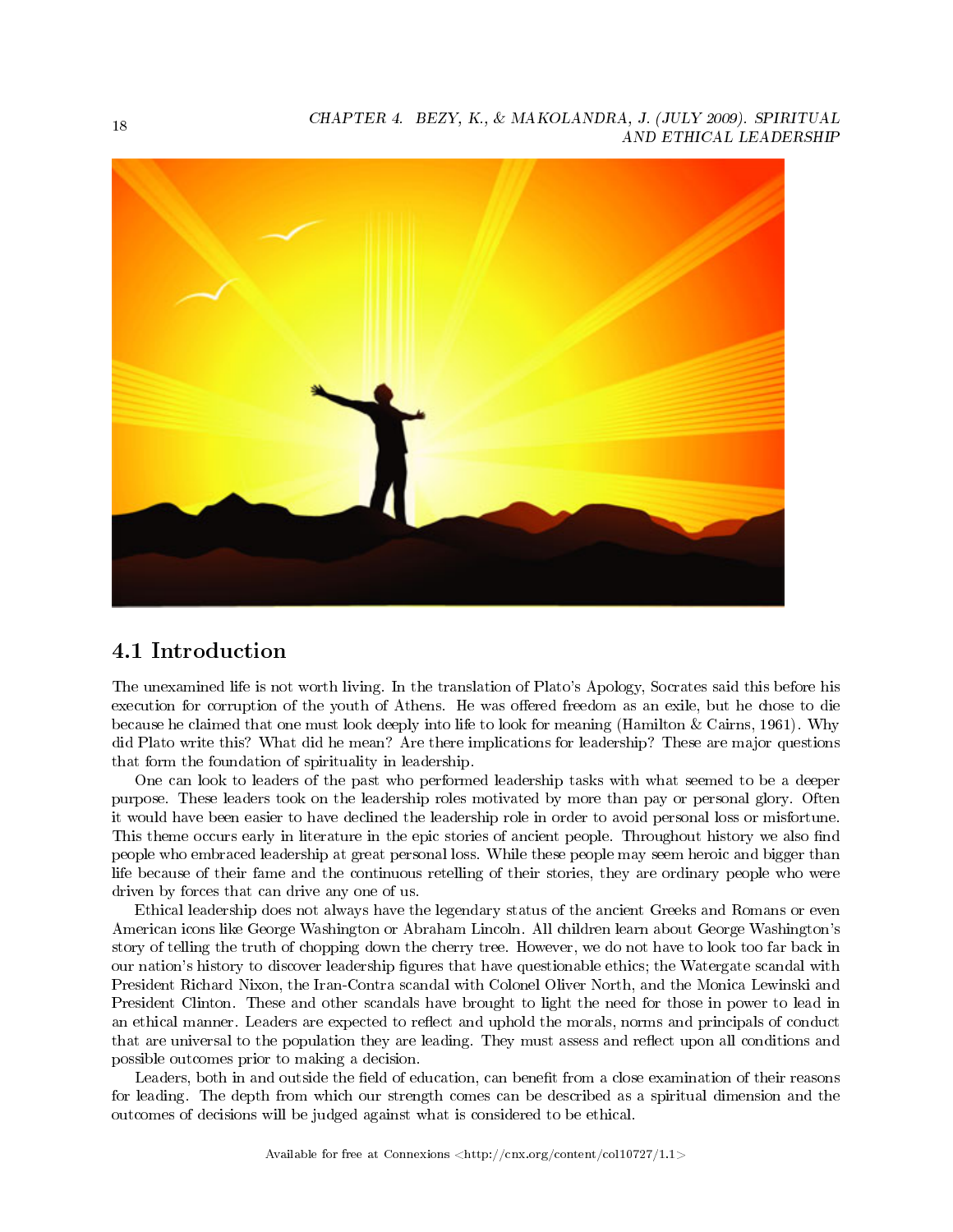The word spirituality comes from that Latin word spiritus, which means breath, energy, courage, vigor, and soul (Simpson, 1960). We often look at the word spirituality as a religious word, but it has a meaning more basic to every one of us. It can be seen as the life force that moves us. It is that element that makes humans different from statues and robots. Other English words derived from spiritus are aspire, respire, inspire, and conspire. The latter word has denitions on both sides of the goodness spectrum, but I am looking at the definition that involves breathing together or working together. Leaders whom others aspire to follow are often said to be charismatic. Charismatic comes from the Greek word  $\chi$ [U+03AC] $\rho\iota\sigma\mu\alpha$ , which means a grace, favor, or a free gift (Liddell, 1972). Combining these concepts leads one to consider gifts or favors that come from nourishing the deeper forces that drive us.

The word Ethics is derived from the Greek word  $\varepsilon \theta o \varsigma$  meaning "moral character, nature, disposition, habit, and custom." ("The American Heritage Dictionary of the English Language," n.d.). The meaning of ethics has not changed in centuries. The modern day definition is the principles of conduct governing an individual or a group ("The Merrian-Webster Online Dictionary," 2009). We often use the word in defining a person's behavior; did he act in an ethical way in making the decision. People in leadership positions are trusted to make an ethical decision. That is, leaders are trusted by their subordinates to act in a way that is a commonly agreed upon fairness for everyone.

#### 4.2 Purpose

Why is it important to study the connection of spirituality to leadership? And why is it important to study ethics? There is an increasing body of literature on the spiritual dimension of leadership. To know what motivates us or what nourishes us will give us insight into how to cultivate this force of motivation. Spiritual practices used by religious leaders may be used by secular leaders who are searching to improve their leadership. It is important and useful to develop one's inner life to be able to draw upon the strength that can be found there (Sparks, 2007). Sergiovanni (1992) stated that leadership is shaped by a person's interior world. One's interior world contains a picture of what effective and high quality leadership is. We use this picture to compare and contrast what we see in the exterior world. The task is to cultivate the interior world to perfect that picture and to discover ways to draw strength from it.

According to Strike (2007), this inner picture must reflect the morals and norms established by the society or organization in which the leader is serving. A contrast of ideology in what is commonly accepted will bring conflict in the decisions made by a leader. An example of this could be the entry of a black student into a school prior to the civil rights movement and today. Prior to the Brown vs. Board, it was socially acceptable not to admit a student into a school solely on the color of their skin. However, given the same situation today, it would be unethical, and illegal, not to admit a student solely on the color of their skin. To be considered ethical, leaders must uphold the law and more importantly, reflect their aligned social and personal morals with their decisions.

#### 4.3 Conceptual Definitions

#### Spirituality

A key issue in this study is the denition of spirituality. It is common to link spirituality with religion. Indeed it is mostly used in that context. From the days of Biblical Abraham, to the writings of Saint Paul, up to the Protestant Reformation spirituality was closely connected with religion. The reformers thought that religion had become too political and sought to free the practice of religion from the ties to earthly institutions. The reformers wanted believers to concentrate on the interior world of faith rather than the exterior world of religious practices. This led, indirectly and unintentionally, to a separation of spirituality from religion (Jamison, 2006). Williams James, in 1902, proposed separating religion from spirituality in order to study personal spirituality (Jamison, 2006).

While many writers discuss religious spiritually, there are writers who explore the elements of spirituality that can be generalized to a secular usage. Often writers associate spirituality with a search for meaning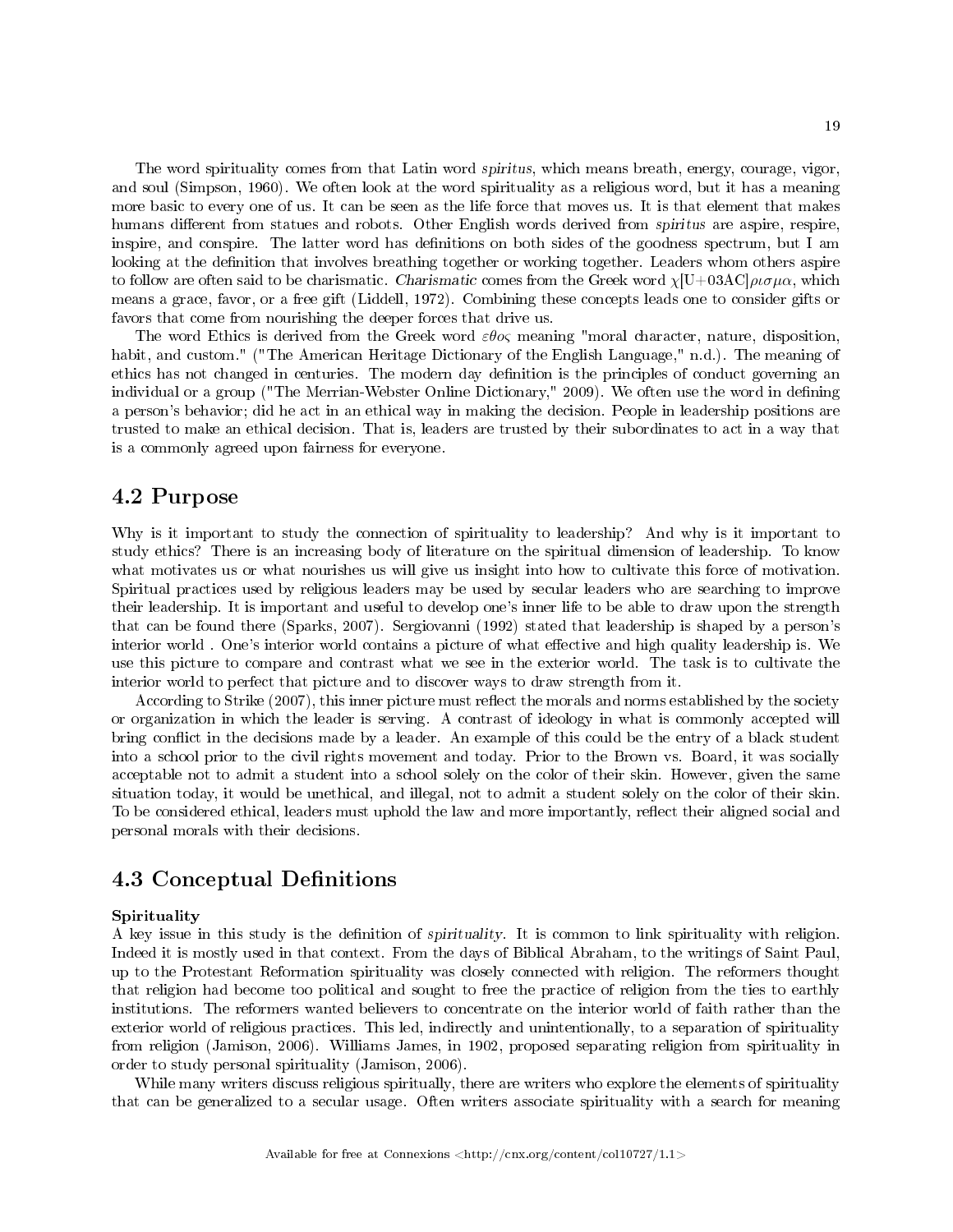(Carroll, 2001). In her seven part denition of spirituality, Tisdell (2003) stated that in its deepest form spirituality is about meaning-making. Meaning, or purpose, becomes tightly woven into one's existence and influences other aspects of life (Sawatzky, Ratner, & Chiu, 2005).

In examining the interior world, one is looking both beyond the outside physical world that can be perceived by the senses and within the self that has been formed and influenced by the same senses. Thus one transcends the physical, psychological, or social facets of life (Sawatzky, et al., 2005).

Spirituality is not a passive, inert characteristic. It makes life more than bodily functions and chemical processes (Porter, 1995). The Latin etymology of the word spirituality is life or vigor. Spirituality is not an academic study. It is studied with the purpose of experiencing it. Spirituality is a way of life and not a series of mystical, isolated experiences (Spohn, 1997). How can a person experience spirituality? Are there practices that help a person encounter life's deepest meanings? The practices or activities are a part of spiritual development. Spiritual development is discovering personal genuineness; finding meaning, purpose, and direction in one's life; "continually transcending one's current locus of centricity"; and "developing a greater connectedness to self and others through relationships and union with community" (Estanek, 2006, p. 273).

According to Rose (2001), spirituality involves these three elements: (1) some sort of experience of matters of essential concern dealing with meaning and reason, (2) some exertion in spiritual development, and (3) a life entwined with selfless activities (Rose, 2001). In a discussion with Father Thomas Berry (personal communication, December 22, 2008), a priest in the Congregation of the Passion of Jesus Christ, the term spirituality was described as an effort to identify the world of meaning. He said that a spiritual leader acts for the purpose of the work itself and not for personal gain or benefit

In summary, there are three themes that are seen in the literature in defining spirituality. First, spirituality is an attempt to find meaning in one's life. Secondly, one is driven to seek this meaning outside of selfish and personal desires. Spiritual people perform their actions without regard to personal gain or loss. Thirdly, there are practices that can help people develop their spiritual or interior lives. These practices assist with pursuing the first and second themes. Spiritual Leadership is defined as looking out for the welfare of others in such a way that a task is completed and the group, however large or small, is unified throughout the process. Leadership is a motivation to change (Fry, 2003). Kouzes and Pozner (1987) write that "leadership is the art of mobilizing others to want to struggle for shared aspirations."  $(p. 30)$ . The leader is both an organizer and a parent figure. The idea of shared aspirations brings a sense of community into the definition. Integrity

Integrity is the correlation between the interior values of a person and the actions and decisions of the same person. Integrity includes the ability to disregard personal desires and appetites when they conflict with well thought out and internalized values. Integrity will often be tested and strained.

#### Community

Community is used on several levels. It means the connection shared by the members of a group. It can reach beyond the group. Community can stand for the connection some feel they have with the natural world and the universe. It indicates the place people feel they have in the world. It is often the basis for meaning or purpose. Other words for community are membership and connectedness.

#### Meaning

Meaning is used to indicate the value of the work. It directly affects motivation. The more meaningful the work the harder people will work to attain completion. Meaning is associated with purpose and calling. Ethics

Ethics in educational leadership is multidimensional, however in the context of spiritual leadership the focus is thought of in two different dimensions; the ethics of care and the ethics of justice (Starratt, 2004).

#### Ethics of Care

The ethics of care is also referred to as the ethics of common good. In this context, ethics for leaders are bridging the political, communal and economic norms into an action that is good for all (Knapp, 2007). No one person, policy, or organization is given preferential treatment, but all are given equal weight in making decisions. In education, the administrator must take into account the effects of the decision on the student, school and division, not only the policies involved, but the effects on the culture and school climate. What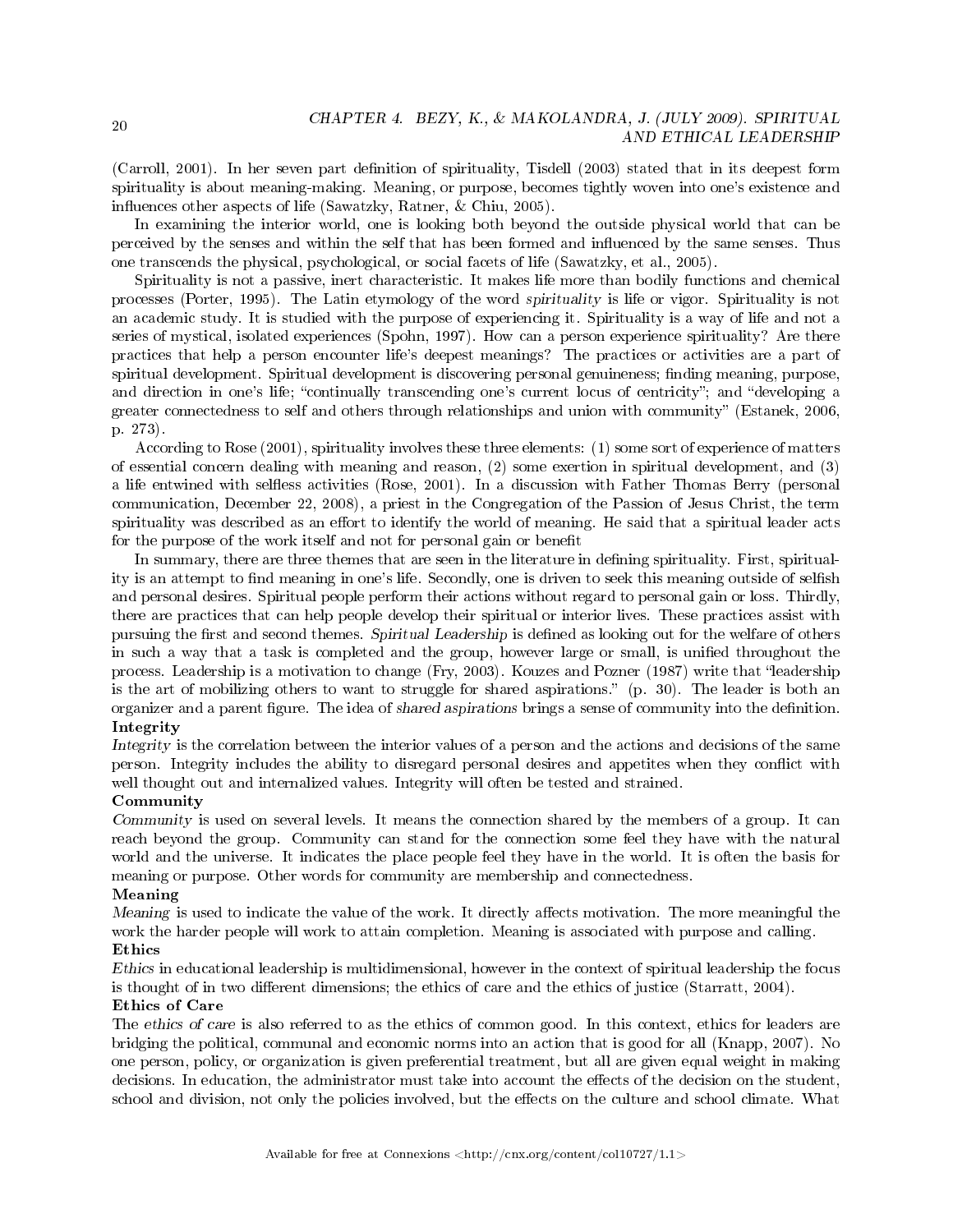is good for all is, at times, in direct conflict with what is good for the individual. The leader must overlook any personal bias and make a decision that takes into account the care of the entire division.

#### Ethics of Justice

Ethics of justice is the actions of a leader that are considered right and fair. These actions are not only ensuring that the law and school board policies are followed but questioning the validity of the laws and policies when they are in conflict with the norms, customs and morals of the organization in which they are applied. Justice in these terms goes beyond the courts and school board and force the leader to apply the necessary fair treatment to all, regardless of the law or policy. The idea of challenging the agreed upon social norms that laws and policies may seem idealistic, however, if leaders are to act in an ethical manner, they must challenge these norms. The ethics of justice forces leaders to always question the validity of policies in light of what is fair given the morals and norms of the organization they lead (Starratt, 2004).

#### 4.4 Literature Review

The idea that there may be people who are more attuned to spirituality can be found in the work of Abraham Maslow. Maslow described the hierarchy of needs that humans have (Lowry, 1973). He discussed higher and lower needs. The needs range from simple life sustaining needs to the need for humans to be respected. At the top of his triangle, Maslow described the self-actualized person (Maslow, 1970). People at this level still need the lower levels to sustain them, but they are less dependent on them.

Maslow (1970) described self-actualized people as psychologically healthy. They are not afraid to make mistakes but rather choose to learn from them. They tend to jump right in to their work and attempt to do their best. They are accepting of self, others, and their surroundings. They are humans in the fullest sense of the word; comfortable with themselves and honest (Lowry, 1973). Self-actualized people are spontaneous, both outwardly and inwardly. They can see reality easily, denoting a great feeling of experiencing the present ("Self-actualization," n.d.).

A key in Maslow's description of self-actualized people is the detachment from things. This detachment helps one to concentrates and to act without fear of personal loss; a trait that a leader must have. While these people are focused on the ends, they do not lose sight of the importance and value of the means. They, in fact, see the means as ends in themselves as they experience them, thus seeing their deeper signicance. This approaches what Maslow calls a mystic experience. The everyday moments produce emotions, feelings of wonder and awe, and appreciation of their meaning. Maslow says that centuries ago such people would have been called "Godly."

Here Maslow is setting the stage for a non-religious spirituality. Self-actualized people are spiritual people. They look for and find meaning in events as did the biblical people. They understand values and can easily apply values to life situations with little difficulty (Lowry, 1973; Maslow, 1970).

Spirituality in leadership is being discussed in different disciplines. Sergiovanni (1992) looked at the spirituality in educational venues. He said that leaders build communities of learners and cultivate the leadership potential of followers. He stated that beliefs and values inform the theories and reflections, which, in turn, affect the decisions and actions of leaders. Leaders' actions ultimately are derived from leaders' interior values and visions.

Sergiovanni (1992) makes a point about authenticity. Leaders are the same person at home and at work. Leaders must be in touch with basic values and base decisions and actions on those values. Leaders who are authentic people are more effective in leading communities of followers to see that they are interconnected with each other. Being led by the meaning of the work, the followers will be led by intrinsic values rather than by rewards.

Sergiovanni (1992) noted that an important aspect of leadership is being a servant. True leaders put their own interests behind those of others. Only secure leaders can give power to others. They do not put their position ahead of the people (Maxwell, 1999). The idea of servant leadership is missing from most theories of leadership (Sergiovanni, 1992). A servant leader may appear weak. It takes a secure leader to serve others.

Peter Vaill (Vaill, 1998), a thinker in the business world, writes that the boundary between the secular and the sacred needs to be redefined. He discusses the idea of managerial leadership. This discussion describes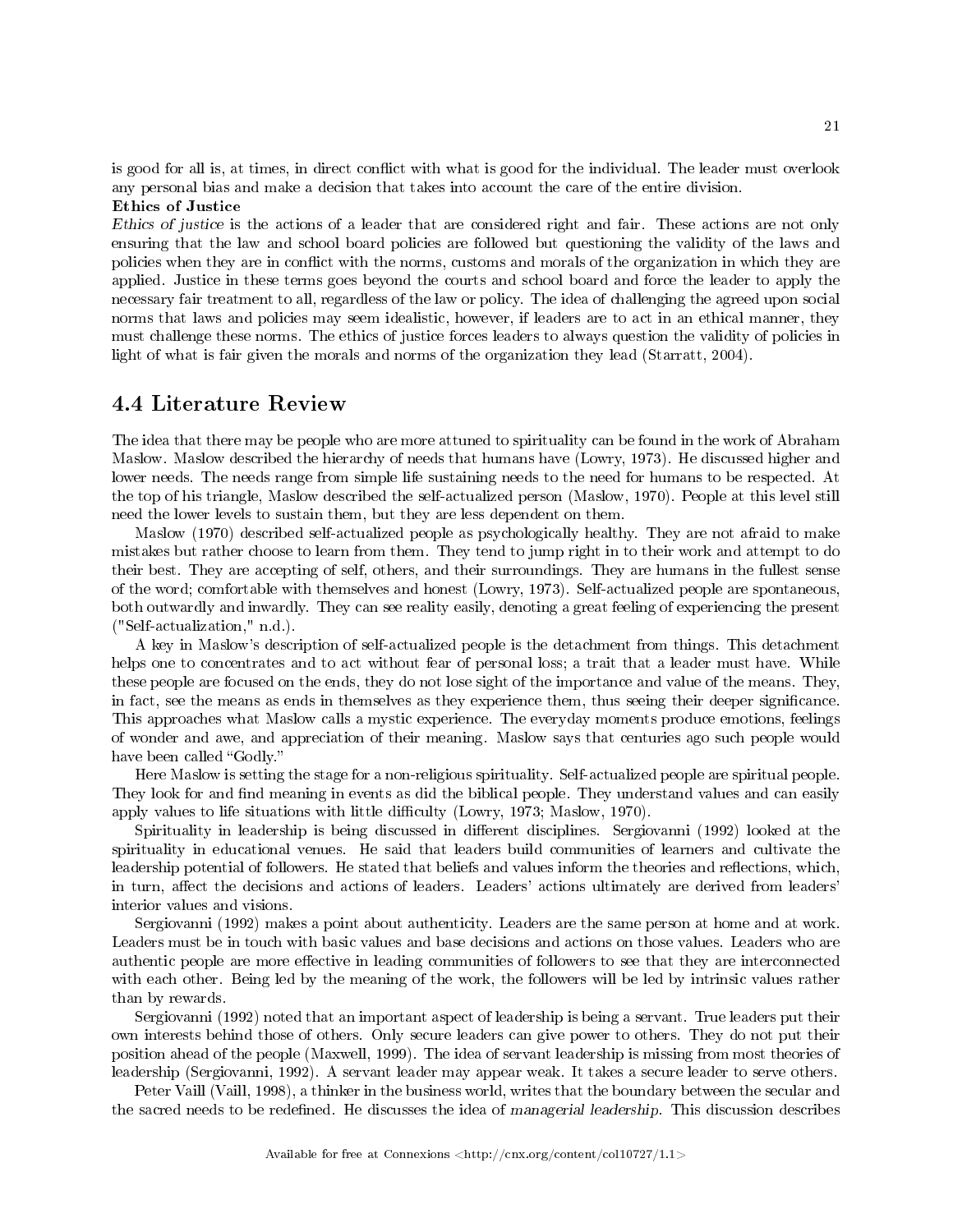leaders who work within the systems they are changing. Managerial leaders are interested in values and community.

Vaill (1998) reports that for the past 30 years there has been a battle in the academic world between the idea of a managerial leader as a pragmatist and the idea that such a leader is reflective. On one side the academicians argue for the emphasis to be put on the action and results of a leader. The other side emphasizes the wisdom, perception, and the complexity of the leader. Thomas Aquinas said contemplari et contemplata aliis tradere, translated as contemplate and give to others the fruits of your contemplation. Aquinas is proposing compromise between the two camps of the contemplative monk and the religious leaders working in the secular world. This is exactly what Vaill proposes. There is to be a balance between the two ideas. Managerial leaders have an interior life which affects their actions. They reflect deeply on experiences, examine consequences, and dialogue with stakeholders. This entails a search for meaning. Vaill calls for leaders and followers to discover their interconnectedness.

Recently more writers have looked at spiritual leadership as it applies to education. Blankstein, Houston, and Cole (Houston, Blankstein, & Cole, 2008), editors of The Soul of Education Leadership, discussed many aspects of the place of spirituality in leadership. Houston and Sokolow (2006) examined eight principles that shape effective leadership. These are principles that are used by enlightened leaders who are in touch with their spirituality. Leaders' intention is where the plan of action starts. Intention attracts people, aligns actions, and focuses energy. Attention to thought also focuses energy. Leaders pay attention to their thoughts, others, situations, and issues. Attention greatly helps to reduce distractions. Enlightened leaders realize that all have gifts and talents. Leaders discover their own gifts and lead others to find their gifts. They celebrate the uniqueness of each individual. Gratitude is the fourth key principle. Leaders are aware of life's blessings and see goodness in obstacles and adversaries. They are grateful for opportunities to help others. Unique life's lessons help leaders to see experiences as part of human development and spiritual growth. Each ending is a new beginning. The connectedness of all things illustrates a holistic perspective. Small changes create large effects. Leaders see that the parts and the whole are related. They identify patterns and show them to others in the organization. Houston and Sokolow emphasize openness as a key principle. Spiritual leaders foster openness in their leadership. Openness in turn promotes growth in self and others. Trust is the last principle. Trust allows people to grow. The authors encourage leaders to trust themselves, others, and the Universe. This trust stems from integrity that is woven through the eight principles of spiritually grounded leaders.

Spirituality in leadership is absent from early theories of leadership (Vaill, 1998). Yet, the spirituality of leaders has direct influences on leadership. Looking at ancient people who had a more holistic idea of life leads us to a fuller realization of a force that plays a role in how values turn into action, the place of integrity or authenticity, and the interconnectedness of life. Current writers are helping us understand this newly discovered power and its manifestations.

#### 4.5 Implications for School Leaders

The basic tenets of spiritual and ethical leadership styles demand a change in the way principals are trained. The training that stresses the principal as the instructional leader and the manager of a school will have to have as its foundation the elements of community, meaning, and integrity. This has to come before the specific training needed in the job. The reason for this is because leaders have to be spiritual people who act with a sense of integrity before they can take on the training for a specific leadership position. While is may not be possible to create a spiritual person through a series of principal preparation programs, the program should teach the spiritual practices that will help the principal candidate move in that direction. Practices such as reflective journaling, meditation, reading, self examinations will be part of the curriculum.

School leaders make decisions quickly and often. All decisions must be grounded in the ethical system that the school leaders have adopted. These decisions must be consistent with the mission of the school, which speaks to the issue of integrity and meaning or purpose. Principals have to have a good understanding of their personal ethical systems and know how these systems can be put into action. The theme of community comes into play as well because decisions have ramications that may help or hurt the school community, or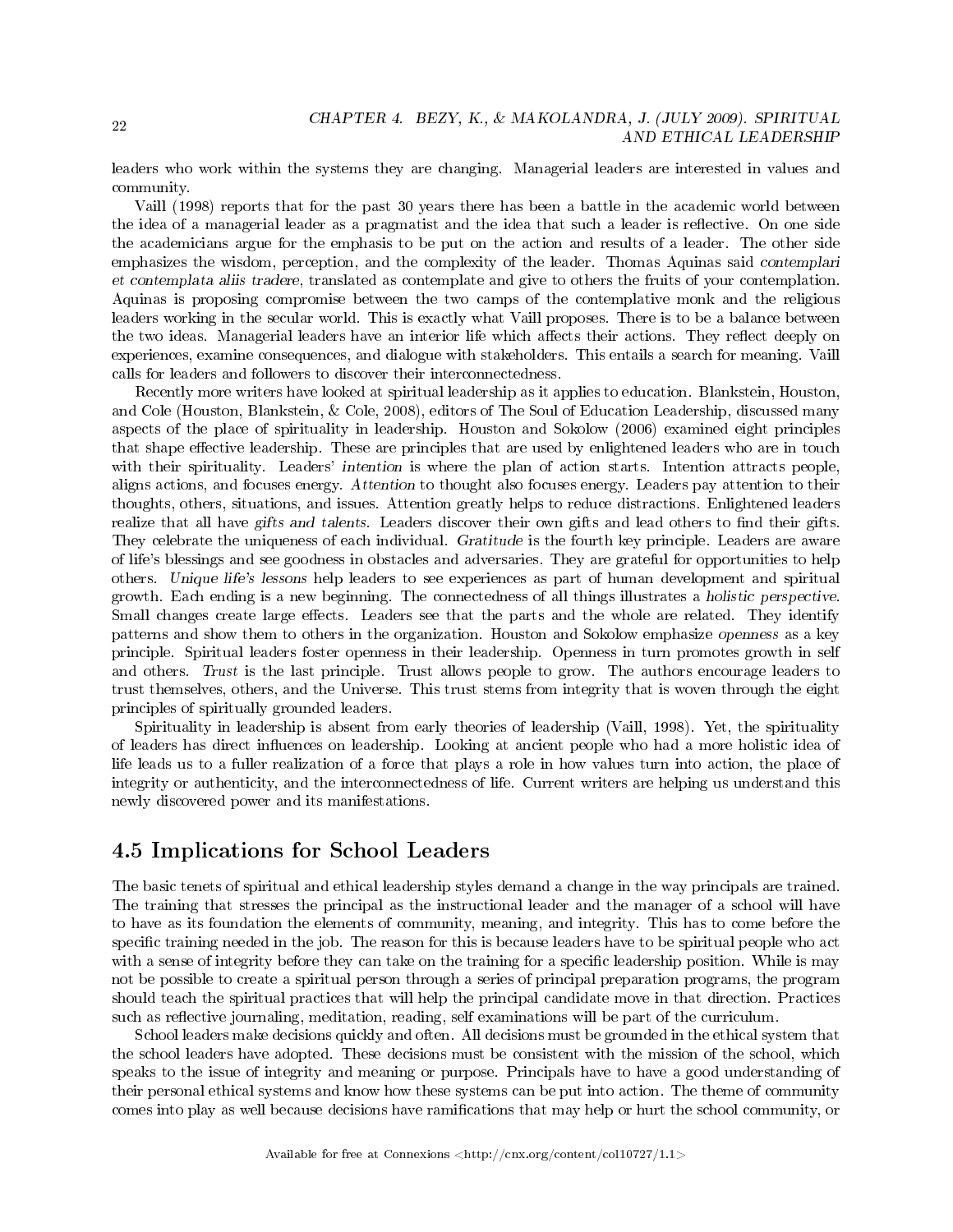the wider community.

The feeling of community needs to be created by the school leaders. School spirit is not a new concept for school leaders. The spiritual sense of community is a wider concept for spiritual leaders. The school spirit which includes things like cheering on one's team, and wearing school colors is only the beginning of community in the spiritual sense. School leaders will lead their followers, staff and students, into a realization that they are an integral part of the community of the school, the community of their region, the community of the environment, and even a part of the community of the universe. While this may seem bizarre, there is great need to see where one fits into the universe to understand the importance of one's actions and their ramifications.

The spiritual aspect of community points to the importance of relationships. Community is not only a concept; it is real and it involves people relating to other people. These relationships are healthy interactions that will lead to a building up of the other. Even a damaged relationship, if handled correctly by the leader, will lead to a stronger bond once resolved. The give and take, the comings and goings of members, the friendships in an organization are reflections of how the world works and how the environment works. The knowledge of the staff and students that the school community is in sync with the natural world is comforting and gives deeper understanding of the meaningfulness of the work.

#### 4.6 Case Study & Activities

How do school leaders put into action the spiritual and ethical elements of leadership? A practical case study that all school leaders have struggled with will help the reader to see a practical application.

Suppose that you are a principal of a successful school. You have worked to develop your spirituality and you take seriously the desire to act in an ethical manner. One of your teachers is poor. He mistreats students, infects your staff with his bad attitude, and he blames his failures with the students on your inept (his opinion) leadership. Unfortunately he is not blatant in his behavior. He knows how to conduct a good class when you are observing. He does his supervision and other duties. His actions are hard to document.

One day you find out that he is applying to transfer to a school in another school district. The principal of the receiving school has called you for a reference. What kind of reference do you give him?

Answer the same scenario as though you are the director of human resources in the school district where the poor teacher is employed. His principal has shared the teacher's performance with you. Should you receive the call from the principal who is considering hiring him? How do you respond to the request? What is the thinking that influences your answer? How is your thought process different from that of the principal in the first part of the scenario? What types of ethical decisions are in conflict?

#### 4.7 References

The American Heritage Dictionary of the English Language. (n.d.) (fourth ed.).

Carroll, B. (2001). A phenomenological exploration of the nature of spirituality and spiritual care. Mortality, 6(1), 81-98.

Estanek, S. (2006). Redening spirituality: A new discourse. College Student Journal, 40(2), 270-281.

Fry, L. W. (2003). Toward a theory of spiritual leadership. The Leadership Quarterly, 14(6), 693-727.

Hamilton, E., and Cairns, H. (Eds.). (1961). The collected dialogues of Plato including the letters (Vol. 71). Princeton: Princeton University Press.

Houston, P. D., Blankstein, A. M., and Cole, R. W. (Eds.). (2008). Spirituality in educational leadership (Vol. 4). Thousand Oakes, CA: Corwin.

Houston, P. D., and Sokolow, S. L. (2006). The spiritual dimension of leadership: 8 key principles to leading more effectively. Thousand Oaks, CA: Corwin Press.

Jamison, C. (2006). Finding sanctuary: Monastic steps for everyday life. Minnesota: Liturgical Press.

Knapp, J. C. (2007). For the common good: The ethics of leadership in the 21st century. Westport, CT: Praeger Publishers.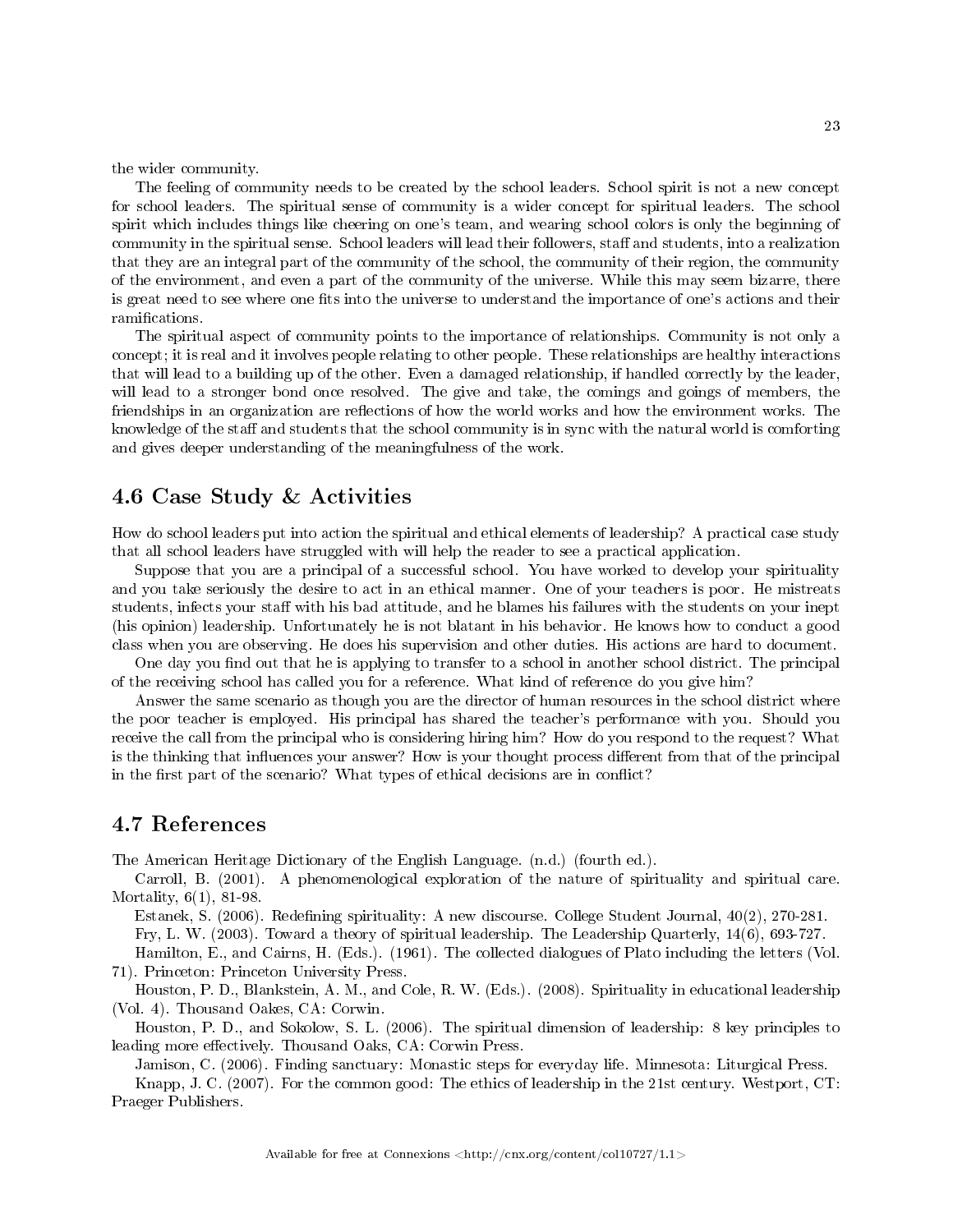Kouzes, J. M., and Pozner, B. Z. (1987). The leadership challenge. San Francisco, CA: Jossey-Bass.

Liddell, H. G. (1972). An intermediate Greek-English lexicon, An intermediate Greek-English lexicon. London: Oxford University Press.

Lowry, R. J. (Ed.). (1973). Dominance, self-esteem,self-actualization: Germinal papers of A. H. Maslow. Monterey, CA: Cole Publishing.

Maslow, A. H. (1970). Motivation and personality (2 ed.). New York: Harper and Row.

Maxwell, J. C. (1999). The 21 indispensable qualities of a leader: Becoming the person others will want to follow. Nashville, TN: Thomas Nelson.

The Merrian-Webster Online Dictionary. (2009).

Porter, G. (1995). Exploring the meaning of spirituality and its implications for counselors. Counseling and Values,  $40(1)$ .

Rose, S. (2001). Is the term 'spirituality' a word that everyone uses and nobody knows what anyone means by it? Journal of Comtemporary Religion, 16(2), 193-207.

Sawatzky, R., Ratner, P., and Chiu, L. (2005). A meta-anaylsis of the relationship between spirituality and quality of life. Social Indicators Research, 72, 153-188.

Self-actualization (n.d.). Retrieved February 10, 2009, from http://psikoloji.fisek.com.tr/maslow/self.htm Sergiovanni, T. J. (1992). Moral leadership: Getting to the heart of school improvement. San Francisco: John Wiley and Sons.

Simpson, D. P. (1960). Cassell's new Latin dictionary. New York: Funk and Wagnalls.

Sparks, D. (2007). What it means to be an outside-the-box leader. In P. D. Houston, A. M. Blankenship and R. W. Cole (Eds.), The soul of educational leadership: Out-of-the-box leadership (Vol. 2). Thousand Oaks, CA: Corwin Press.

Spohn, W. (1997). Spirituality and ethics: Exploring the connections. Theological Studies, 58, 109-123. Starratt, R. J. (2004). Ethical leadership. San Francisco: Jossey-Bass.

Strike, K. A. (2007). Ethical leadership in schools: Creating community in an environment of accountability. Thousand Oakes, CA: Corwin Press.

Tisdell, E. J. (2003). Exploring spirituality and culture in adult and higher education. San Francisco: Jossey Bass.

Vaill, P. B. (1998). Spirited leading and learning: Process wisdom for a new age. San Francisco: Jossey-Bass.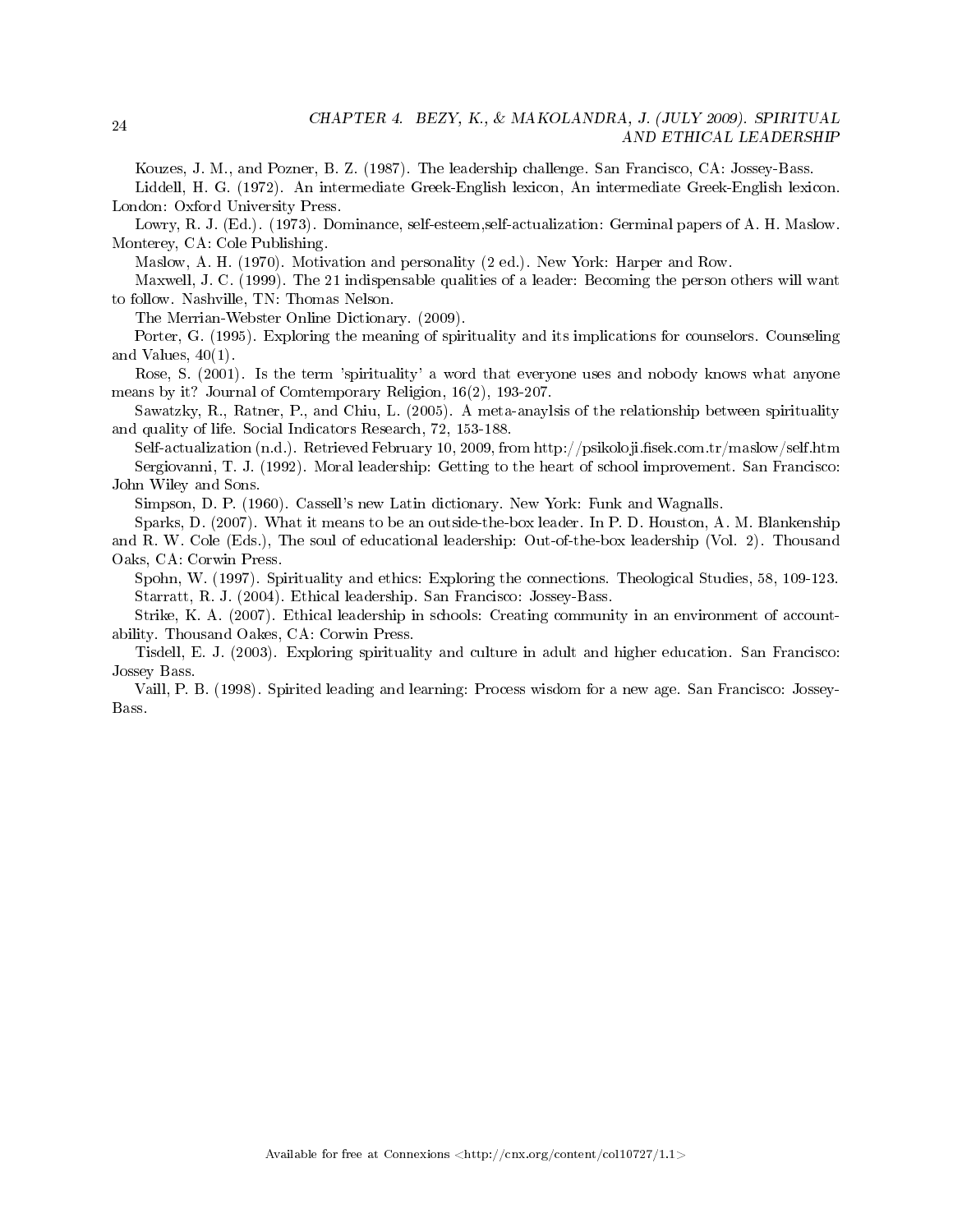### Chapter 5

## Leonard, N., & Jones, A. (July 2009). Synergistic Leadership Theory<sup>1</sup>



This Instructional Module was written and published by Nancy Leonard and Asia Jones, doctoral students from Virginia Tech, and is a chapter in a larger collection entitled, 21st Century Theories of Educational Administration. This Collection is a series of modules written by Virginia Tech Doctoral students in Summer 2009. Professors, Practitioners, and Graduate Students of Educational Administration are granted full rights to use for educational purposes.



The National Council of Professors of Educational Administration has reviewed and accepted this Instructional Module for inclusion in the International Journal of Educational Leadership Preparation (IJELP), the official publication of the NCPEA Connexions Project and is catalogued under Instructional Modules and Education Material. In addition, the instructional module has been submitted to the U.S. Department of Education's Educational Resource Information Center (ERIC).

### 5.1 Introduction

Synergistic Leadership Theory (SLT) is a  $21^{st}$  century leadership theory that provides a framework to examine and reflect on the feminine voice in educational leadership (Irby, Brown,  $&$  Yang, 2009). This theory gives consideration to the necessity of the alignment and harmony of four interconnected elements of leadership. These elements include: (a) organizational structure, (b) leadership behaviors, (c) external forces, and (d) beliefs, attitudes and values. Figure 1. depicts the SLT's four equal and interactive factors which are identified by four stellar points with six interaction pairs. This model can be rotated on any

<sup>&</sup>lt;sup>1</sup>This content is available online at  $\langle \text{http://cnx.org/content/m27130/1.1/}>$ .

Available for free at Connexions <http://cnx.org/content/col10727/1.1>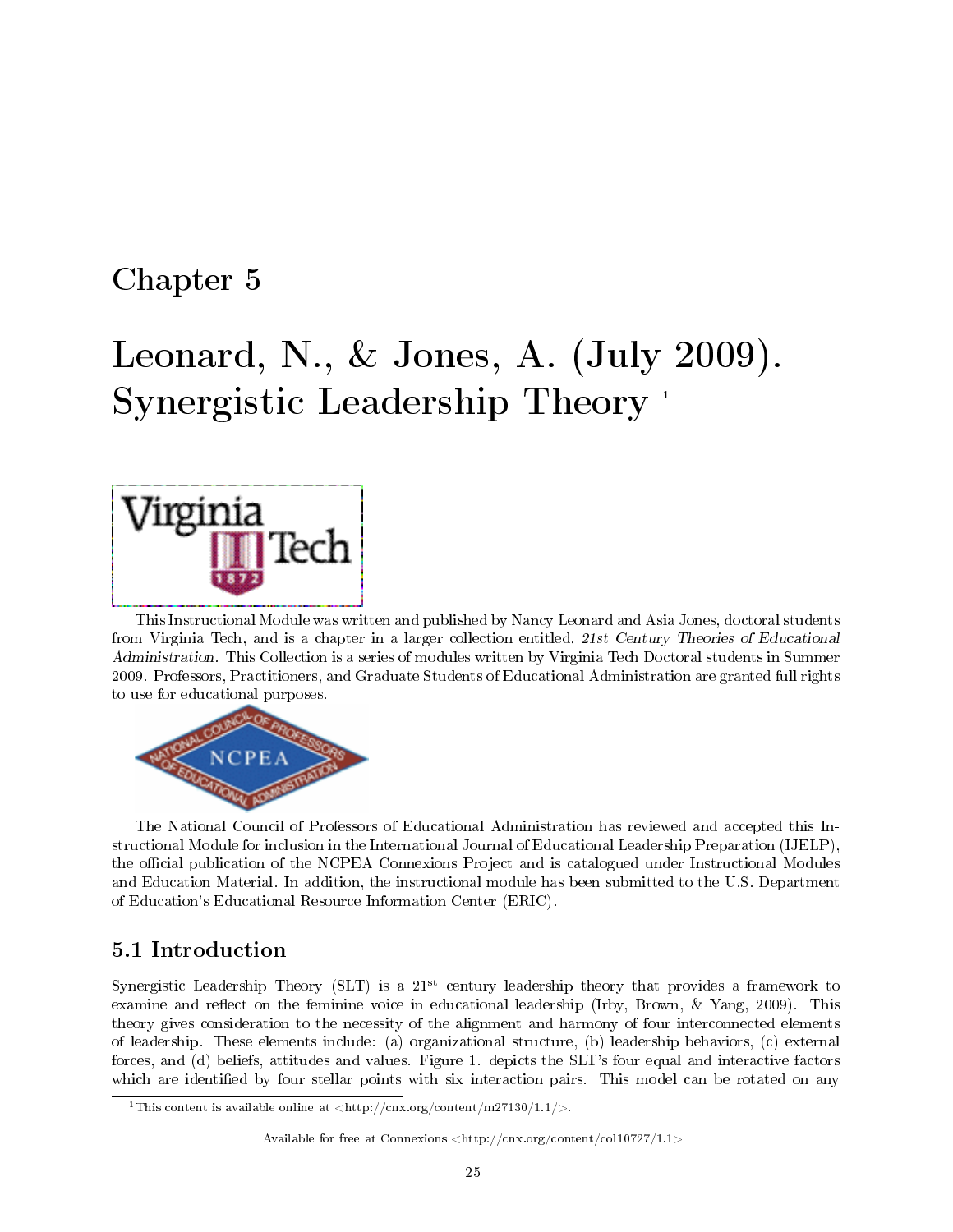apex and still maintain its shape, thereby indicating no structural hierarchy or linear connotation, rather, suggesting that each factor equally affects the success of the leader in context, as well as the organization (Irby et al.). Being a holistic leadership theory, SLT integrates these external forces which lend to the perception of a leader's success and effectiveness. It is unique from other leadership theories because it is gender inclusive and acknowledges that women bring leadership behaviors differing from traditional male leadership behaviors (Irby, Brown, Duffy, & Trautman, 2002). Additionally, acknowledging the presence of external forces that drive educational leaders to collaborate and strategize makes SLT unique from other leadership theories.

#### 5.2 Definitions of Terms

Gender Inclusive: Operationally defined as the acknowledgment of the female perspective and experiences in conjunction with the leadership attributes inherent to both males and females (Irby, Brown, Yang, 2009).

Attitudes, Beliefs, and Values: Operationally defined as foundations for the guiding principles that influence leadership behavior as demonstrated through actions (Irby, Brown, Yang, 2009).

Leadership Behavior: Operationally defined as behaviors which are characteristic of both male and females in leadership positions and may range from autocratic to nurturer (Irby, Brown, Yang, 2009).

Organizational Structure: Operationally dened as the characteristics of an organization and may range from a collaborative feminist style structure to a tightly bureaucratic structure (Irby, Brown, Yang, 2009).

External Forces: Operationally defined as factors that are outside the organization and not controlled by the leader of the organization (Irby, Brown, Yang, 2009).

#### 5.3 Literature Review

#### 5.3.1 Organizational Structure

According to SLT, organizational structure includes promoting nurturing and caring, rewarding professional development, and valuing members of the organization (Irby, Brown, Yang, 2009). Dispersing power within an organization is a portion of the SLT model and has been the focus of studies on women in leadership. In a study of six female leaders, Muller (1994) investigates empowerment as a leadership component. The female leaders in the study empowered others by fostering individual growth and creativity and recognizing the growth potential of others. The leaders in the study did not demonstrate a desire to have individual power but instead a desire to foster a powerful environment by empowering those around them. These female leaders empowered the organizational structure of the work environment by strengthening and valuing individuals which lead to greater successes of their organizations.

Eagly (2007) examines the changing leadership needs in today's climate of work force diversity, complex relationships, and internal and external interdependency. According to Eagly, traditional ways of managing are being challenged and approaches to leadership which are typically observed by female leaders were examined. The ability to communicate, collaborate and form networks are valued more in today's work culture. These attributes which are traditionally attributes of female leaders, have lead to a greater acceptance of females in leadership positions. The holistic culture of organizations to communicate, problem solve and collaborate has lead to a progression of a gender inclusive approach to leadership. Although Eagly's study is not focusing on SLT, its findings support the structure of SLT and the basic premise of the recognition of gender inclusive leadership styles.

#### 5.3.2 Leadership Behavior

Depending upon the concern, female administrators may demonstrate leadership behaviors along a continuum ranging from autocratic to collaborative decision making. Along this continuum, inclusive, nurturing and task-oriented behaviors are characteristic of synergistic leadership theory. In 2008, the Aldine Texas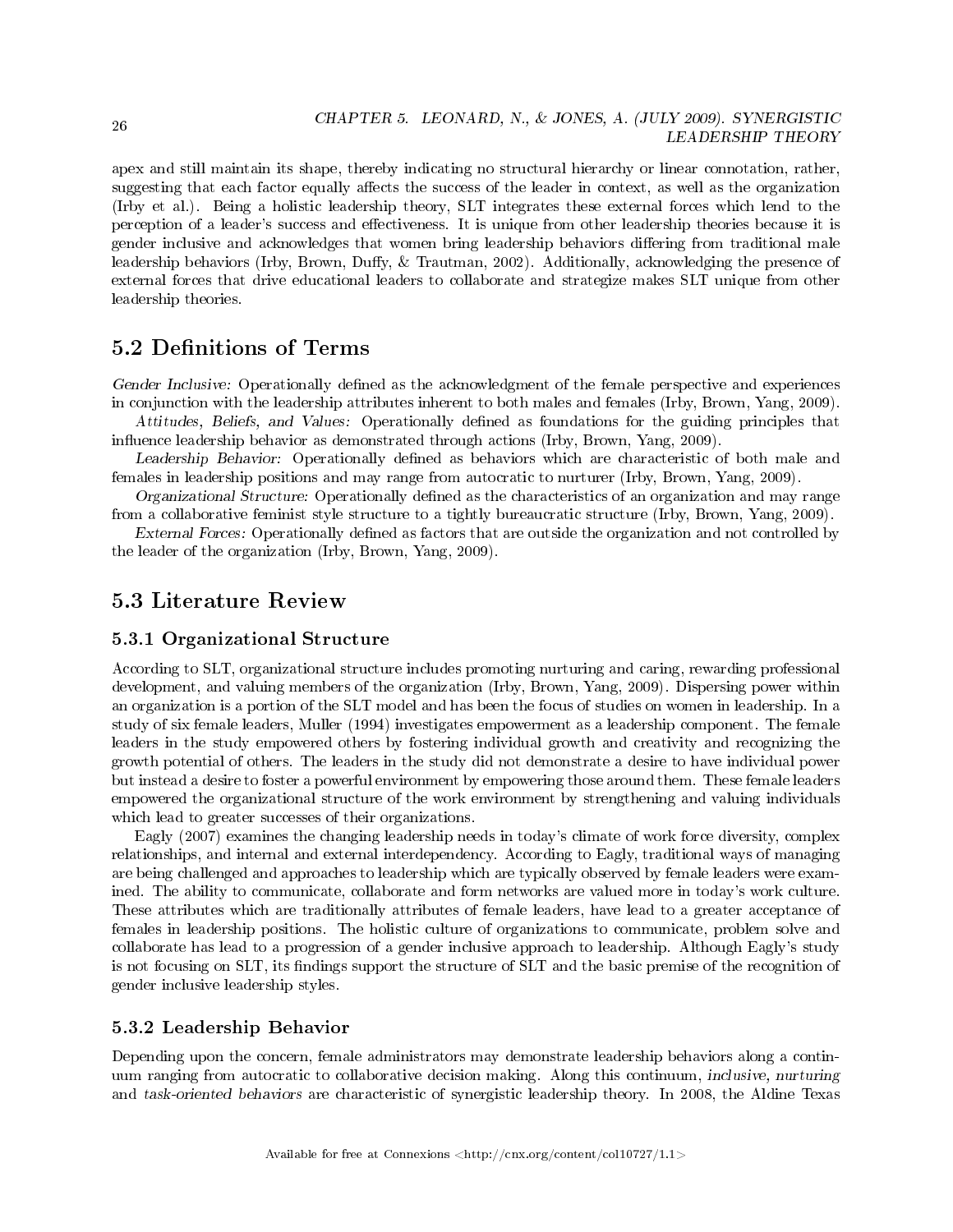Independent School District ( $\text{http://www.aldine.k12.txt.us/index.cfm}^2$ ) received recognition for academic excellence in urban education under the direction of Superintendent, Wanda Bamberg. Described as a visionary with high expectations, Bamberg uses a team approach to address the challenges in her school district. Student advisory groups, teachers, building level and district level administrators are assigned specific tasks to achieve Aldine Independent School District goals (Pascopella, 2008). Receipt of national recognition for student achievement despite obstacles experienced in an urban environment is evidence of effective leadership.

Grogan (2005) in a study on female superintendents reported that women enjoy teaching and view themselves as educational leaders that affect student learning . The Maryland State Department of Education Superintendent Nancy Grasmick demonstrates leadership behaviors focused on student needs and teacher development at the classroom level. Grounding the decision making process is the yearly school visit goal of approximately 100 schools. State Superintendent Grasmick reported that tough decisions are made easier with the thought of doing what is right for her 900,000 students (Chase, 2006).

#### 5.3.3 Attitudes, Beliefs, and Values

Beliefs, attitudes, and values impact upon a leader's decision making and are consequently reflected in the organization. Valuing character, ethics, and integrity, respecting the need for professional growth, and building trust and support among employees are elements of SLT as outlined in the tetrahedral model (Irby, Brown, Yang, 2009). Female leaders are perceived as effective when the beliefs, attitudes, and values of an organization are perceived to be genuinely reflected in her behaviors (Kawakami, White, & Langer, 2000). These findings support the assertions of SLT that there is interconnectedness of the attitudes, values, and beliefs of an organization and the leader. Irby, Brown,  $\&$  Yang (2009) write "For 21<sup>st</sup> century leaders, understanding the attitudes, values, and beliefs of themselves and of the individuals they lead is critical to moving the vision of the organization forward"  $(p.6)$ .

#### 5.3.4 External Forces

External forces influence the perceptions, actions and expectations of an administrator. School administrators may experience pressure from national and state regulations, community action groups and governmental agencies. The decision making process can be facilitated by using an inclusive approach to address the issue. Consideration of potential political outcomes resulting from the decision making process is characteristic of synergistic leadership behavior. The implementation of standardized testing in many states to address federal No Child Left Behind (NCLB) - (No Child Left Behind Act of 2001, Pub. L. No. 107-110, 115Stat. 1425) legislation requirements has many implications for building administrators. These implications include but are not limited to school accreditation, student achievement, community satisfaction or dissatisfaction, and teacher accountability.

Building administrators must be the cheerleader that encourages students and teachers to perform at high levels. Effective administrators remove personal agendas and political posturing to address external pressures using a team approach (Hargreaves, 2004). The charismatic building administrator understands that the provision of social and emotional supports is critical to the success of teachers (Groves, 2005). Groves suggests that female leaders have an advantage over men in the area of connecting and providing emotional support. Teachers are expected to build relationships with students to positively affect the teaching and learning process. Just as teachers must address the affective domain of their students, administrators must address the affective domain of their teachers.

Similar to the NCLB act that was established to ensure that children from all economic backgrounds and ethnicities achieve at high levels, England has The Children's Plan: Building Brighter Futures directed by the Department for Children, Schools and Families (DCSF, 2007). The Children's Plan: Building Brighter Futures outlines various goals for addressing specific student and family needs. These goals have tremendous implications and expectations for school leaders. The influence of governmental agencies cannot be ignored

<sup>2</sup>http://www.aldine.k12.tx.us/index.cfm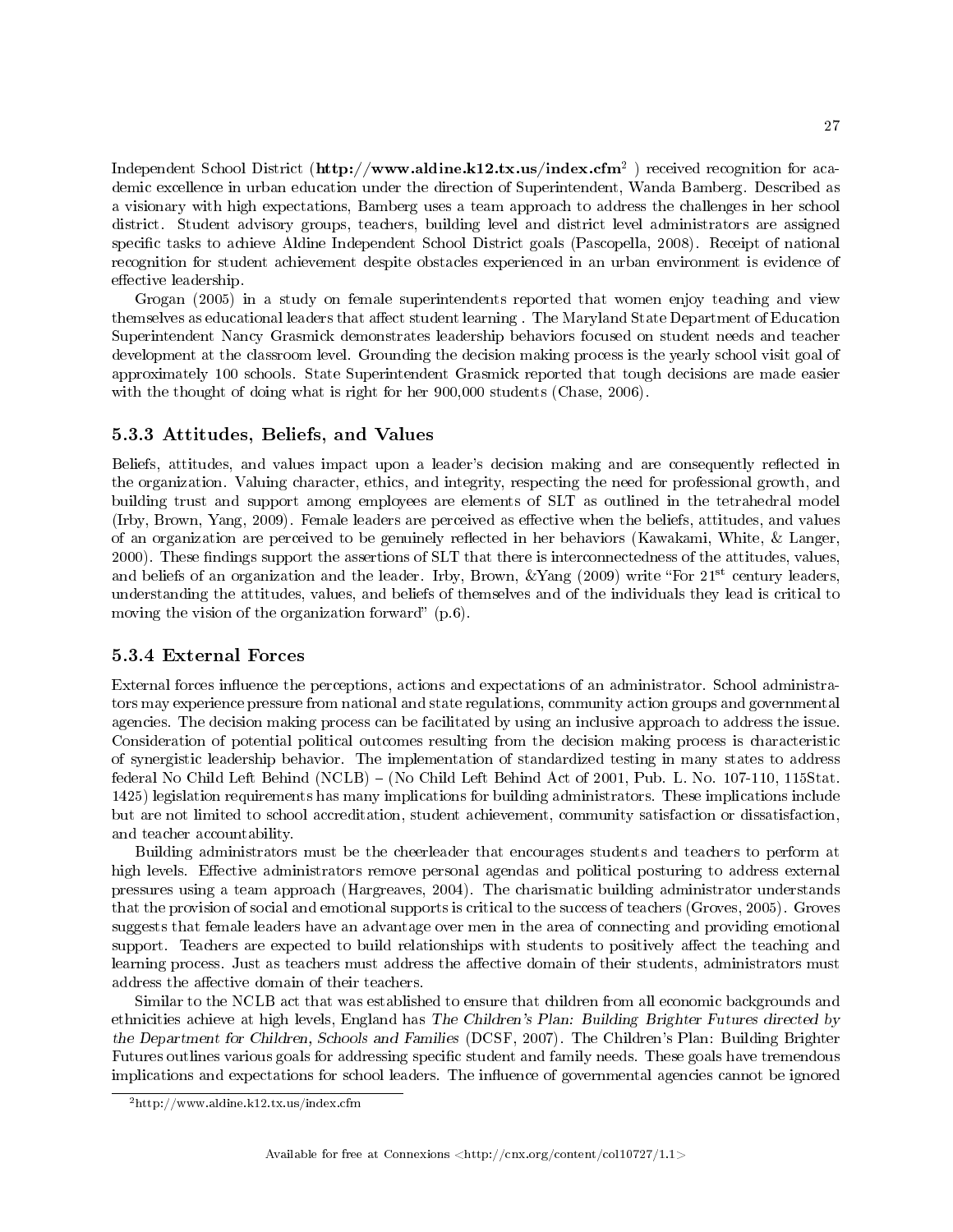and must be embraced as suggested by synergistic leadership theory. Changes in education law encourage leaders to work collaboratively with community stakeholders to achieve mandated outcomes. The leader must abandon the top down approach to harness and channel the collective energy of moral purpose accomplish great things (Munby, 2008).

#### 5.4 Implications for School Leaders

Successful leaders demonstrate leadership behaviors ranging from autocratic decision making to collaborative practices within the organization. Michele Rhee, of the Washington D.C. school district, has demonstrated behaviors on this continuum as she has sought to improve the low performing schools within her large urban district. She has excused ineffective teachers and principals and provided incentives of six figure salaries to highly effective teachers. External forces of the urban school district have included the teacher's union, school board, the mayor, city administrator, and parents. Michelle Rhee's belief that Washington D.C. schools can be improved with effective staff and leadership has caught the attention of the nation (Thomas, Constant, & Wingert, 2008).

Implications for school leaders include the recognition that effective leadership in public schools in the 21<sup>st</sup> century must include the balance of external forces, leadership behavior, organizational structure, and attitudes, and values and beliefs of organization. Educational leaders of the past have been able to operate within the confines of their own organizational structure using traditional leadership approaches. Successful leaders of today, such as Michelle Rhee, are exemplifying a holistic approach to leading within their organizations. SLT provides a gender inclusive theoretical framework for leaders to develop and cultivate effective 21<sup>st</sup> century leadership within our schools.

Leading complex educational organizations that produce students ready to compete in a global market requires the expertise of many. Using SLT as a lens to view modernist leadership theory enables one to understand that women can lead effectively without having to behave aggressively or in a masculine manner to be successful. Female administrators are encouraged to take a stand when having to make tough decisions while being mindful of the ripple effects that may result from the decision. Similarly, female administrators are encouraged to utilize a collaborative approach to decision making when possible, never losing sight of the emotional needs of individual members on the team.

#### 5.4.1 Activity

Given what you know about modernist and synergistic leadership theory, interview four male high school principals and four female principals on the scenarios listed below.

Using the tetrahedron model, Click Here to Display Tetrahedron Model<sup>3</sup> examine the differences in their approach to address the issue.

- A star athlete has requested to stay on the football team despite a failing grade in English.
- A popular, veteran teacher is not meeting the academic standards for all students.

#### 5.4.2 References

Chase, J. (2006, December). Creative Leadership. District Administration, 42(12), 20-20.

DCSF Reports, U. K. (2007). Retrieved from Department for Children, Schools and Families: http://www.dcsf.gov.uk/childrensplan/

Eagly, A. (2007, March). Female Leadership Advantage and Disadvantage: Resolving the Contradictions. Psychology of Women Quarterly, 31(1), 1-12. Retrieved June 24, 2009, doi:10.1111/j.1471-6402.2007.00326.x

Grogan, M. (2005, June). Echoing their Ancestors, Women Lead School Districts in the United States. International Studies in Educational Administration, 33(2), 21-30.

<sup>&</sup>lt;sup>3</sup>See the file at  $\langle \text{http://cnx.org/content/m27130/lates/slt.pdf} \rangle$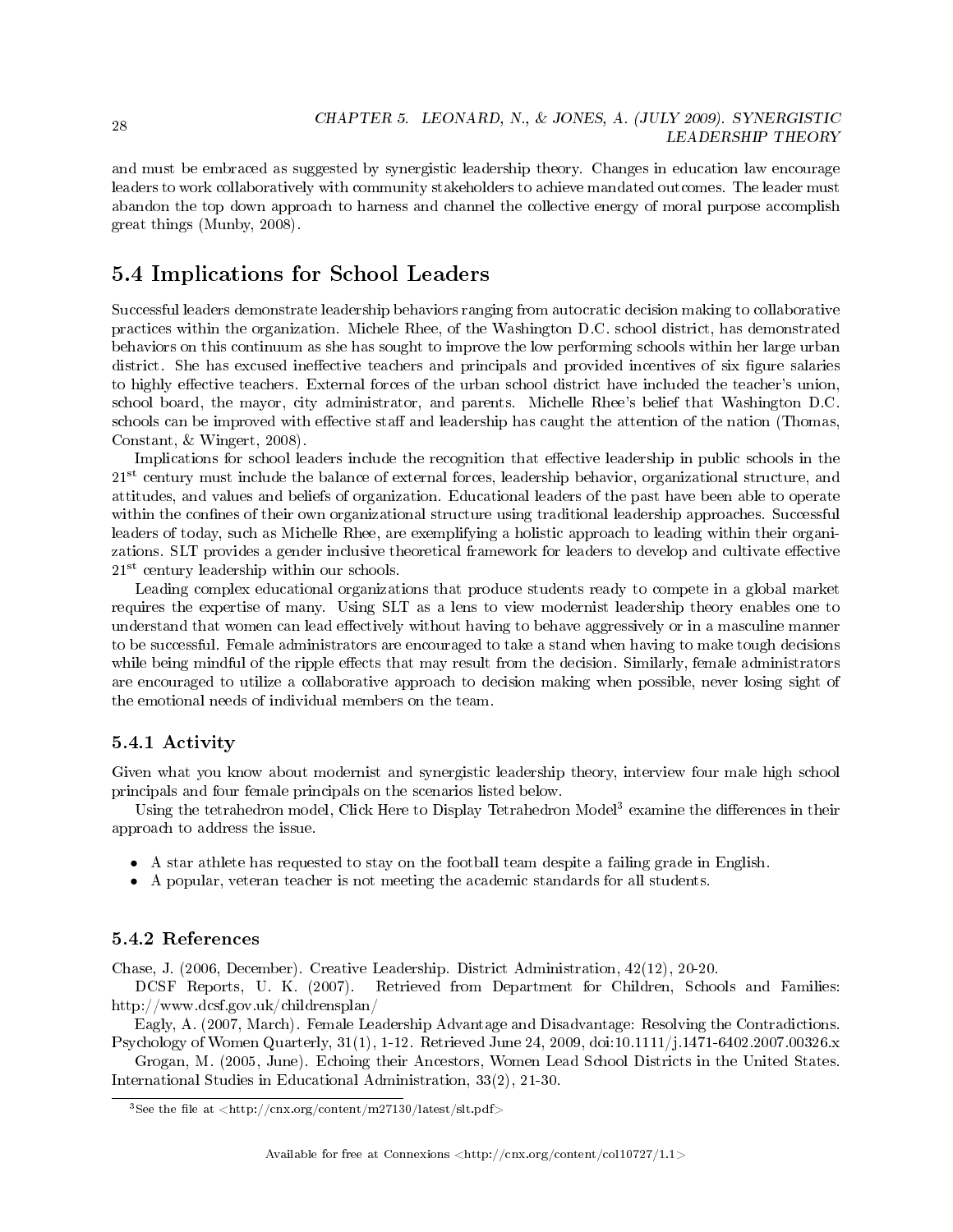Hargreaves, A. (2005, May). Inclusive and exclusive educational change: emotional responses of teachers and implications for leadership. School Leadership & Management, 25(2), 287-309.

Irby, B., Brown, G., & Yang, L. (2009), The Synergistic Leadership Theory: A 21st Century Leadership Theory", Huntsville, TX.

Kawakami, C., & White, J. (Spring2000). Mindful and Masculine: Freeing Women Leaders From the Constraints of Gender Roles. Journal of Social Issues, 56(1), 49.

Muller, L. (1994, December). Toward an understanding of empowerment: A study of six women leaders. Journal of Humanistic Education & Development, 33(2), 75. Retrieved June 24, 2009, from Education Research Complete database.

Pascopella, A. (2009, May). A Superintendent's High Expectations. District Administration, 45(5), 34-36.

Thomas, E., Constant, E., & Wingert, P. An Unlikely Gambler. Newsweek. Aug. 23, 2008. http://www.newsweek.com/id/154901/page/1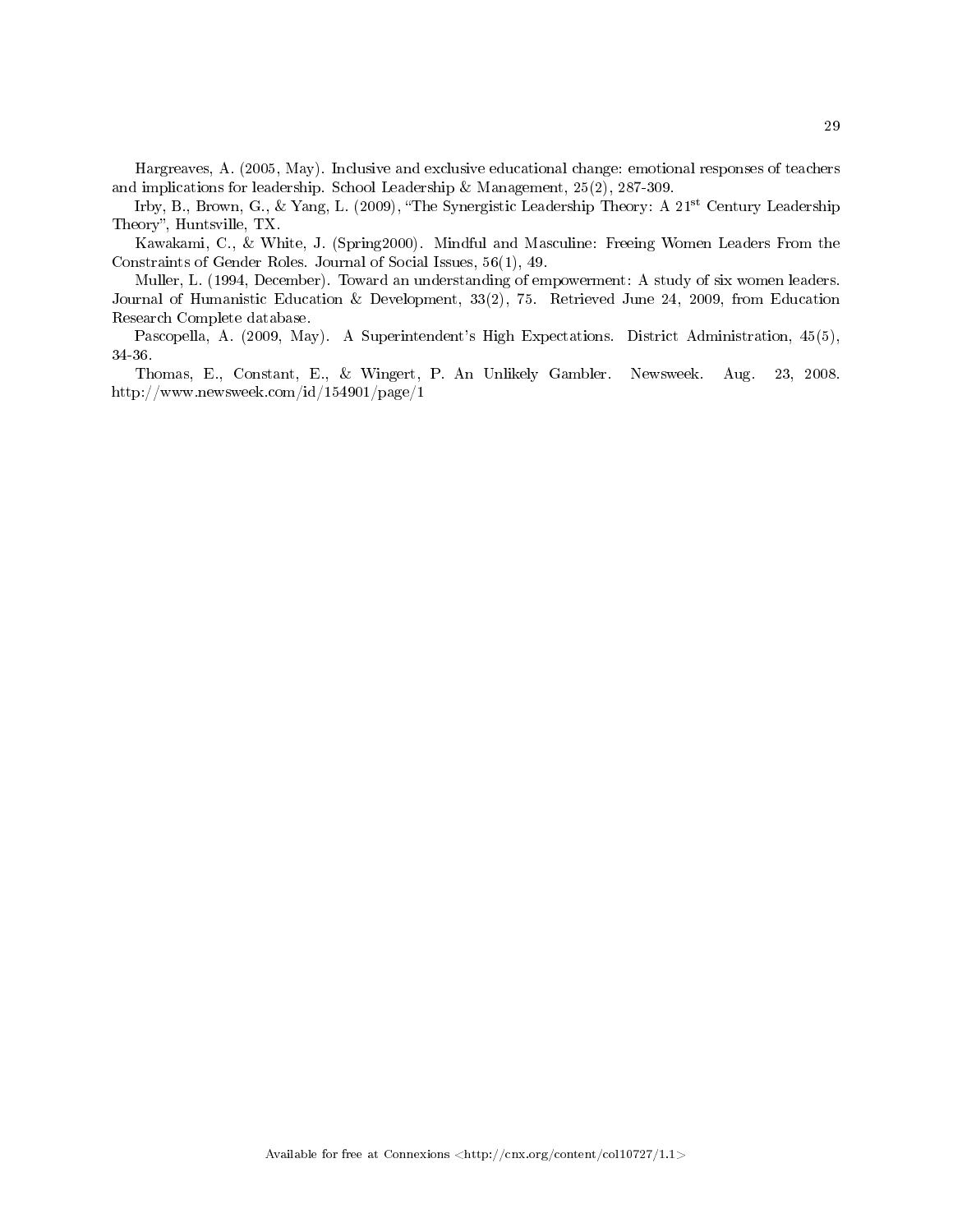30 CHAPTER 5. LEONARD, N., & JONES, A. (JULY 2009). SYNERGISTIC LEADERSHIP THEORY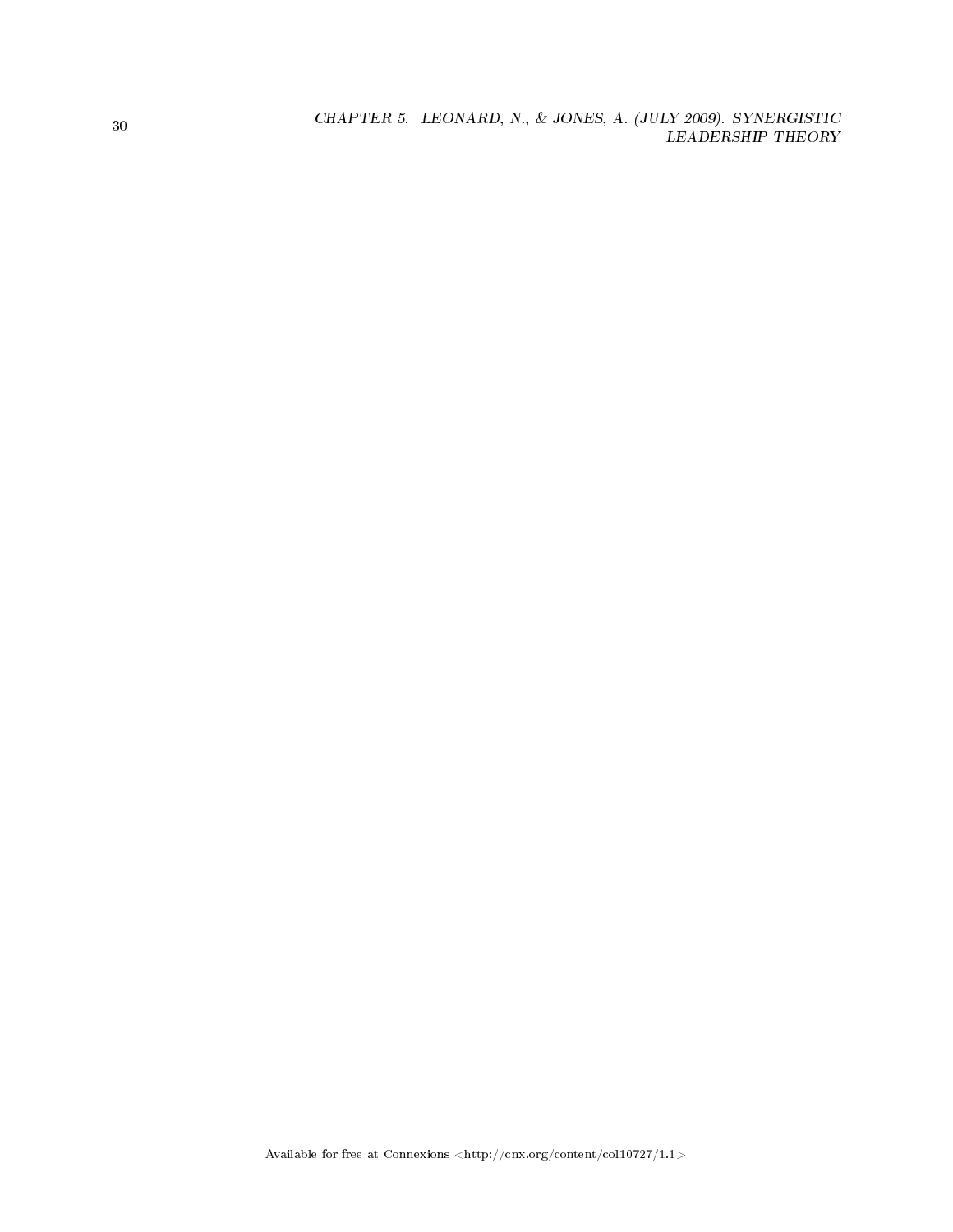## Chapter 6

# Williams, S., & Jones, F. (July 2009). Transformational Leadership and Servant Leadership: Is There a Difference  $?$



note: This Instructional Module was written and published by Seydric Williams and Forest Jones, doctoral students from Virginia Tech, and is a chapter in a larger collection entitled, 21st Century Theories of Educational Administration. This Collection is a series of modules written by Virginia Tech Doctoral students in Summer 2009. Professors, Practitioners, and Graduate Students of Educational Administration are granted full rights to use for educational purposes.



note: The National Council of Professors of Educational Administration has reviewed and accepted this Instructional Module for inclusion in the International Journal of Educational Leadership Preparation (IJELP), the official publication of the NCPEA Connexions Project and is catalogued under Instructional Modules and Education Material. In addition, the instructional module has been submitted to the U.S. Department of Education's Educational Resource Information Center (ERIC).

Available for free at Connexions <http://cnx.org/content/col10727/1.1>

<sup>&</sup>lt;sup>1</sup>This content is available online at  $\langle \text{http://cnx.org/content/m27080/1.1}/\rangle$ .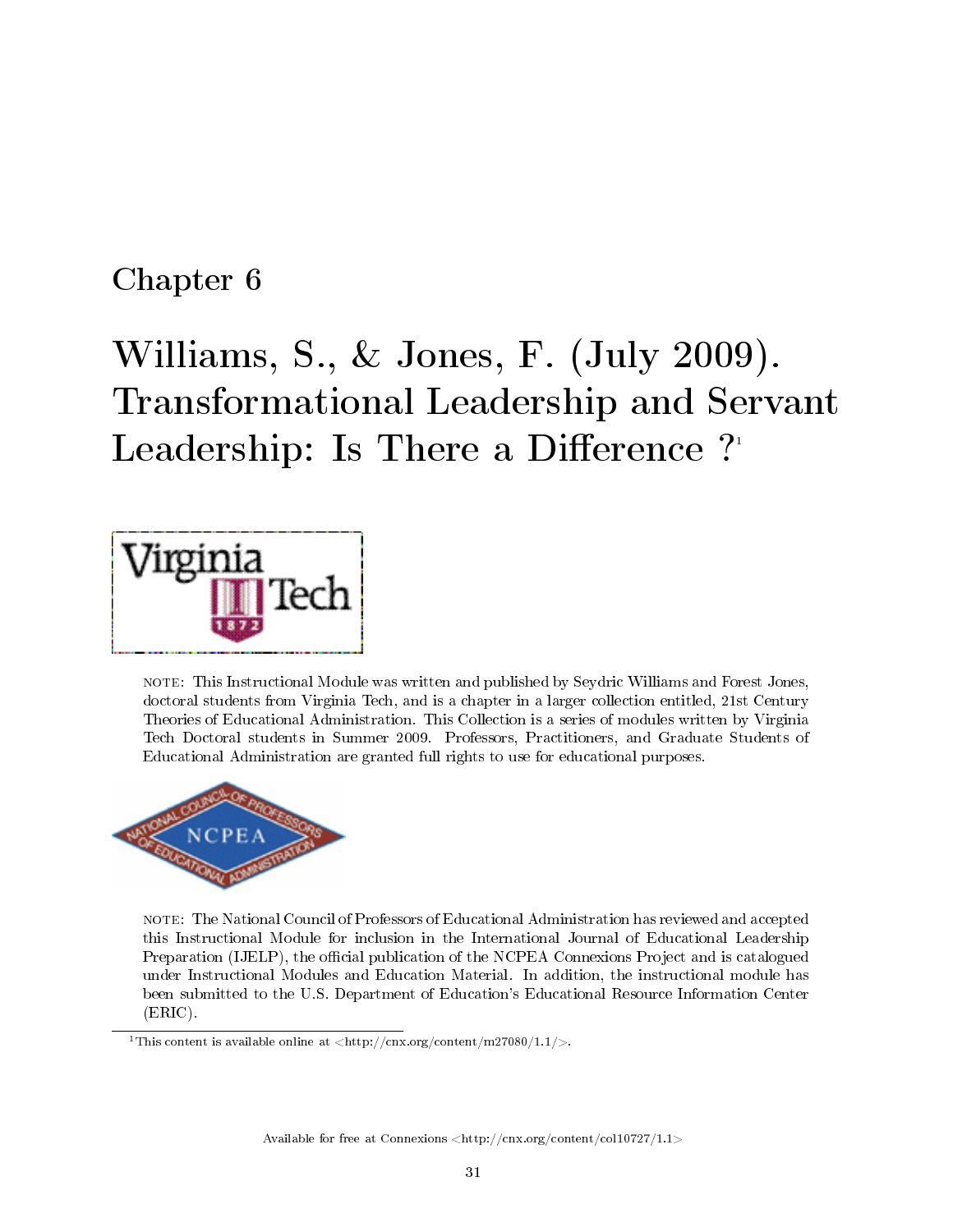#### CHAPTER 6. WILLIAMS, S., & JONES, F. (JULY 2009). TRANSFORMATIONAL LEADERSHIP AND SERVANT LEADERSHIP: IS 6.1 Introduction **6.1 Introduction 6.1** Introduction

Numerous articles and books have been devoted to leadership styles in the realm of education. This paper will focus on the comparison of two styles: transformational and servant leadership. Both leadership types are gaining attention and they have similar strengths which give people reason to believe that either style may be appropriate to bring about real change in organizations (Stone, Russell, & Patterson 2003). The origins of transformational leadership can be traced to the 1978 publication by James McGregor Burns in which he discussed the ability of leaders, in many different jobs, to inspire staff to work with more energy, commitment, and purpose (Burns, 1978). Leaders believed that the commitment and energy could transform an organization by persuading colleagues to work together to achieve a vision. Over the years survey instruments have been created to assess the strengths of transformational leadership (Bass & Avilio, 1994). Many of these same instruments have been used in the studies of the theory of transformational leadership.

The purpose of servant leadership is to make sure that the leader's priority is to serve others, and to make sure that other people's needs are served before the leader's (Greenleaf, 1991). Interest has grown in the education community about the promise and influence of servant leadership. Servant leaders are special because their type of leadership skill set can inspire others to join in on their special vision of what a school should look like. There are teachers in the school who believe that the more autonomy they are given to make a choice, then the more free they feel and more willing they will be to work hard for the leader (Senge, 1990). An important reason for looking at both of these types of leadership is that styles are changing frequently with complacency growing which poses major challenges for school leaders today.

#### 6.2 Definition of Key Terms

#### 6.2.1 Transformational Leadership

Over the last twenty-five to thirty years, arrays of conceptual models have been employed in research of educational leadership. The 1990s brought leadership models that included shared leadership, site-based management, empowerment, and organizational learning (Hallinger, 2003). Transformational leadership has arguably been a predominant major approach and the backbone or base of these models. Within the area of education, Phillip Hallinger gives his reflection of transformational leadership in the following statement (2003):

Transformational leadership focuses on developing the organization's capacity to innovate. Rather than focusing specifically on direct coordination, control, and supervision of curriculum and instruction, transformational leadership seeks to build the organization's capacity to select its purposes and to support the development of changes to practices of teaching and learning. Transformational leadership may be viewed as distributed in that it focuses on developing a shared vision and shared commitment to school change. (p. 330)

This statement coincides with Yukl's view of transformational leadership that points out; in essence, transformational leadership is a process of building commitment to organizational objectives and then empowering followers to accomplish those objectives (Yukl, 1998).

#### 6.2.2 Servant Leadership

In the essay that was first published in 1970, The Servant as Leader, Robert K. Greenleaf coined the phrase "Servant Leadership". In that essay, he said  $(1970)$ :

"The servant-leader is servant first. It begins with the natural feeling that one wants to serve, to serve first. Then conscious choice brings one to aspire to lead. That person is sharply different from one who is leader first, perhaps because of the need to assuage an unusual power drive or to acquire material possessions. The leader-first and the servant-first are two extreme types. Between them there are shadings and blends that are part of the infinite variety of human nature."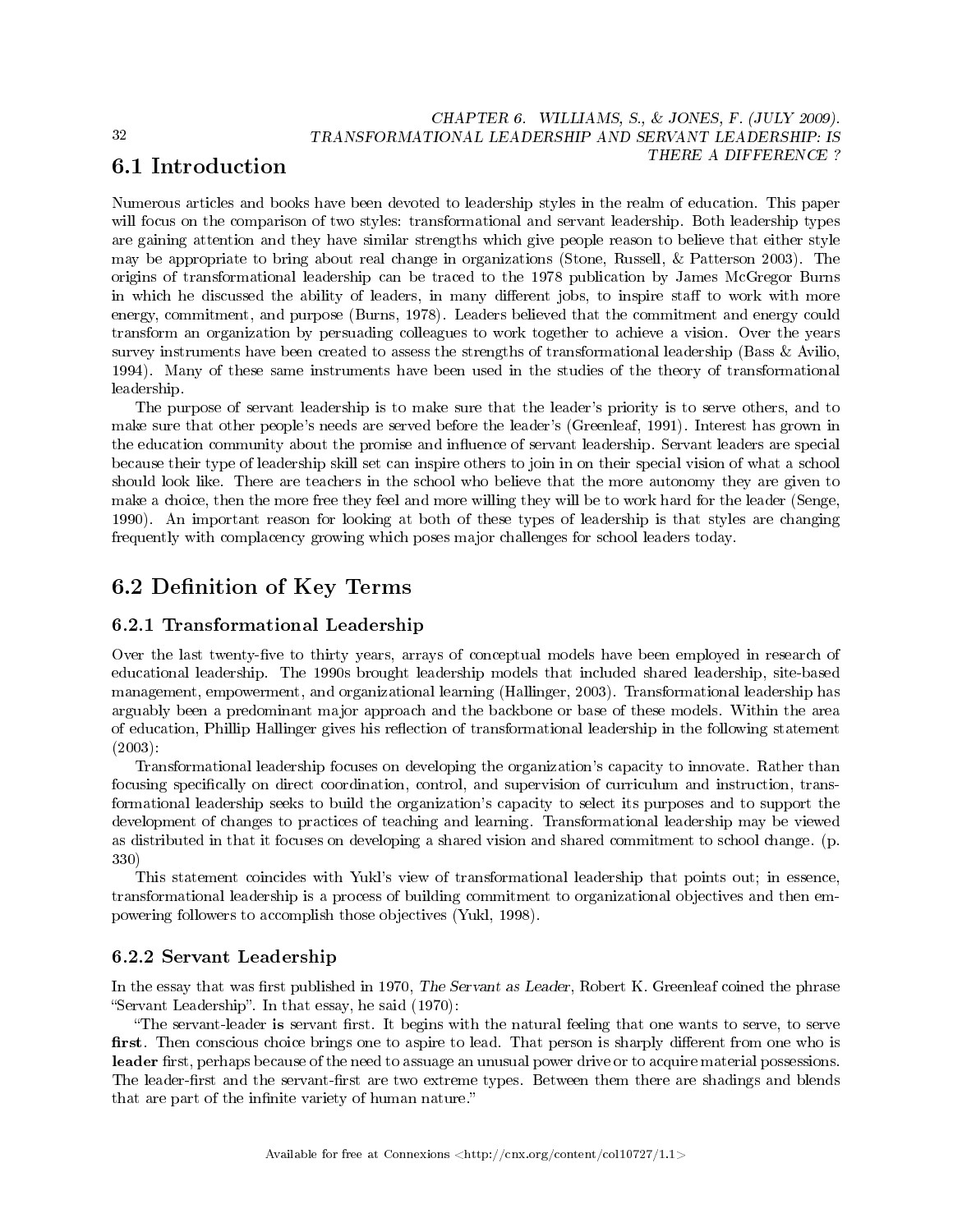"The difference manifests itself in the care taken by the servant-first to make sure that other people's highest priority needs are being served. The best test, and difficult to administer, is: Do those served grow as persons? Do they, while being served, become healthier, wiser, freer, more autonomous, more likely themselves to become servants? And, what is the effect on the least privileged in society? Will they benefit or at least not be further deprived?"  $(pp13-14)$ 

#### 6.3 Literature Review

Below is a narrative review of literatures that compare and contrast two leadership styles: transformational leadership and servant leadership. Overall, according to the literatures the conceptual framework for each leadership style is very similar. Still, there is one underlining factor that causes the two leadership styles to differ. While one factor may seem minuet, the factor in question can cause an overwhelming difference within an organization. With the studies, we will analyze (a) transformational leadership, (b) servant leadership; and (c) the difference between the two leadership styles. When the literatures are combined, it appears that while the two leadership styles are very similar, arguably there is at least one difference.

Transformational leadership is concerned with the performance of followers and also with developing followers to their fullest potential (Bass & Avolio, 1990a). A. Gregory Stone, Robert F. Russell, and Kathleen Peterson (2003). A. Gregory Stone, Robert F. Russell, and Kathleen Peterson (2003) was of assistance in supporting the current study of the relationship between transformational and servant leadership. The study conducted by Stone et al. (2003) was not based on school leaders, but instead focused on various leaders within organizations. The study proved important in validating the current study because the authors' purpose was similar to that of the current study. Stone, Russell, and Peterson (2003) compared the difference between transformational and servant leadership. The validity and importance of the study was verified through other studies and articles that used the same characteristics and qualities when describing the two leadership styles (Stone et al. 2003). For example, according to Farling, Stone, and Winston (1999), servant leaders provide vision, gain credibility and trust from followers, and influence others. Comparably, Bass (1985) said transformational leaders transform the personal values of followers to support the vision and goals of the organization by fostering an environment where relationships can be formed and by establishing a climate of trust in which visions can be shared. Within each statement from these different studies, the authors used two characteristics that are important in the conceptual framework of both leadership styles: trust and vision. It was noted that the concepts hold many similarities, and they are complementary theories in many respects. Nonetheless, they ultimately form a distinctly separate theoretical framework of leadership because of one primary difference. The difference is reflected in the following statement by A. Gregory Stone, Robert F. Russell, and Kathleen Peterson (2003):

The principal difference between transformational leadership and servant leadership is the focus of the leader. While transformational leaders and servant leaders both show concern for their followers, the overriding focus of the servant leader is upon service to their followers. The transformational leader has a greater concern for getting followers to engage in and support organizational objectives. (p. 354)

Given the information presented, it appears that both leadership styles have advantages and can bring real change in organizations. The world has become more complicated, and dynamic times require dynamic driven leaders (Williams 1998). Transformational leadership and servant leadership offer conceptual frameworks that may prove beneficial in managing and leading our educational environments during these changing times.

#### 6.4 Case Study and Activity

Transformational leadership can also be an integral part in terms of being an effective leader in terms of eliciting parental involvement in the schools. In 2000, Hamilton Academy was identified by the state as a school that was in desperate need of improvement and was placed under a registration review (Giles, 2008). One example of how transformational leadership could make a positive change in schools was a case study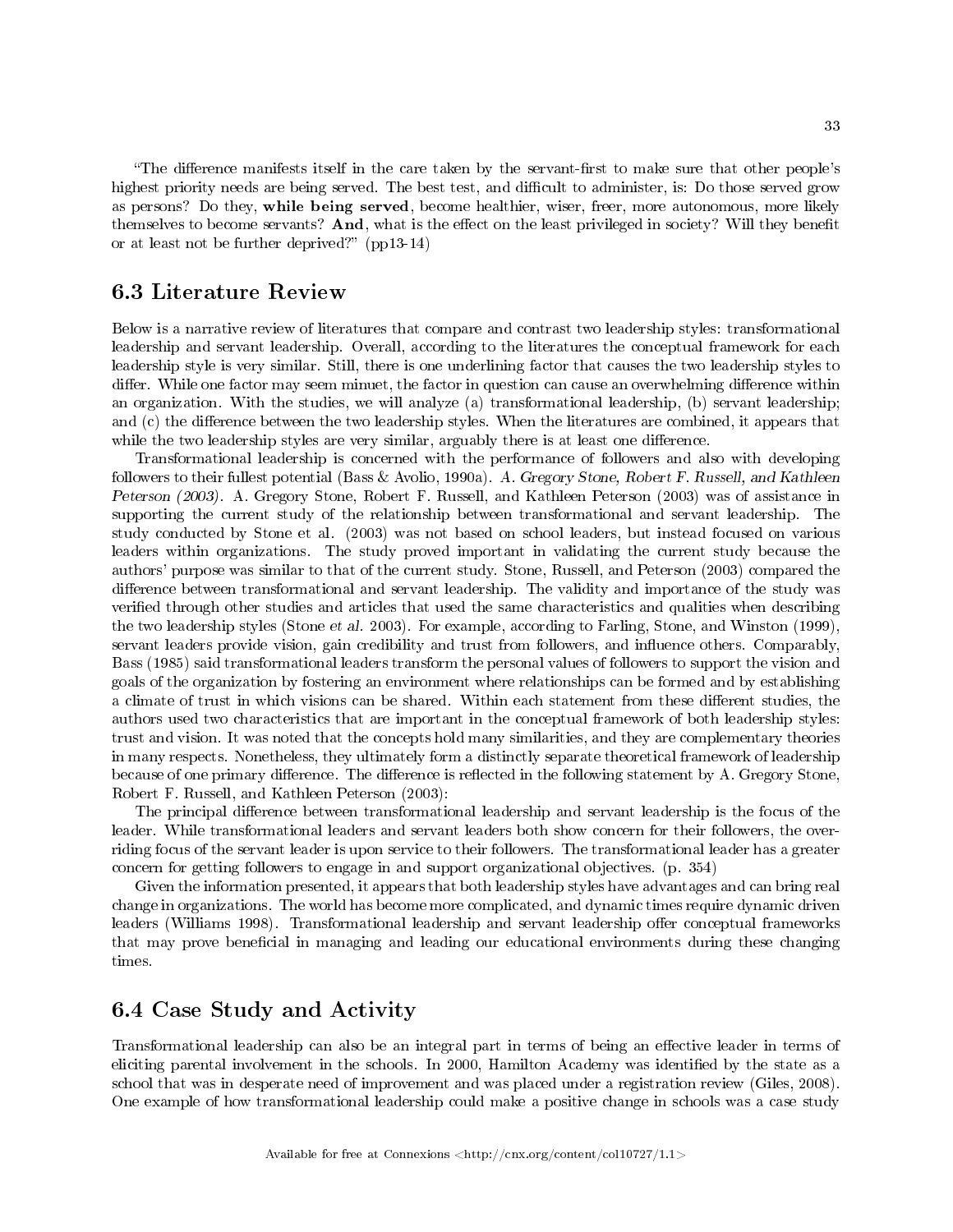#### CHAPTER 6. WILLIAMS, S., & JONES, F. (JULY 2009). TRANSFORMATIONAL LEADERSHIP AND SERVANT LEADERSHIP: IS THERE A DIFFERENCE ?

of Hamilton Academy which was a school with low enrollment, a transient student population, and a weak administration with little parental support. Teachers argued that one of the reasons achievement was low was the lack of parental involvement and that the administration had not pursued it. This was a school that was in an urban neighborhood setting and the parents were accustomed to being left out of the school business and they were disillusioned with the school's leadership. Using the traditional leadership model, a new principal came into a difficult situation and attempted to create strong relationships and a supportive culture for teachers, students, and parents (Giles, 2008). The principal saw that the transformational model was one that could be used not to exclude parents from the school, but to include them. This top down approach was one that designed to specifically address the changing of the culture in the urban neighborhood school (Giles, 2008). The approach coincided with an increase in good relationships with parents and students in which they could see that the principal truly cared about the progress of each individual student. The principal also spent considerable time to make sure the parents had a voice in their children's education and this allowed them to ease their distrust of the administration (Giles, 2008). The parents were responding well to the principal's transformational leadership and the expectations that were being put upon their children. Parents of the children positively attributed this change of culture to the leadership of the principal. They remarked that they saw the principal as caring, professional, and someone that communicated well (Giles, 2008). The use of transformational leadership was highly effective in changing the culture inside and outside of the school, all for the benefit of the students and their achievement.

We are always saying that aspiring leaders do not get to see enough of what good principals do in the field. This is where the aspiring leaders see how principals handle certain situations and how they treat their students, teachers, and parents. A good idea would be for schools to send aspiring leaders to a particular school one day to let them see for themselves examples of servant and transformational leadership. It would behoove aspiring leaders to go and investigate schools to see if leaders are using either traditional or servant leadership. This would allow them to learn some interesting lessons about leaders and the styles they use while at work. A good activity for interns to use would be to have a questionnaire with yes or no questions which the intern would have to use after following the leader around for a few hours during a school day. This would be part of an activity that would immerse the intern into what would be a great connection between aspiring and practicing school administrators. An activity like this would be of great help to aspiring administrators for a few reasons. One, they would get to see what these two types of leadership truly looks like in the field. Second, they would see that both of these leadership styles allow the principal a great chance to support both students and teachers. The end of the day could be used to go over the questionnaires and time would be given to debrief with the practicing leader to discuss what the aspiring leader saw and what they learned from it. An activity like this is one that could inspire a new leader and allow them to see a new thinking of leadership and what it looks like in action during a school day.

#### 6.5 Implications for School Leaders

The potential impact on a school which is led by someone who practices one of the theories mentioned could be powerful. Greg Brown, principal of Giles County High School in Giles, Virginia was interviewed and is currently practicing servant leadership in his own school and sees it as a positive tool to be used. Brown said that a leader practicing servant leadership "is only as strong as the faculty" (Brown, 2009). The servant leadership model for leaders can have a far reaching impact, which could affect the leader, the staff, and the entire school. Brown said that he purposefully goes around his school every morning to ask his faculty, "What can I do to help you?" (Brown, 2009). In servant leadership, this line of action is an example of the leader giving teachers the opportunity to give their views and advice about the school culture. The implications of this type of input is important because the staff feels more of a part of the decision making process and empowers them considerably. Brown believes that this type of leadership will empower the teachers and allow the faculty the feeling that they should do more and can do more both in an instructional and management way (Brown, 2009). In today's schools this type of leadership is vital because the school leader has to have an eye on many different aspects of the building. Brown believes that servant leadership will allow him and other school leaders to take full advantage of the power in numbers that a school's staff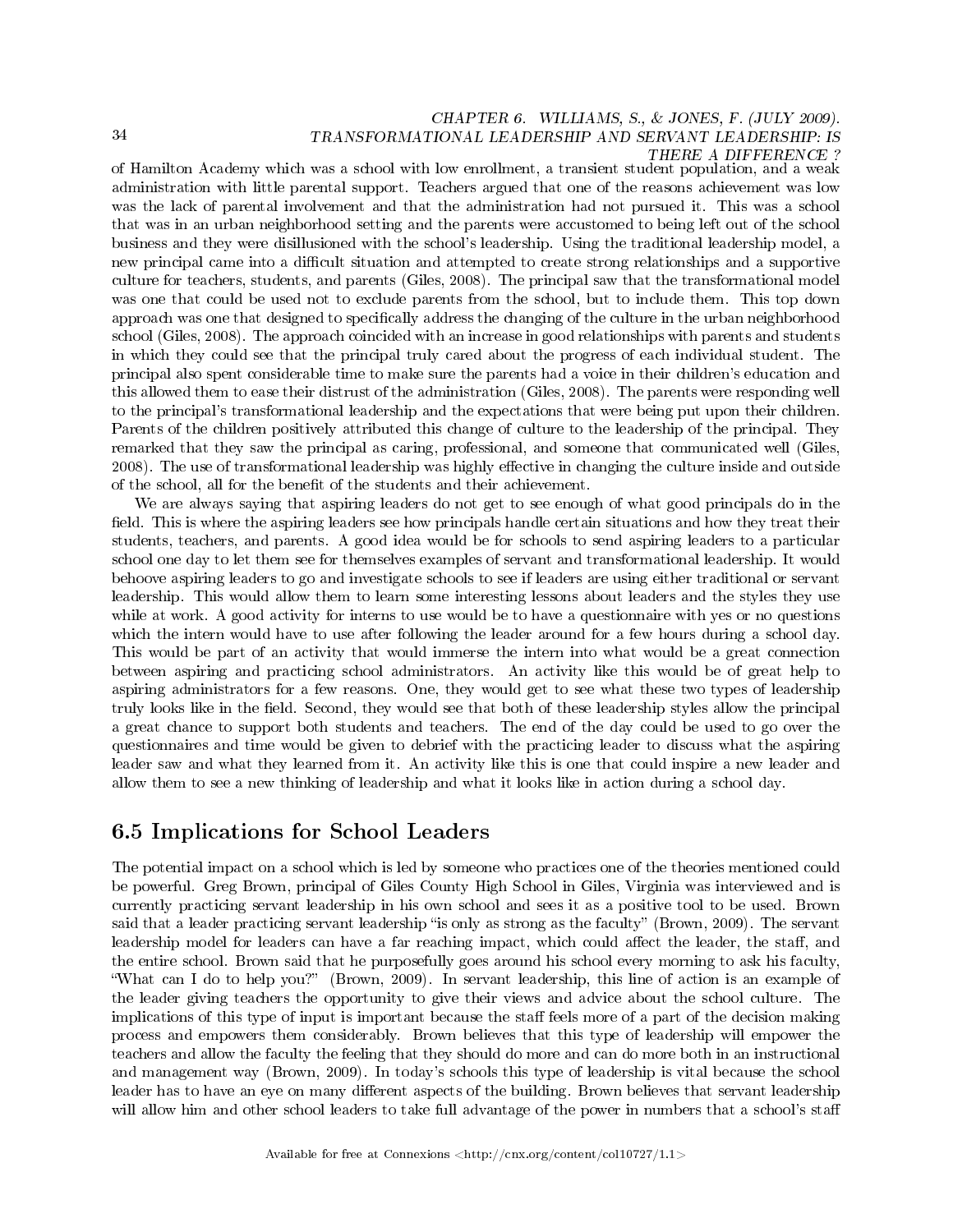has (Brown, 2009). Brown wants to make sure that every voice is at least heard as he said, "An assertive leader will get more out of the faculty instead of a dictator. This has turned more than an 8 to 4 job for both faculty and administrators." (Brown, 2009). The fact is that the faculty wants their voice to be heard and servant leadership could be powerful force in a school when used correctly.

#### 6.6 References

Bass B. & Avolio, B. (1994). Improving Organizational effectiveness through transformational leadership. Thousand Oaks, CA. Sage Publications. Burns, J. M. (1978) Leadership, New York: Harper and Row

Giles, C. (2006). Transformational Leadership in Challenging Urban Elementary Schools: A role For Parental Involvement? University of Buffalo, The State University of New York.

G. Brown (personal communication, June 24, 2009)

Greenleaf, R.K. (1977). Servant Leadership: A journey into the nature of legitimate power and greatness. Mahwah, NJ: Paulist Press.

Greenleaf, R. K. (1991). The servant as leader. Indianapolis, IN. The Robert K. Greenleaf Center

Hallinger, P. (2003), Leading Educational Change: Reflections on the practice of instructional and transformational leadership, Cambridge Journal of Education.

Patterson, K. (2003), "Servant leadership: a theoretical model", unpublished doctoral dissertation, Graduate School of Business, Regent University.

Stone, G.A, Russell, R.F., & Patterson, K. (2004). Leadership & Organization Development Journal. 25(4), p. 349-361.

Tate, T. (2003). Servant leadership for schools and youth programs. Reclaiming Children and Youth: The Journal of Strength-based Interventions, 12, 33-39.

Yukl, G. (1998), Leadership in Organizations.  $4<sup>th</sup>$  ed., Prentice-Hall, Inc., Upper Saddle River, NJ.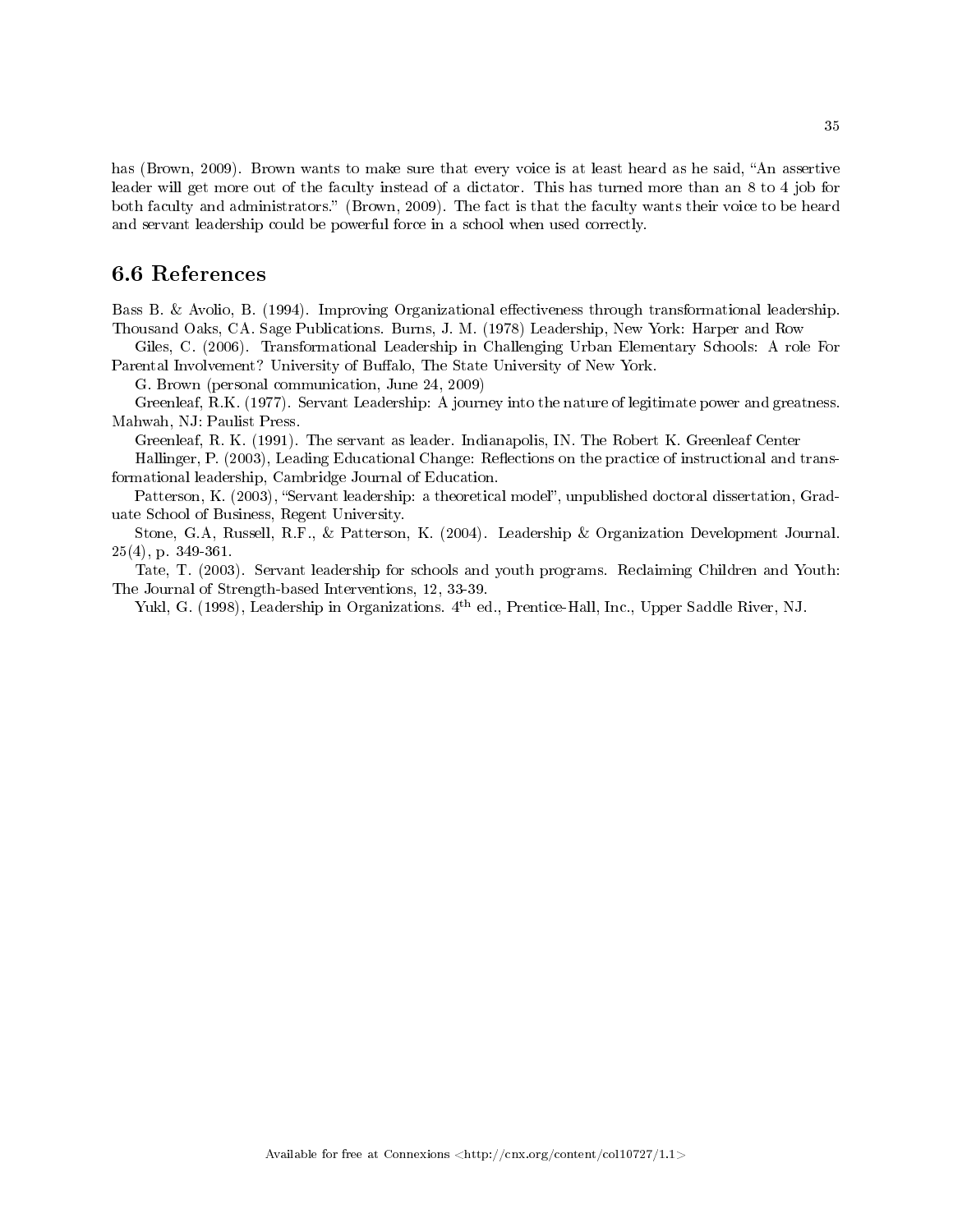CHAPTER 6. WILLIAMS, S., & JONES, F. (JULY 2009). TRANSFORMATIONAL LEADERSHIP AND SERVANT LEADERSHIP: IS THERE A DIFFERENCE ?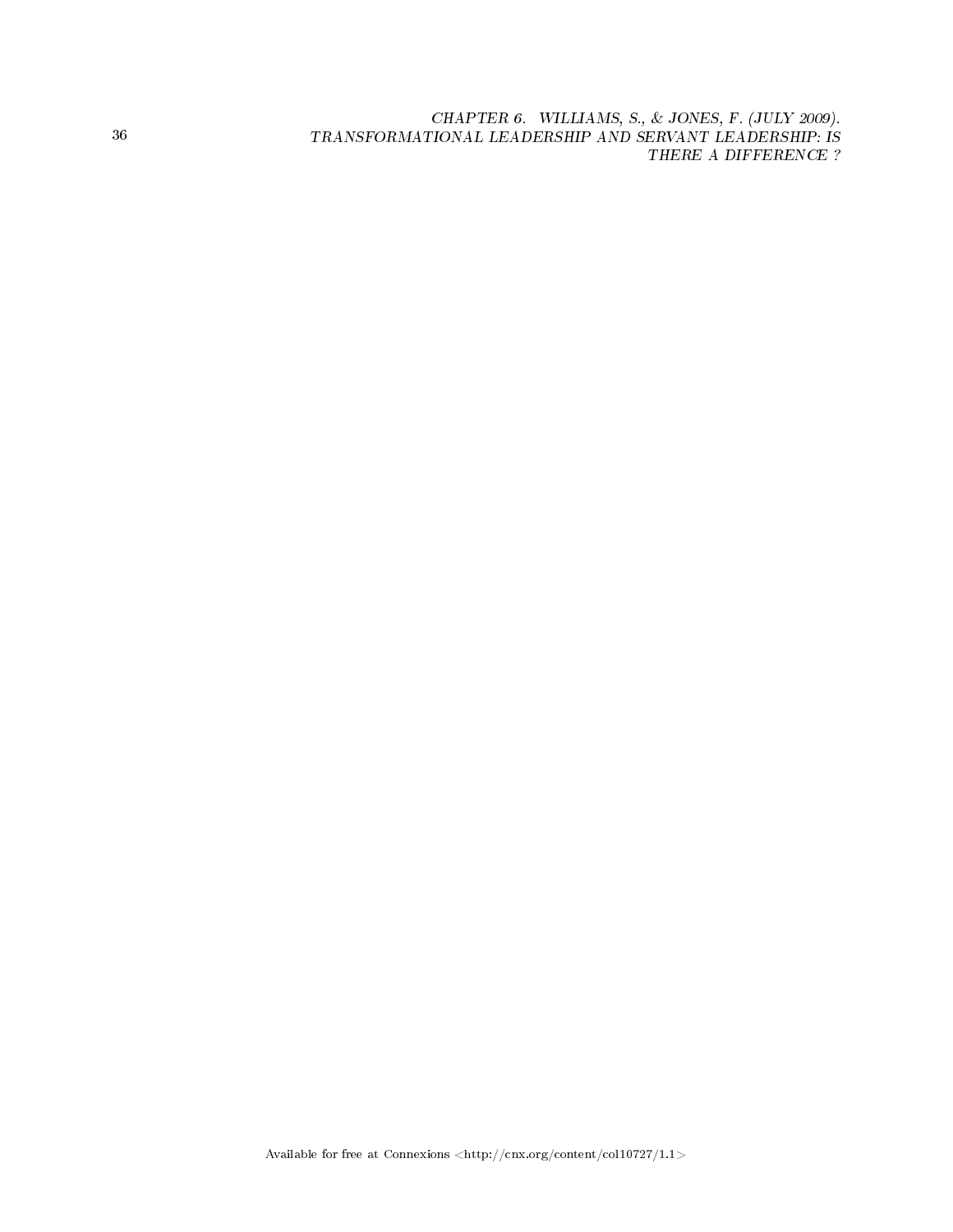Chapter 7

# Richardson, T., Delp, C., & Wood-Setzer, G. (July 2009). Leading from Below the Surface: A Non-traditional Approach to School  $Leadership<sup>1</sup>$



note: This Instructional Module was written and published by Tracy Richardson, Cindy Delp, and Guylene Wood-Setzer, doctoral students from Virginia Tech, and is a chapter in a larger collection entitled, 21st Century Theories of Education Administration. This Collection is a series of modules written by Virginia Tech Doctoral students in Summer 2009. Professors, Practitioners, and Graduate Students of Educational Administration are granted full rights to use for educational purposes.



note: The National Council of Professors of Educational Administration has reviewed and accepted this Instructional Module for inclusion in the International Journal of Educational Leadership Preparation, (IJELP), the official publication of the NCPEA Connexions Project and is catalogued under Instructional Modules and Education Material. In addition, the instructional module has

<sup>&</sup>lt;sup>1</sup>This content is available online at  $\langle \text{http://cnx.org/content/m27825/1.2}/\rangle$ .

Available for free at Connexions <http://cnx.org/content/col10727/1.1>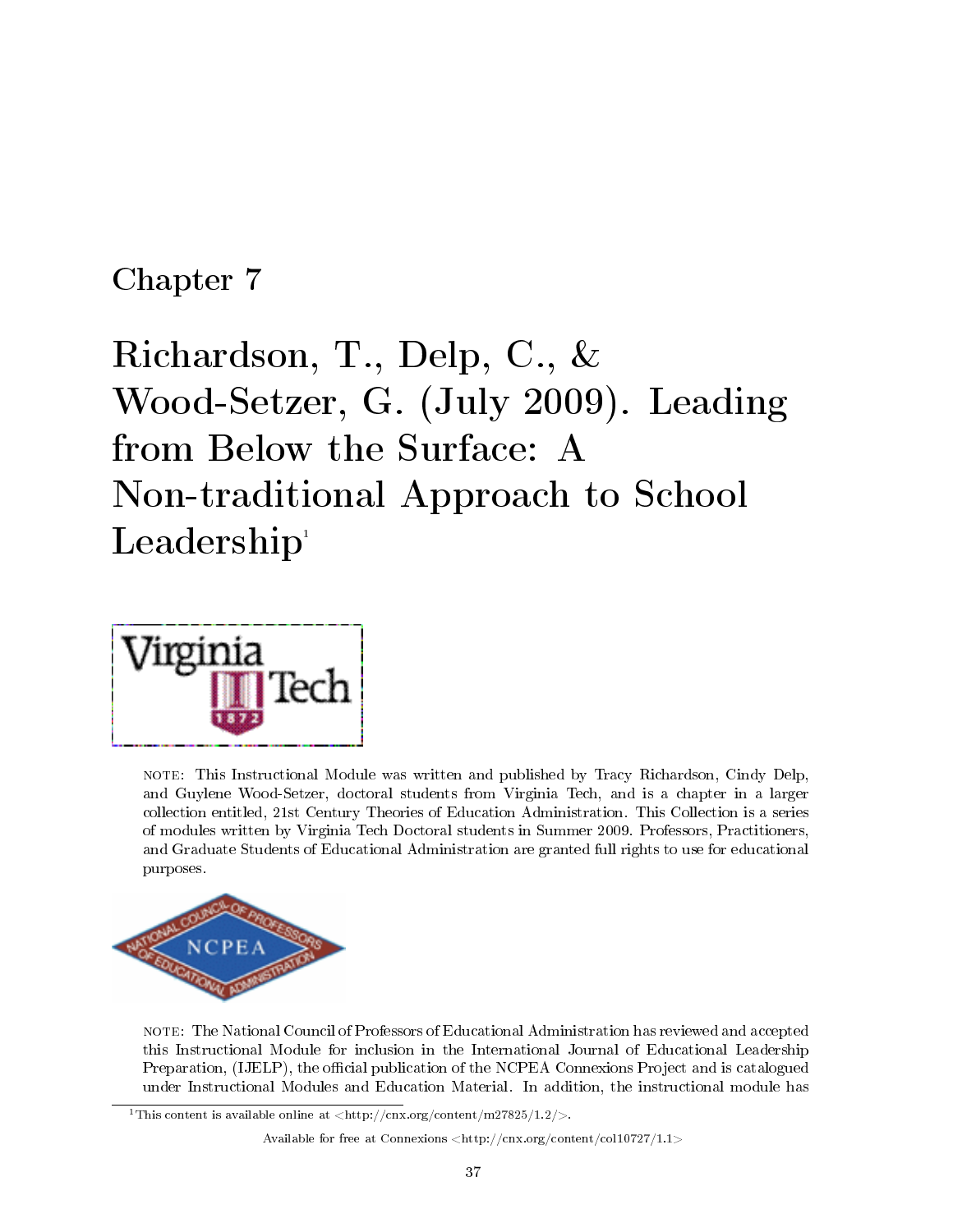CHAPTER 7. RICHARDSON, T., DELP, C., & WOOD-SETZER, G. (JULY 2009). LEADING FROM BELOW THE SURFACE: A NON-TRADITIONAL APPROACH TO SCHOOL LEADERSHIP been submitted to the U.S. Department of Education's Educational Resource Information Center (ERIC).

#### 7.1 Introduction

When one tosses a stone in the water, it sinks to the bottom and although one may not see it anymore, the effects that the rock has on the surface of the water are visible and extend outward influencing everything on the surface. The ripple effect spreads slowly and intentionally even after the stone has fallen to the bottom. The stone cannot be seen, but has made a lasting impression on the water. As educational leaders, we hope our influence can make a positive, lasting impact on teaching and learning like the stone created on top of the water. In Leading from Below the Surface (2005), Theodore Creighton reveals a non-traditional approach to educational leadership. He compares school leadership to an iceberg and encourages educational leaders to discover what lies beneath the surface and withstand the urge to focus only on what is evident.

#### 7.2 Evidence-Based Decision Making

Creighton discusses evidence-based decision making in Leading from Below the Surface (2005). A critical component of evidence based decision making is a willingness to investigate the existing data. Currently, most school leaders do not go beyond what is readily apparent with their data to see what other inferences can be made. To be able to have the most impact upon the lives of students, administrators at all levels must go further that what meets the eye.

In Leading from Below the Surface, Creighton refers to the children that are sometimes "below the surface" including children of color and non-English speaking students, many of whom are considered subgroups by the federal legislation, No Child Left Behind (No Child Left Behind Act of 2001, Pub. L. No. 107-110, 115Stat. 1425.). The NCLB standards require schools to identify students that are in particular subgroups such as Black, Hispanic, English Language Learners (ELL), Special Education and Economically Disadvantaged. School leaders must monitor achievement and progress of children in the respective subgroups in order to achieve Adequately Yearly Progress (AYP).

Educators often refer to achievement gaps that occur between African American students when they are compared to Caucasian students, but with the influx of refugees from Africa, there are some schools that have a majority of students that are considered a part of the Black Subgroup, that are also receiving ELL services. This phenomenon impacts this particular subgroup because the nation's largest immigrant and/or refugee population consists of Hispanic students and they have a dened group in NCLB. Does the performance of the ELL students positively or negatively affect performance in achieving AYP for specific subgroups? Does the roll of ELL learners influence outcomes on AYP? To answer these questions, one must make evidenced-based decisions that investigate from below the surface.

Schools with high ELL populations that include African students must identify and monitor the achievement of both groups when coupled within a large African American student community. Africans should be treated with the same degree of conscientiousness as minority, special education children because of the impact that those particular students have on achieving AYP. Perhaps a school has an achievement gap, meaning Caucasians score 15-20% higher on standardized tests than their African American counterparts. The school may also have a high African population that has recently migrated to the U.S. Does the performance of the African students have a positive or negative impact on the performance of the Black subgroup as a whole?

#### 7.3 Case Study 1

At a suburban high school, the Effective School-wide Discipline (ESD) committee kept track of discipline data. The team disaggregated how many referrals students had for different locations of the school, times of day, gender, ethnicity, etc. The ESD team tracked the referrals and analyzed the data but no patterns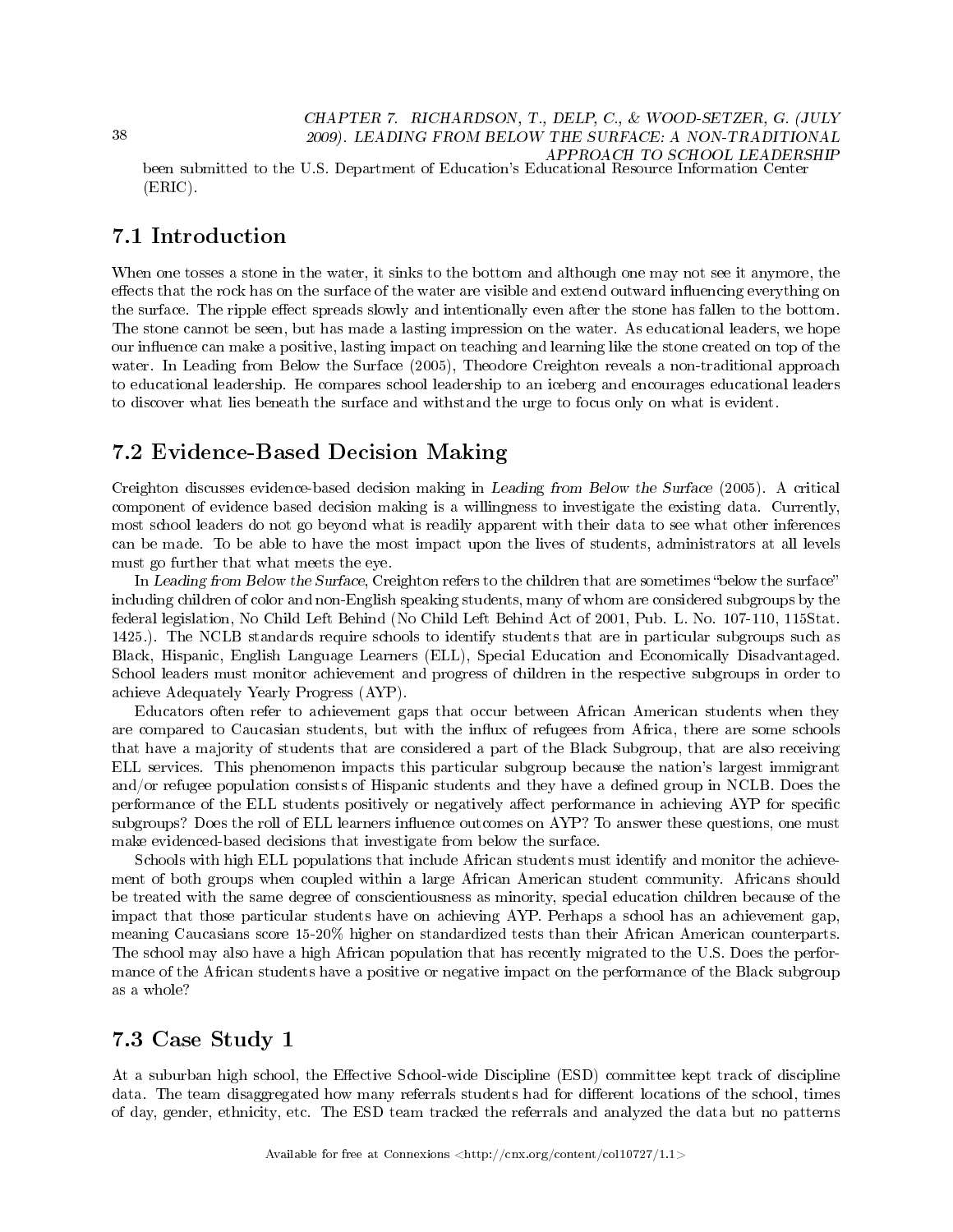surfaced. The ESD team decided to look below the surface and go beyond the set requirements. The ESD team looked at the referrals by individuals and realized that 44% of the referrals came from only 5% of the students. This was alarming so collectively the group investigated ways to improve this pattern.

The ESD team decided to look for positive incentives. First of all, the team targeted that list of students who had recurring discipline problems and their grade level administrators called them in individually. The administrators told the student that they wanted to see progress with his/her behaviors and let the student know that they would be invited to a pizza party during their lunch at the end of the semester if the student didn't get any more referrals. There were only about six students who made it through the next three weeks without getting in trouble and qualied for this reward but many of them did try to do better so the school's discipline numbers began to decrease.

Next the ESD team looked at the timing and realized that March and May were the months with the most referrals so the team strategized on how to decrease the discipline during those two months. For March, the team did prize drawings. Any student who did not get a referral would have their name entered into the drawing. For May, the ESD team did a Student Staff Triathlon and those students who did not have referrals could attend and those who got in trouble during the month had to go to a designated room and do homework.

Along with the above mentioned procedures, the ESD committee asked staff members to write positive referrals during the year for students whom they witnessed going above and beyond. The teacher wrote comments on the form and put it in their administrator's mailboxes. The administrators called those students into their offices and gave the students the form with their added comments, a pass for free ice cream and called the students parents. It was amazing to hear the surprise from a parent when an administrator called home for something positive and to see how much something small like this actually meant to high school student. The added benefit was that the discipline referrals decreased by over 20% from the year before. For an administrator, that equates to time during the school day to focus on other leadership aspects.

#### 7.4 Accountability

The No Child Left Behind (NCLB) Act of 2001 has been a major instrument driving the accountability movement of American schools (No Child Left Behind Act of 2001, Pub. L. No. 107-110, 115Stat. 1425.). Each year the standards for NCLB become more stringent. Educators feel the constant pressure to meet the annual yearly progress goals of NCLB. The scores on the standardize test become the obvious accountability measures of the school for the educators, public, and politicians. The scores for the number of students passing the state standardized tests are reported publically and how schools get judged and used as a measurement of a school's success.

#### 7.5 Case Study 2

Some educators leading below the surface make it their mission to help these students improve academic performance. The math teachers at a rural middle school created an afternoon tutoring program on Tuesdays and Thursdays. Students were required to sign up for the tutoring prior to attending and parents were required to document how the student would be getting home. Tutoring was offered to all students, but the math teachers targeted some students that showed a need improvement of basic math skills. Student data was used from a variety of sources to create the student list. Parents of students with the greatest need were contacted by mail regarding the program and followed up with a phone call.

The math teachers worked together to create sessions that included math manipulatives, computer programs, and small group instruction. Knowing the students would be hungry after school, they asked parents to bring in snacks for those staying after school. The Parent Teacher Organization (PTO) was asked to provide gift certificates to be used in a drawing at the end of the program.

The tutoring program was very successful with over thirty students participating. The math scores were the best in years. Many students who failed the Standard of Learning math test in the past developed math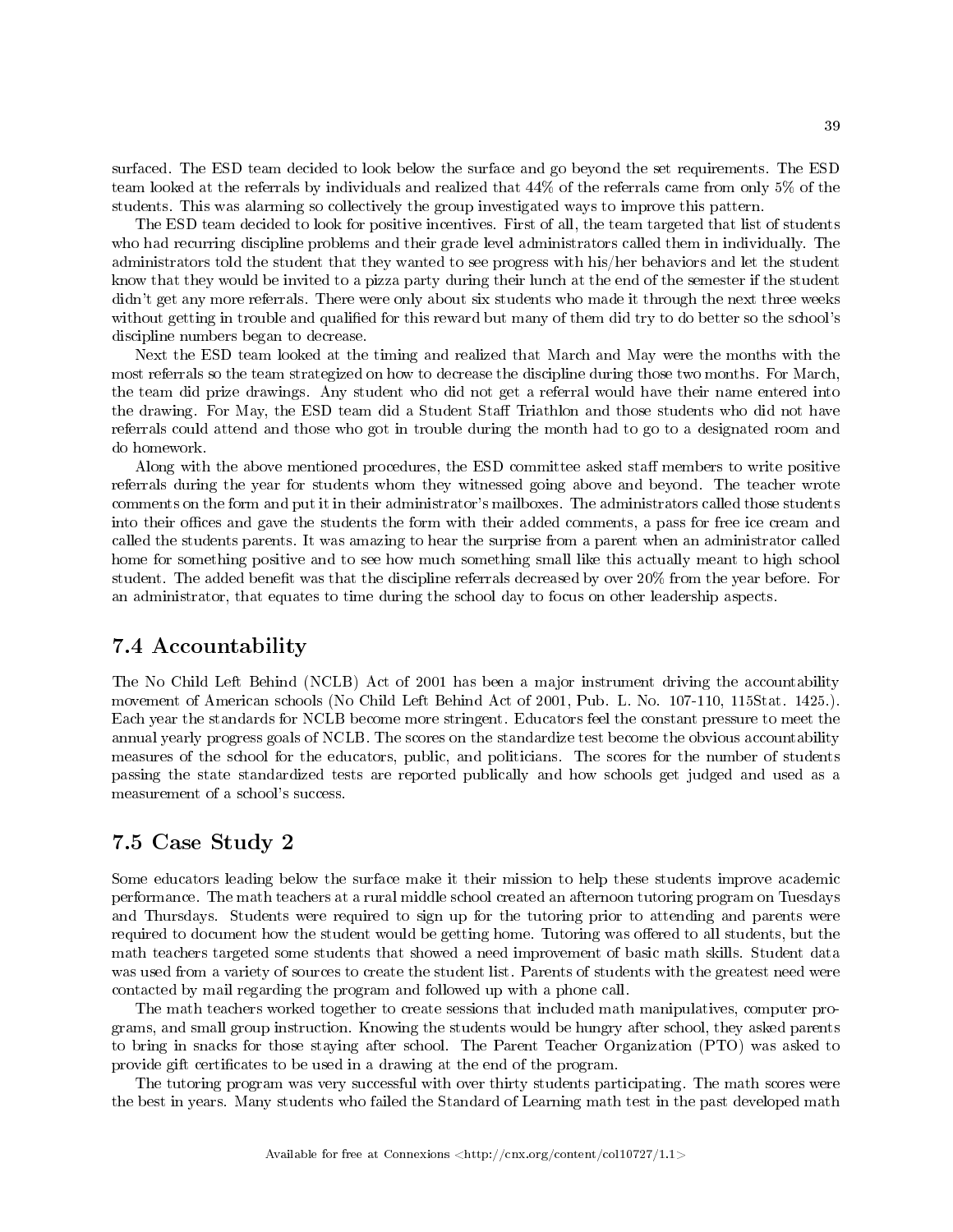#### CHAPTER 7. RICHARDSON, T., DELP, C., & WOOD-SETZER, G. (JULY 2009). LEADING FROM BELOW THE SURFACE: A NON-TRADITIONAL APPROACH TO SCHOOL LEADERSHIP

skills that enabled them to pass the current math test.

While the NCLB has created its long list of challenges for school systems across the country, one of the main benefits of it is that school systems everywhere are paying attention to those students who are considered to be "below the surface": students with disabilities, children of color, limited English speaking students. At risk students are identified before the school year starts. Those students are conscientiously placed with the teachers who best match their learning styles. Their progress is closely tracked during the year and instead of quietly falling through the cracks, they are pulled out of electives or gym once or twice a week for remediation. This made a tremendous difference with Standards of Learning scores. This is what accountability is all about.

#### 7.6 Concluding Thoughts

When school leaders settle for the obvious, they only see what is on the surface. As Creighton refers to the 10% of the iceberg that is visible above the water, administrators often narrowly focus on only what they can see. Evidence based decision making and accountability afford school administrators at all levels the opportunity to delve deeper which will allow for more successful school leadership.

#### 7.7 References

40

Creighton, T (2005). Leading from Below the Surface: A Non-traditional Approach to School Leadership. Thousands Oaks, California: Corwin Press.

No Child Left Behind Act of 2001, Pub. L. No. 107-110, 115Stat. 1425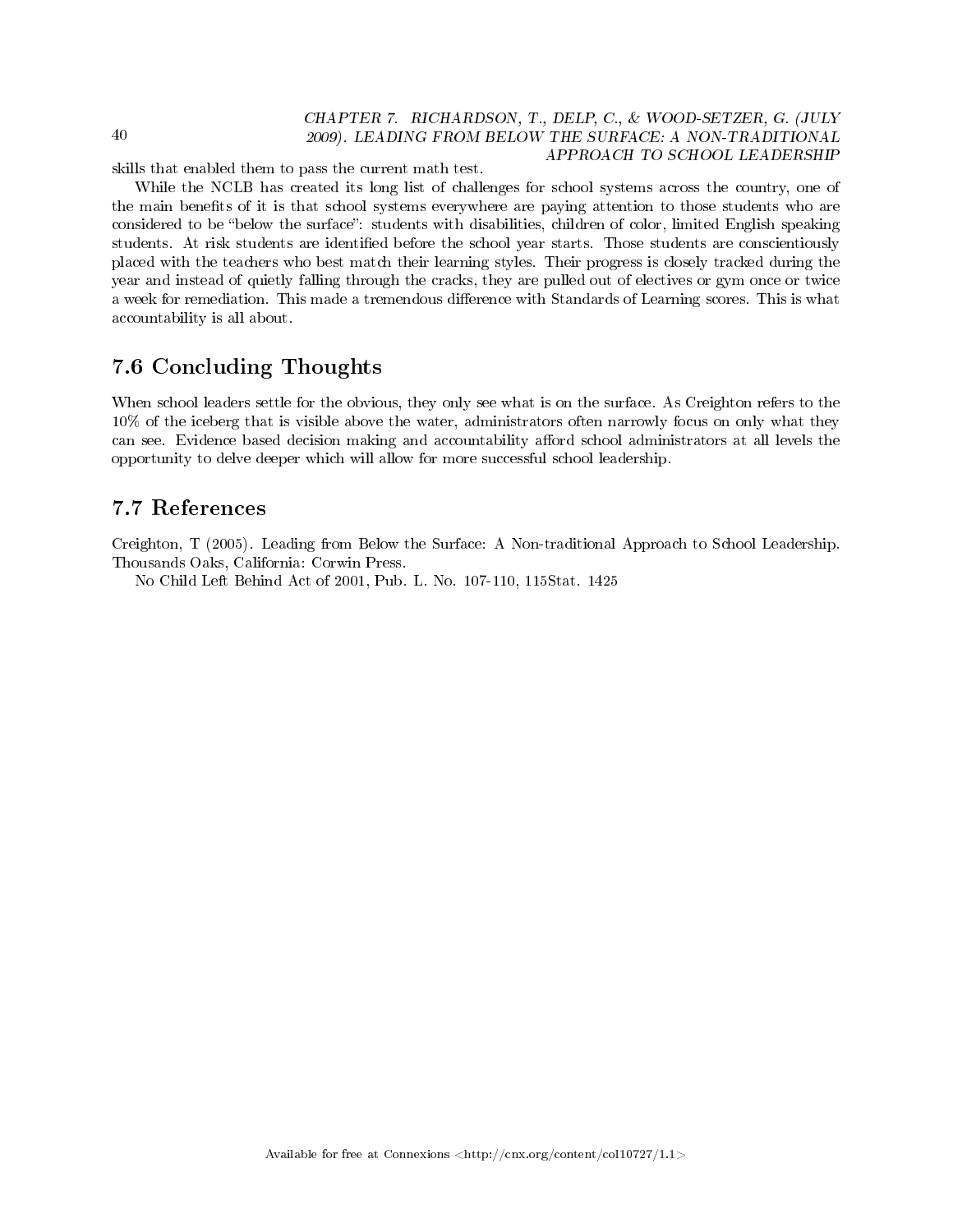### Chapter 8

## Overfelt, C., & Hutton, D. (July 2009). Technology in Leadership<sup>1</sup>



note: This Instructional Module was written and published by Caroline Overfelt and Dawn Hutton, doctoral students from Virginia Tech, and is a chapter in a larger collection entitled, 21st Century Theories of Education Administration. This Collection is a series of modules written by Virginia Tech Doctoral students in Summer 2009. Professors, Practitioners, and Graduate Students of Educational Administration are granted full rights to use for educational purposes.



NOTE: The National Council of Professors of Educational Administration has reviewed and accepted this Instructional Module for inclusion in the International Journal of Educational Leadership Preparation, <sup>2</sup> (IJELP), the official publication of the NCPEA Connexions Project and is catalogued under Instructional Modules and Education Material. In addition, the instructional module has been submitted to the U.S. Department of Education's Educational Resource Information Center (ERIC).

#### 8.1 Introduction

Overfelt and Hutton draw on the recent literature and experts (Horn, 2009); to argue "if computers in the classroom were the answer, there would be evidence by now; however, test scores have barely budged"

<sup>&</sup>lt;sup>1</sup>This content is available online at <http://cnx.org/content/m27177/1.1/>.

<sup>2</sup>http://ijelp.expressacademic.org

Available for free at Connexions <http://cnx.org/content/col10727/1.1>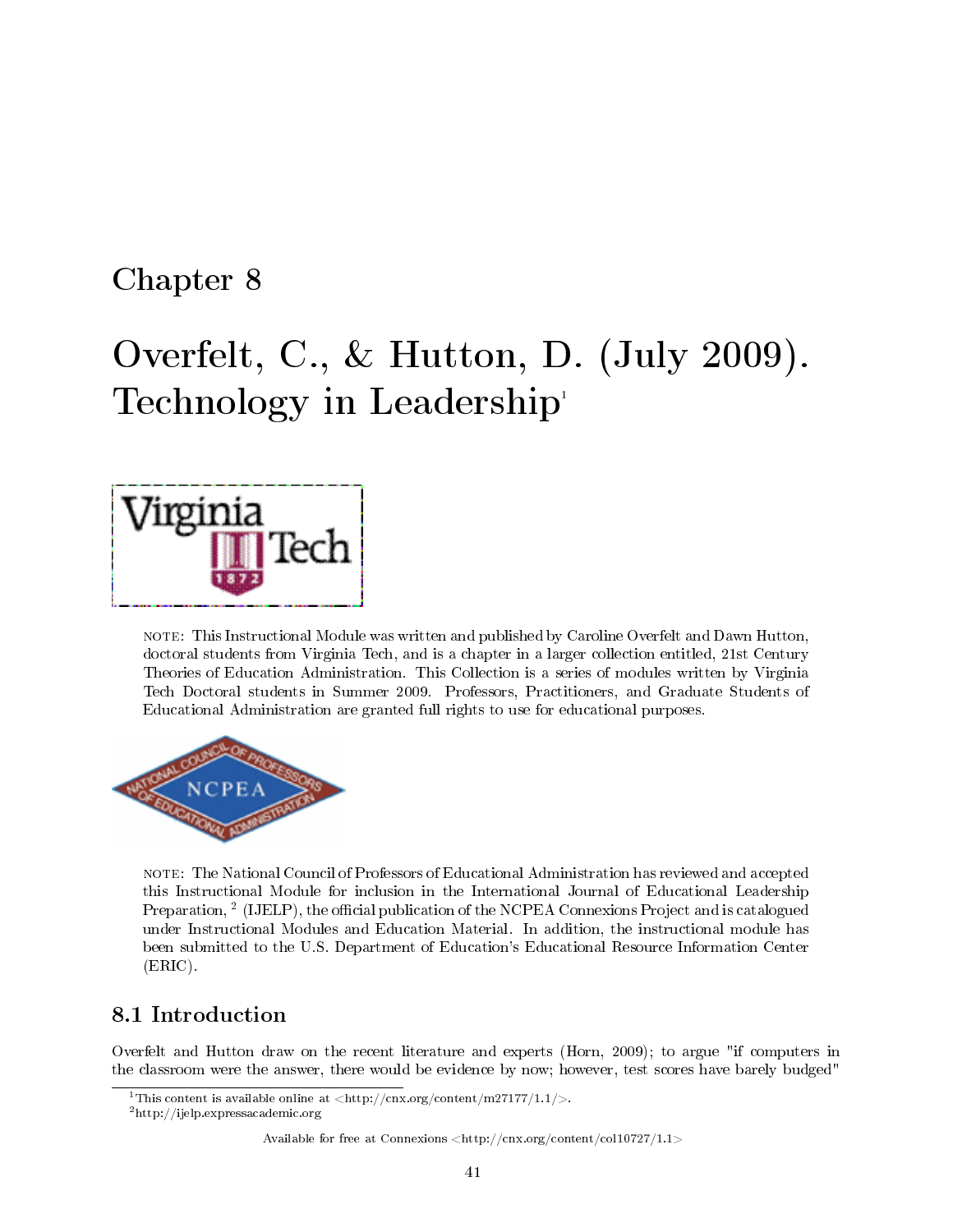(Christensen, Horn, & Johnson, 2008) and "fundamentally, the basic model of the classroom hasn't shifted at all to unlock computers' potential to modernize and make instruction student-centered. We've got the tools, but are we leading with them" (Horn, 2009). Overfelt and Hutton caution education leaders to guard against letting the tools "lead us."

The authors also suggest there are three dangerous paradoxes technology leaders must face and learn to lead through:

- 1. Technology can improve the interaction and dialogue between teachers and students, resulting in improved teaching and learning ...... BUT it can also isolate, marginalize, and reduce effectiveness in the classroom.
- 2. Technology can offer its power to all students ...... BUT it can also segregate and deny that power.
- 3. Technology can assist with engaging students in meaningful learning and promote higher-level thinking ...... BUT it can also mirror traditional instructional pedagogy.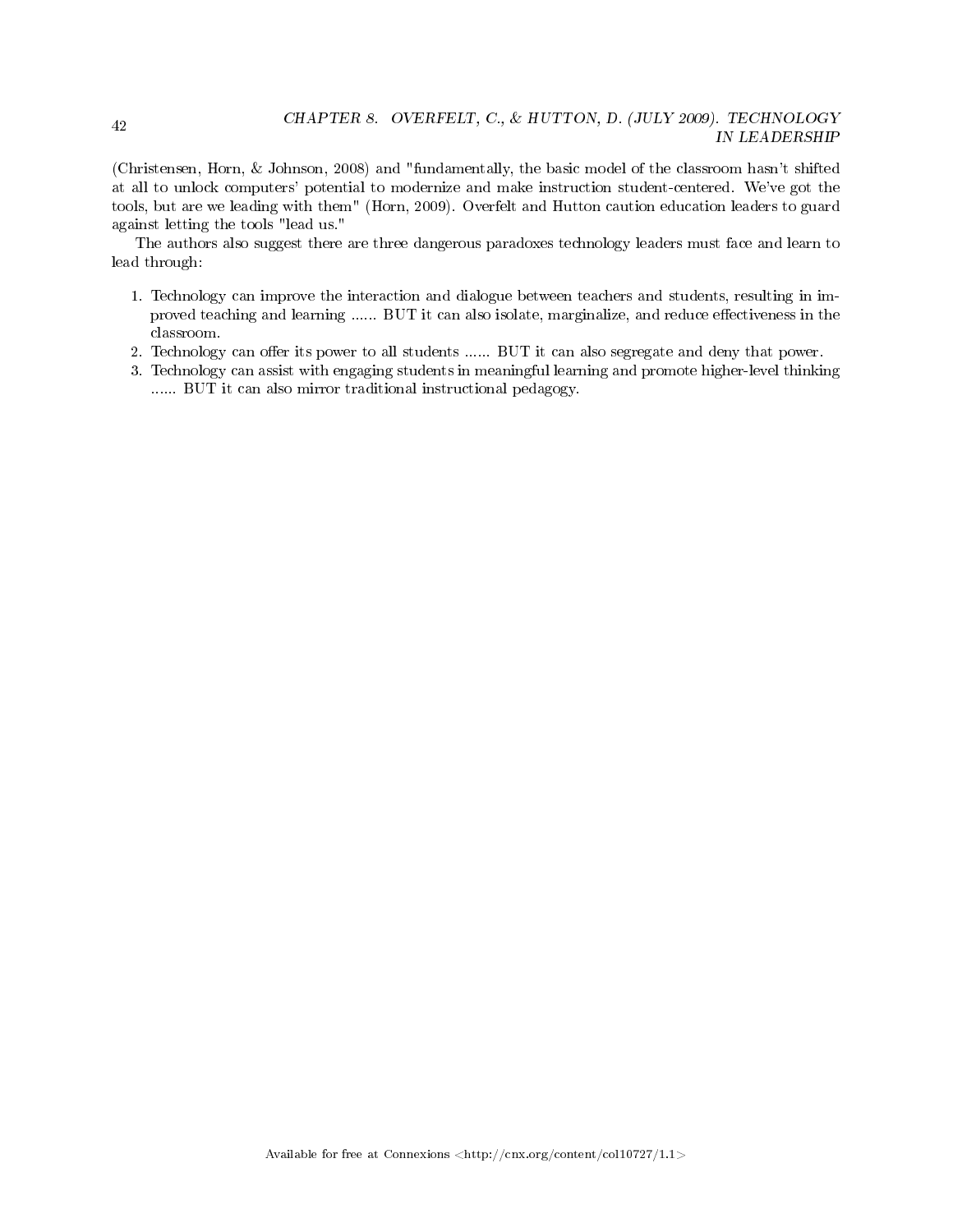

### 8.2 The 21st Century is NOW

What is technology education leadership in the 21st Century? CLICK HERE TO FIND OUT<sup>3</sup>!

 $3$ http://www.rcs.k12.va.us/online/webcreighton/index.htm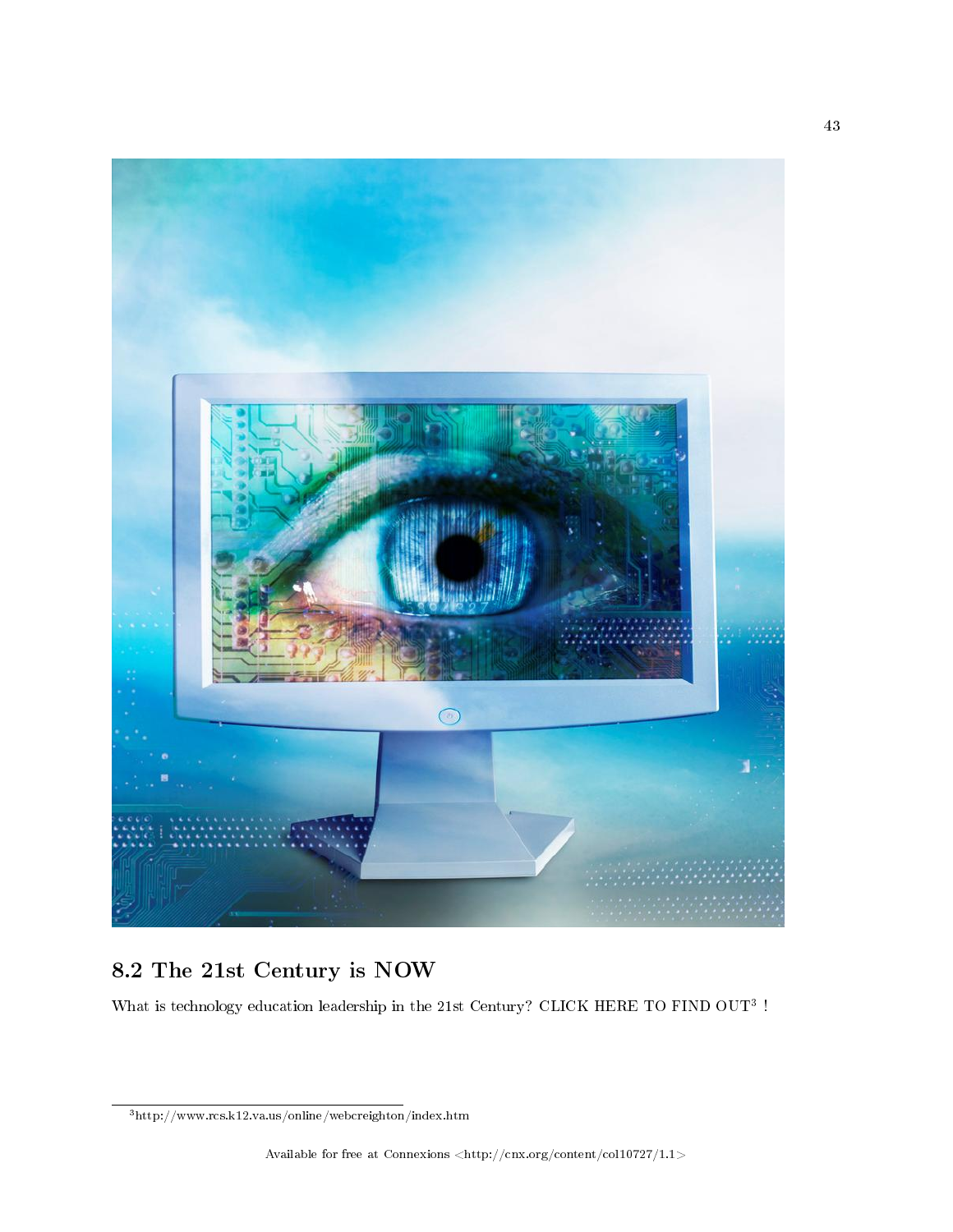#### Index of Keywords and Terms

Keywords are listed by the section with that keyword (page numbers are in parentheses). Keywords do not necessarily appear in the text of the page. They are merely associated with that section. Ex. apples,  $\S 1.1$  (1) Terms are referenced by the page they appear on. Ex. apples, 1

- 2 21st century skills,  $\S 8(41)$
- **A** Accountability, § 7(37) Altruism,  $§$  4(17) Appalachia,  $\S$  3(9)
- **C** Credibility,  $\S$  4(17) culturally responsive leadership,  $\S 3(9)$
- **E** emotional intelligence,  $\S$  2(3) Ethical Instruction,  $\S$  4(17) Ethical Values,  $\S$  4(17) Ethics,  $§$  4(17) Ethics of Care,  $\S$  4(17) Ethics of Justice,  $\S$  4(17) Evidence Based Decision Making,  $\S 7(37)$
- **H** Honesty,  $\S$  4(17)
- I Integrity,  $\S$  4(17) Intellectual Freedom,  $\S$  4(17)

Intrinsic values,  $\S$  4(17)

- **L** leadership, § 2(3), § 3(9), § 4(17), § 7(37),  $§ 8(41)$ leadership for social justice,  $\S 3(9)$ Leadership in Schools,  $\S$  6(31) Leading Below the Surface,  $\S 7(37)$
- $\bf{M}$  Meaning, § 4(17) Moral Development,  $\S$  4(17)
- **P** Philosophy,  $\S$  4(17) principal,  $\S 3(9)$ principal preparation,  $\S$  2(3)
- **S** Servant Leadership,  $\S 6(31)$ Spirituality,  $\S$  4(17)
- **T** technology,  $\S 8(41)$ Tranformational Leadership,  $\S$  6(31) Truth,  $§$  4(17)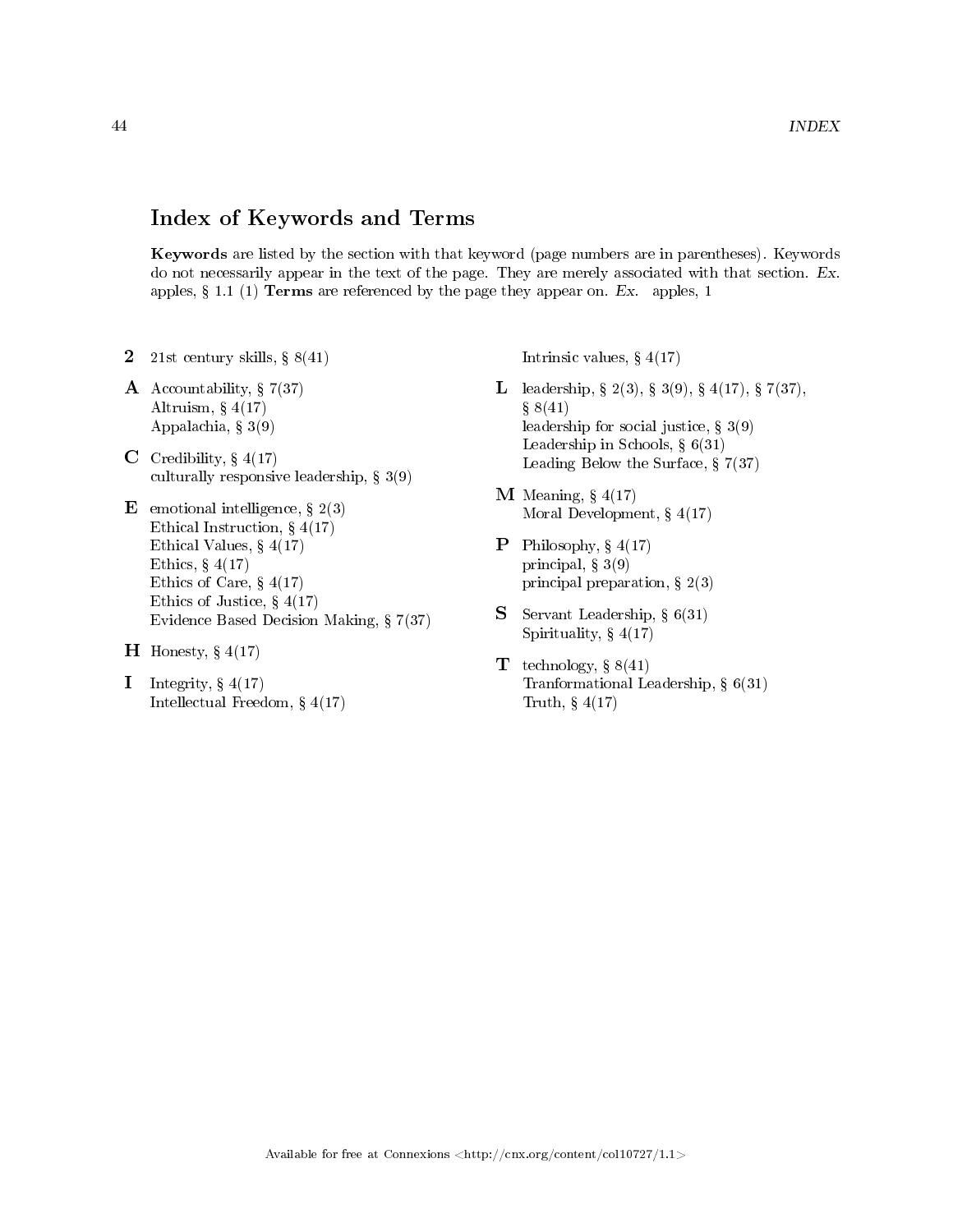#### ATTRIBUTIONS 45

#### Attributions

Collection: 21st Century Theories of Education Administration Edited by: Joseph Makolandra, Kevin G. Bezy, Cindy Delp, Brad E. Bizzell, Caroline Wray, Forest Jones, Janet Womack, Dawn Hutton, Asia Jones, Guylene Wood-Setzer, Seydric Williams, Nancy Leonard, Ken Nicely, Linda Wright, Robert Pennington, Tracy Richardson URL: http://cnx.org/content/col10727/1.1/ License: http://creativecommons.org/licenses/by/3.0/ Module: "Leadership: A Practitioners Bridge from Theory to Practice" Used here as: "Pennington, R. (July 2009). Leadership: A Practitioner's Bridge from Theory to Practice" By: Robert Pennington URL: http://cnx.org/content/m27142/1.1/ Pages: 1-2 Copyright: Robert Pennington License: http://creativecommons.org/licenses/by/3.0/ Module: "Emotional Intelligence and Effective Leadership: Implications for School Leaders" Used here as: "Nicely, K., Womack, J., & Wright, L. (July 2009). Emotional Intelligence and Effective Leadership: Implications for School Leaders" By: Ken Nicely, Janet Womack, Linda Wright URL: http://cnx.org/content/m26885/1.2/ Pages: 3-8 Copyright: Ken Nicely, Janet Womack, Linda Wright License: http://creativecommons.org/licenses/by/3.0/ Module: "Leading in Rural Appalachia" Used here as: "Bizzell, B. (July 2009). Leading in Rural Appalachia " By: Brad E. Bizzell URL: http://cnx.org/content/m26652/1.3/ Pages: 9-15 Copyright: Brad E. Bizzell License: http://creativecommons.org/licenses/by/3.0/ Module: "Spiritual and Ethical Leadership" Used here as: "Bezy, K., & Makolandra, J. (July 2009). Spiritual and Ethical Leadership " By: Kevin G. Bezy, Joseph Makolandra URL: http://cnx.org/content/m26889/1.1/ Pages: 17-24 Copyright: Kevin G. Bezy, Joseph Makolandra License: http://creativecommons.org/licenses/by/3.0/ Module: "Synergistic Leadership Theory" Used here as: "Leonard, N., & Jones, A. (July 2009). Synergistic Leadership Theory " By: Nancy Leonard, Asia Jones URL: http://cnx.org/content/m27130/1.1/ Pages: 25-29 Copyright: Nancy Leonard, Asia Jones License: http://creativecommons.org/licenses/by/3.0/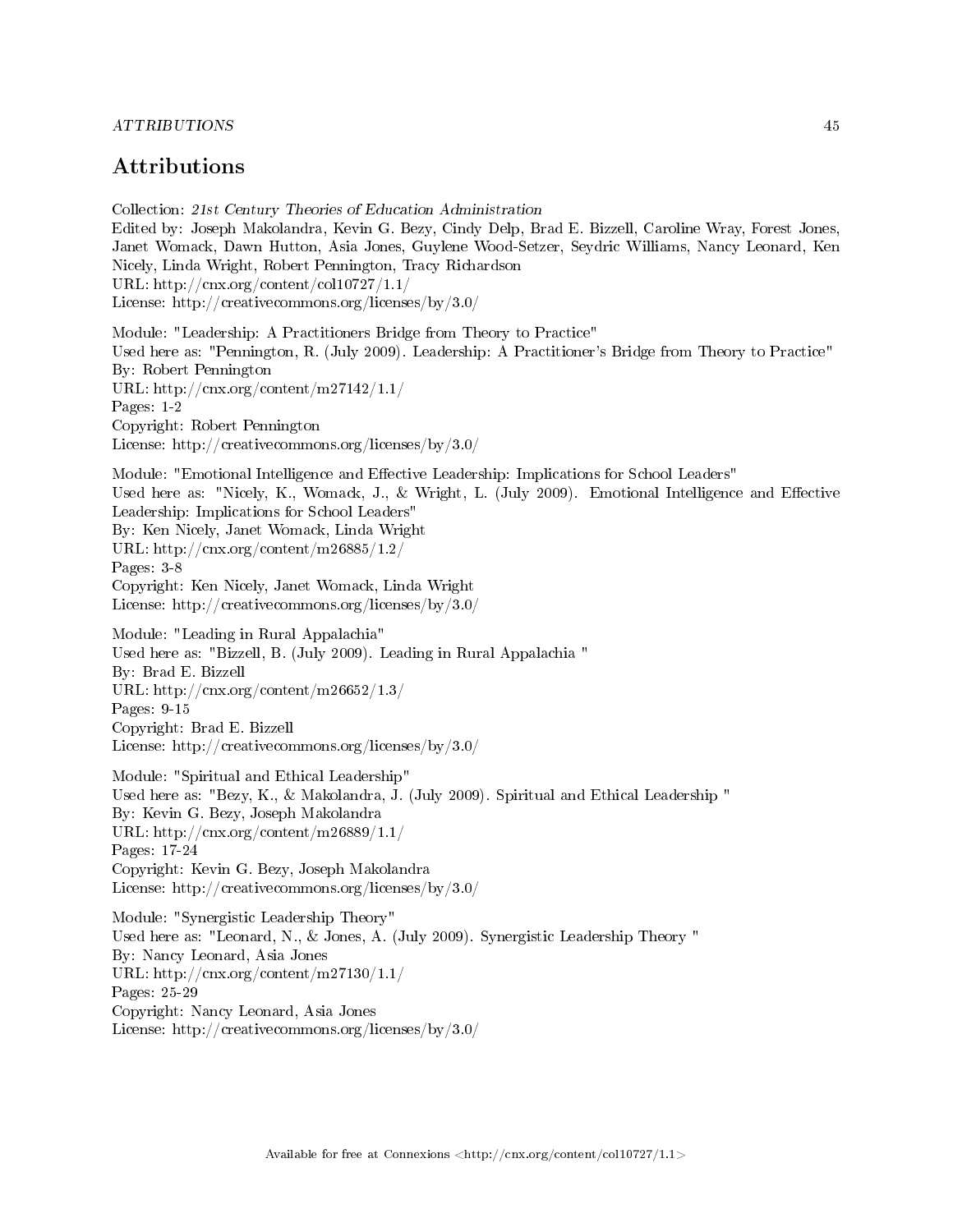Module: "Transformational Leadership and Servant Leadership: Is There a Difference" Used here as: "Williams, S., & Jones, F. (July 2009). Transformational Leadership and Servant Leadership: Is There a Difference?" By: Seydric Williams, Forest Jones URL: http://cnx.org/content/m27080/1.1/ Pages: 31-35 Copyright: Seydric Williams, Forest Jones License: http://creativecommons.org/licenses/by/3.0/ Module: "Leading from Below the Surface" Used here as: "Richardson, T., Delp, C., & Wood-Setzer, G. (July 2009). Leading from Below the Surface: A Non-traditional Approach to School Leadership" By: Tracy Richardson, Cindy Delp, Guylene Wood-Setzer URL: http://cnx.org/content/m27825/1.2/ Pages: 37-40 Copyright: Tracy Richardson, Cindy Delp, Guylene Wood-Setzer License: http://creativecommons.org/licenses/by/3.0/ Module: "Technology in Leadership" Used here as: "Overfelt, C., & Hutton, D. (July 2009). Technology in Leadership" By: Caroline Wray, Dawn Hutton

URL: http://cnx.org/content/m27177/1.1/

Pages: 41-43

Copyright: Caroline Wray, Dawn Hutton

License: http://creativecommons.org/licenses/by/3.0/